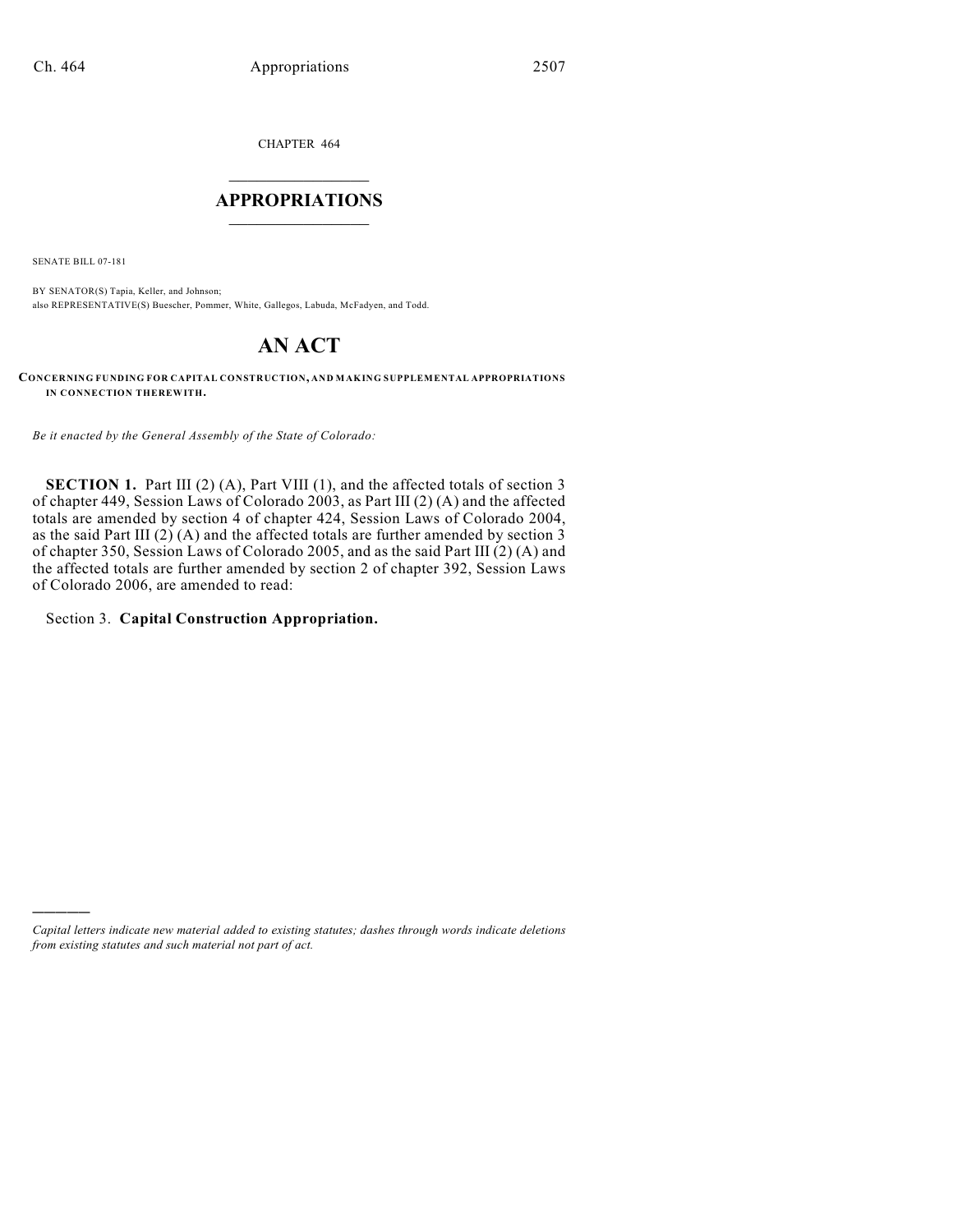|                 |              | APPROPRIATION FROM  |                |              |                              |                |  |
|-----------------|--------------|---------------------|----------------|--------------|------------------------------|----------------|--|
| ITEM &          | <b>TOTAL</b> | <b>CAPITAL</b>      | <b>CAPITAL</b> | CASH         | CASH                         | <b>FEDERAL</b> |  |
| <b>SUBTOTAL</b> |              | <b>CONSTRUCTION</b> | CONSTRUCTION   | <b>FUNDS</b> | <b>FUNDS</b><br><b>FUNDS</b> |                |  |
|                 |              | <b>FUND</b>         | <b>FUND</b>    |              | <b>EXEMPT</b>                |                |  |
| <b>EXEMPT</b>   |              |                     |                |              |                              |                |  |
|                 |              |                     |                |              |                              |                |  |

# **PART III DEPARTMENT OF HIGHER EDUCATION**

# **(2) COLORADO STATE UNIVERSITY AT FORT COLLINS**

|             | (A) Capital Construction         |            |                          |            |
|-------------|----------------------------------|------------|--------------------------|------------|
|             | <b>Bioenvironmental Research</b> |            |                          |            |
|             | <b>Building Expansion</b>        | 18,750,000 | $6,000,000$ <sup>a</sup> | 12,750,000 |
|             | Diagnostic Equipment,            |            |                          |            |
|             | Veterinary Teaching              |            |                          |            |
| Hospital    |                                  | 1,320,193  | 1,320,193 <sup>a</sup>   |            |
|             | <b>CHILL Antenna</b>             |            |                          |            |
| Replacement |                                  | 1,673,010  | 1,673,010                |            |
|             |                                  | 2,373,010  | $2,373,010^b$            |            |
|             | Core Animal Diagnostic           |            |                          |            |
|             | Laboratory Modular Unit          | 1,282,668  | 1,282,668 <sup>b</sup>   |            |
|             | Hughes Stadium                   |            |                          |            |
|             | Improvements and                 |            |                          |            |
| Expansion   |                                  | 1,256,750  | 1,256,750 <sup>a</sup>   |            |
|             | Natural Resources Research       |            |                          |            |
| Center      |                                  | 38,633,100 | 38,633,100 <sup>b</sup>  |            |
|             | New Student Housing, Main        |            |                          |            |
|             | Campus Southwest                 | 18,533,339 | 18,533,339 <sup>b</sup>  |            |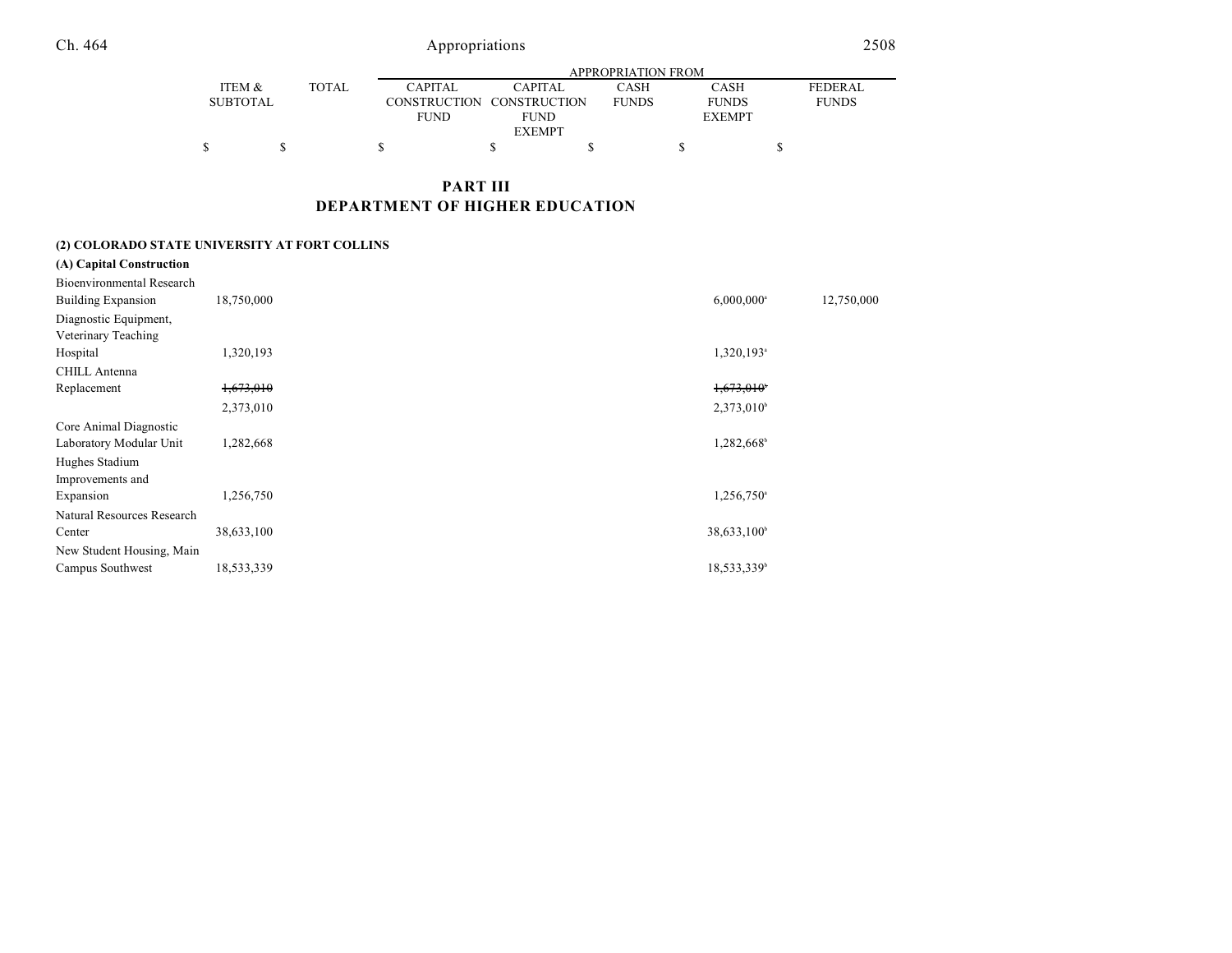| Regional Biocontainment   |           |            |                          |          |
|---------------------------|-----------|------------|--------------------------|----------|
| Laboratory                | .500,000  |            | $250,000^{\circ}$        | .250,000 |
| University Center for the |           |            |                          |          |
| Arts                      | 4,920,000 |            | $4,920,000$ <sup>a</sup> |          |
|                           |           | 87,869,060 |                          |          |
|                           |           | 88,569,060 |                          |          |

<sup>a</sup> These amounts shall be from exempt institutional sources.

<sup>b</sup> These amounts shall be from exempt institutional sources. They meet the criteria in Section 24-75-303(3)(a)(II), C.R.S. and are shown here for informational purposes only. Therefore, they shall not be accounted for in the State's Capital Construction Fund and the limitations on encumbrance timeliness and use of internal workforce do not apply.

| <b>TOTALS PART III</b> |               |           |               |              |
|------------------------|---------------|-----------|---------------|--------------|
| (HIGHER EDUCATION)     | \$385,204,049 | \$519,779 | \$368,700,030 | \$15,984,240 |
|                        | \$385,904,049 |           | \$369,400,030 |              |
|                        |               |           |               |              |

### **PART VIII DEPARTMENT OF PUBLIC HEALTH AND ENVIRONMENT**

#### **(1) CAPITAL CONSTRUCTION**

| California Gulch Superfund |            |            |                        |            |
|----------------------------|------------|------------|------------------------|------------|
| Site Cleanup               | 24,070,696 |            | 2,407,070              | 21,663,626 |
|                            | 7,302,240  |            | 730,224 <sup>a</sup>   | 6,572,016  |
| <b>Contaminated Sites</b>  |            |            |                        |            |
| Redevelopment Pursuant to  |            |            |                        |            |
| H.B. 00-1306               | 250,000    |            | $250.000$ <sup>a</sup> |            |
|                            |            | 24,320,696 |                        |            |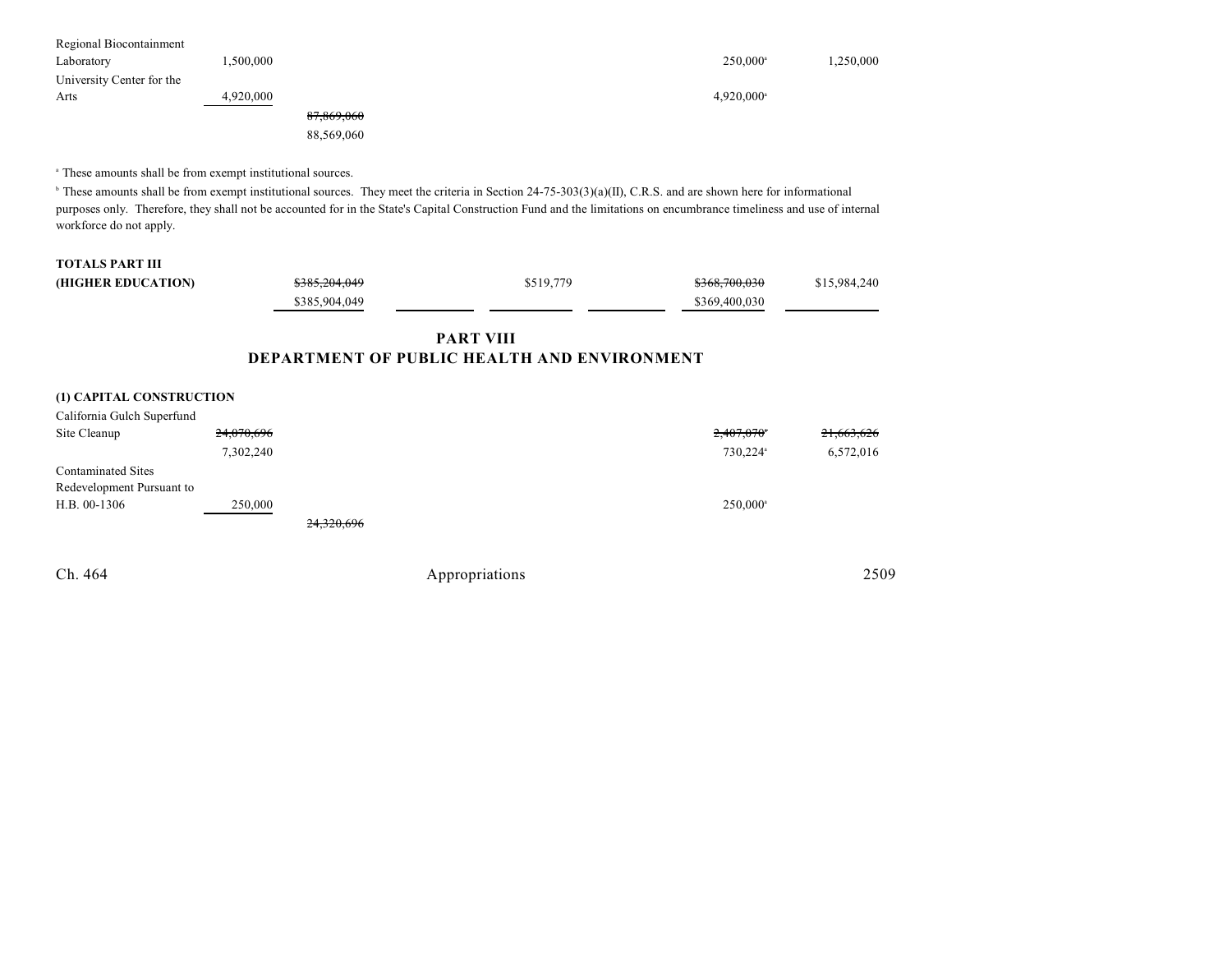| Ch. 464                                                                                                                | Appropriations            |                          |                                                      |                                                                       |                             |                                              | 2510                           |  |
|------------------------------------------------------------------------------------------------------------------------|---------------------------|--------------------------|------------------------------------------------------|-----------------------------------------------------------------------|-----------------------------|----------------------------------------------|--------------------------------|--|
|                                                                                                                        | APPROPRIATION FROM        |                          |                                                      |                                                                       |                             |                                              |                                |  |
|                                                                                                                        | ITEM &<br><b>SUBTOTAL</b> | <b>TOTAL</b>             | <b>CAPITAL</b><br><b>CONSTRUCTION</b><br><b>FUND</b> | <b>CAPITAL</b><br><b>CONSTRUCTION</b><br><b>FUND</b><br><b>EXEMPT</b> | <b>CASH</b><br><b>FUNDS</b> | <b>CASH</b><br><b>FUNDS</b><br><b>EXEMPT</b> | <b>FEDERAL</b><br><b>FUNDS</b> |  |
|                                                                                                                        | \$                        | \$                       | S                                                    | \$                                                                    | S                           | \$<br>\$                                     |                                |  |
|                                                                                                                        |                           | 7,552,240                |                                                      |                                                                       |                             |                                              |                                |  |
| <sup>a</sup> These amounts shall be from the Hazardous Substance Response Fund pursuant to Section 25-16-104.6, C.R.S. |                           |                          |                                                      |                                                                       |                             |                                              |                                |  |
| <b>TOTALS PART VIII</b>                                                                                                |                           |                          |                                                      |                                                                       |                             |                                              |                                |  |
| (PUBLIC HEALTH AND                                                                                                     |                           |                          |                                                      |                                                                       |                             |                                              |                                |  |
| <b>ENVIRONMENT</b> )                                                                                                   |                           | <del>24,320,696</del>    |                                                      |                                                                       |                             | 2,657,070                                    | 21,663,626                     |  |
|                                                                                                                        |                           | \$7,552,240              |                                                      |                                                                       |                             | \$980,224                                    | \$6,572,016                    |  |
| <b>GRAND TOTALS</b>                                                                                                    |                           |                          |                                                      |                                                                       |                             |                                              |                                |  |
| (CAPITAL CONSTRUCTION)                                                                                                 |                           | <del>\$495,203,848</del> |                                                      | \$9,415,089                                                           | \$19,879,208                | \$409,901,384*                               | \$56,008,167                   |  |
|                                                                                                                        |                           | \$479,135,392            |                                                      |                                                                       |                             | \$408,924,538 <sup>a</sup>                   | \$40,916,557                   |  |

Of this amount, \$4,806,726 contains a (T) notation and \$2,453,097 is from the Highway Users Tax Fund pursuant to Section 43-4-201 (3) (a), C.R.S. <sup>a</sup>

**SECTION 2.** Part II (4) (A), Part V (2) (A), and the affected totals of section 3 of chapter 427, Session Laws of Colorado 2004, as the said Part II (4) (A) and the affected totals are amended by section 4 of chapter 350 and by section 12 of chapter 354, Session Laws of Colorado 2005, and as the said Part II (4) (A) and the affected totals are further amended by section 3 of chapter 392, Session Laws of Colorado 2006, are amended to read:

Section 3. **Capital Construction Appropriation.**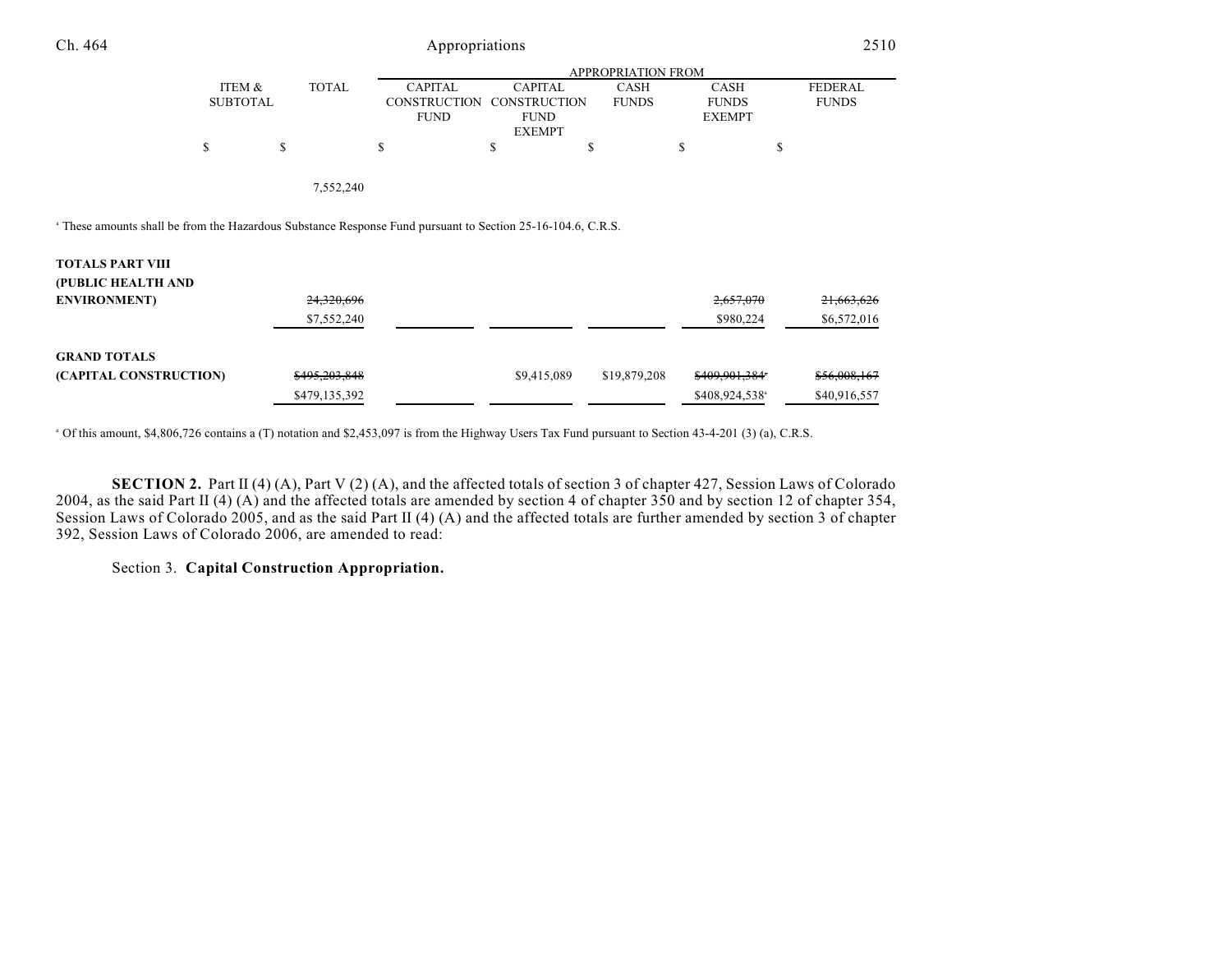### **PART II DEPARTMENT OF HIGHER EDUCATION**

# **(4) COLORADO STATE UNIVERSITY AT FORT COLLINS**

| (A) Capital Construction    |            |            |  |                         |            |
|-----------------------------|------------|------------|--|-------------------------|------------|
| Atmospheric Science         |            |            |  |                         |            |
| <b>Chemistry Addition</b>   | 2,500,000  |            |  | 2,500,000 <sup>a</sup>  |            |
| Hughes Stadium Expansion    | 13,949,517 |            |  | 13,949,517 <sup>a</sup> |            |
| Hughes Stadium Scoreboard   |            |            |  |                         |            |
| Replacement                 | 1,250,000  |            |  | 1,250,000               |            |
| Lory Student Center Major   |            |            |  |                         |            |
| Maintenance and             |            |            |  |                         |            |
| Renovation                  | 3,110,300  |            |  | $3,110,300^{\circ}$     |            |
| Regional Biocontainment     |            |            |  |                         |            |
| Laboratory                  | 29,771,055 |            |  | 9,031,514 <sup>a</sup>  | 20,739,541 |
| Synthetic Football Practice |            |            |  |                         |            |
| Field                       | 750,000    |            |  | 750,000 <sup>b</sup>    |            |
| University Center for the   |            |            |  |                         |            |
| Arts, Renovations           | 22,617,841 |            |  | 22,617,841*             |            |
|                             | 29,617,841 |            |  | 29,617,841 <sup>a</sup> |            |
|                             |            | 73,948,713 |  |                         |            |
|                             |            | 80,948,713 |  |                         |            |

<sup>a</sup> These amounts shall be from exempt institutional sources.

<sup>b</sup> These amounts shall be from exempt institutional sources. They meet the criteria in Section 24-75-303(3) (a) (II), C.R.S. and are shown here for informational purposes only. Therefore, they shall not be accounted for in the State's Capital Construction Fund and the limitations on encumbrance timeliness and use of internal workforce do not apply.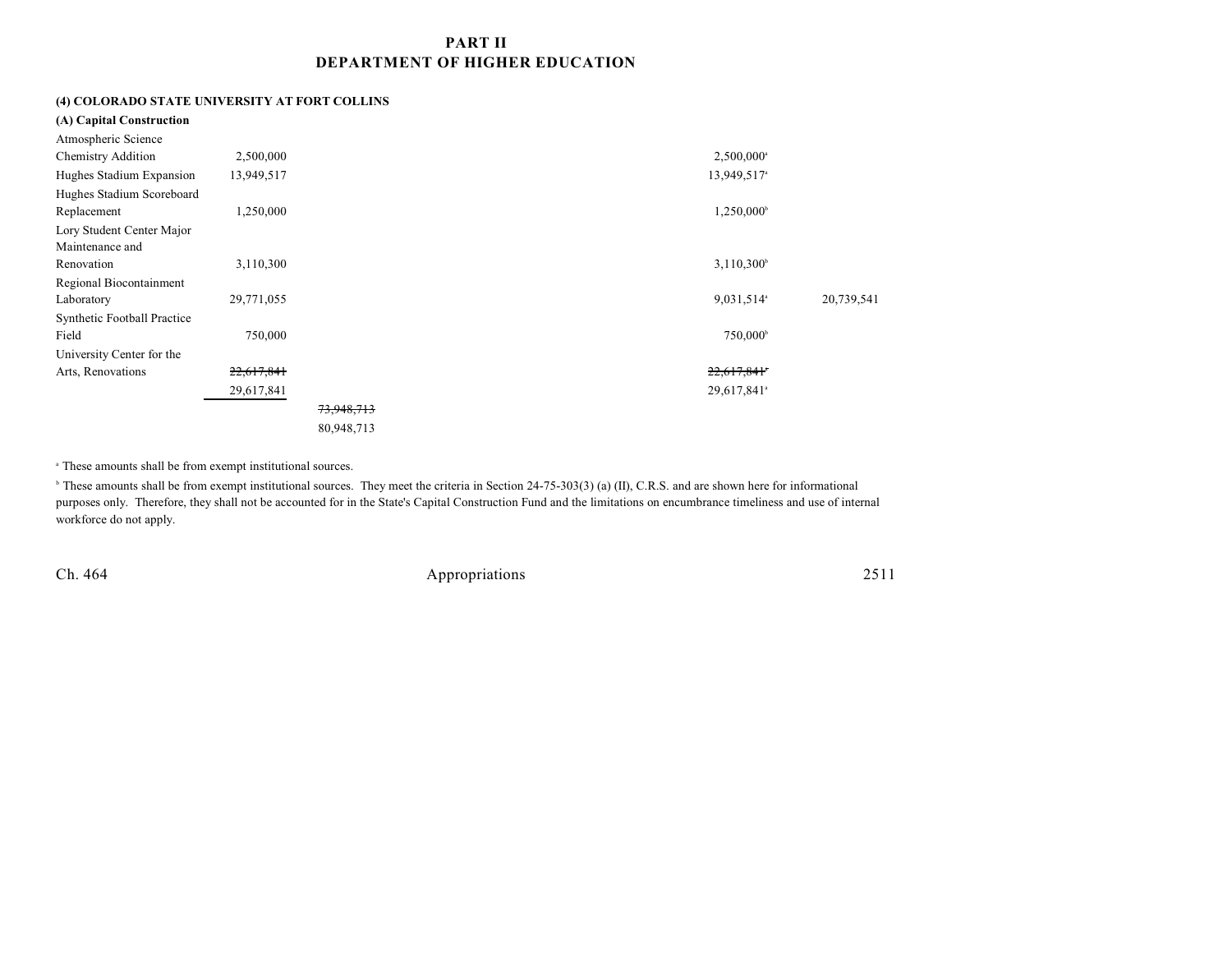|               |              |                |                           | APPROPRIATION FROM |               |                |
|---------------|--------------|----------------|---------------------------|--------------------|---------------|----------------|
| ITEM &        | <b>TOTAL</b> | <b>CAPITAL</b> | CAPITAL                   | CASH               | CASH          | <b>FEDERAL</b> |
| SUBTOTAL      |              |                | CONSTRUCTION CONSTRUCTION | <b>FUNDS</b>       | <b>FUNDS</b>  | <b>FUNDS</b>   |
|               |              | <b>FUND</b>    | <b>FUND</b>               |                    | <b>EXEMPT</b> |                |
| <b>EXEMPT</b> |              |                |                           |                    |               |                |
|               |              |                |                           |                    |               |                |

**TOTALS PART II**

| - - - - - - - - - - - - - - - - |                          |             |                          |              |
|---------------------------------|--------------------------|-------------|--------------------------|--------------|
| (HIGHER EDUCATION)              | <del>\$305,020,164</del> | \$2,300,000 | <del>\$275,669,436</del> | \$27,050,728 |
|                                 | \$312,020,164            |             | \$282,669,436            |              |
|                                 |                          |             |                          |              |

# **PART V**

# **DEPARTMENT OF NATURAL RESOURCES**

### **(2) DIVISION OF WILDLIFE<sup>4</sup>**

### **(A) CAPITAL CONSTRUCTION AND CONTROLLED MAINTENANCE**

| 500,000   | 500,000 <sup>a</sup>   |
|-----------|------------------------|
|           |                        |
| 78,750    | 78,750 <sup>a</sup>    |
| 137,025   | 137,025 <sup>a</sup>   |
|           |                        |
| 862,995   | 862.995 <sup>a</sup>   |
| 400,000   | $400,000$ <sup>*</sup> |
| 1,874,807 | 1,874,807 <sup>a</sup> |
|           |                        |
| 153,550   | 153,550 <sup>a</sup>   |
|           |                        |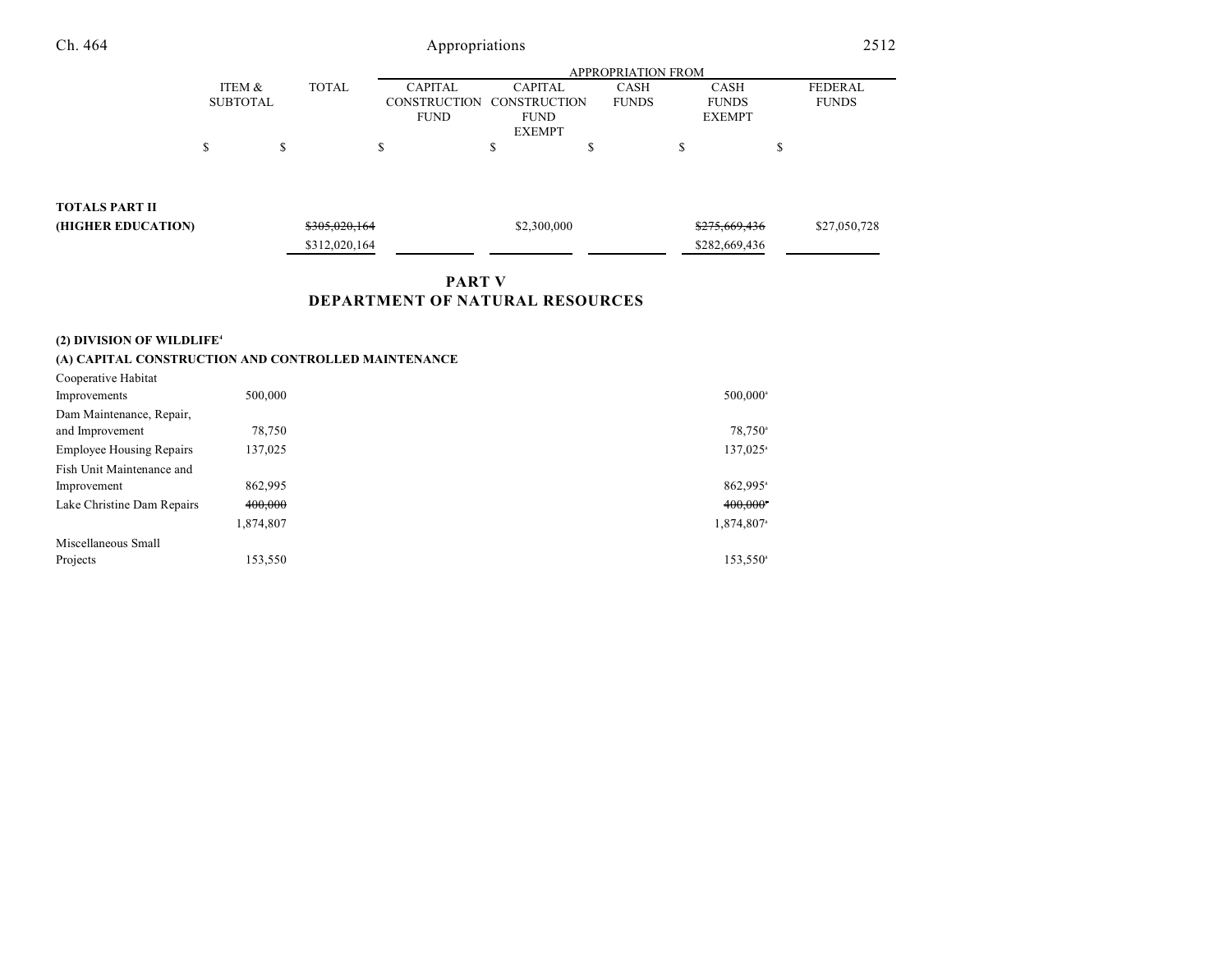| Motorboat Access on Lakes  |           |           |                          |         |
|----------------------------|-----------|-----------|--------------------------|---------|
| and Streams                | 618,875   |           | $31,500^{\circ}$         | 587,375 |
| Native Aquatic Species     |           |           |                          |         |
| Facility Well Replacement  | 787,500   |           | 787,500 <sup>a</sup>     |         |
| Property Acquisition       | 1,000,000 |           | $1,000,000$ <sup>a</sup> |         |
| Property Maintenance,      |           |           |                          |         |
| Improvement, and           |           |           |                          |         |
| Development                | 238,628   |           | 238,628                  |         |
| <b>Service Centers</b>     |           |           |                          |         |
| Improvements               | 800,000   |           | $800,000$ <sup>a</sup>   |         |
| <b>Shooting Range</b>      |           |           |                          |         |
| Improvements               | 220,000   |           | $60,000$ <sup>a</sup>    | 160,000 |
| Stream and Lake            |           |           |                          |         |
| Improvements               | 386,715   |           | 386,715 <sup>a</sup>     |         |
| Waterfowl Habitat Projects | 200,000   |           | $200,000^{\circ}$        |         |
| Wetlands Improvement       |           |           |                          |         |
| Projects                   | 600,000   |           | $600,000$ <sup>a</sup>   |         |
|                            |           | 6,984,038 |                          |         |
|                            |           | 8,458,845 |                          |         |

<sup>a</sup> These amounts shall be from reserves in the Wildlife Cash Fund created in Section 33-1-112, C.R.S.

<sup>b</sup> This amount shall be from waterfowl stamp fees pursuant to Section 33-4-102.5, C.R.S.

### **TOTALS PART V**

#### **(NATURAL**

| <b>RESOURCES</b> | \$32,850,038   | \$1,200,000 | \$25,119,663 | \$6,530,375 |
|------------------|----------------|-------------|--------------|-------------|
|                  | \$34,324,845   |             | \$26,594,470 |             |
|                  |                |             |              |             |
|                  |                |             |              |             |
| Ch. 464          | Appropriations |             |              | 2513        |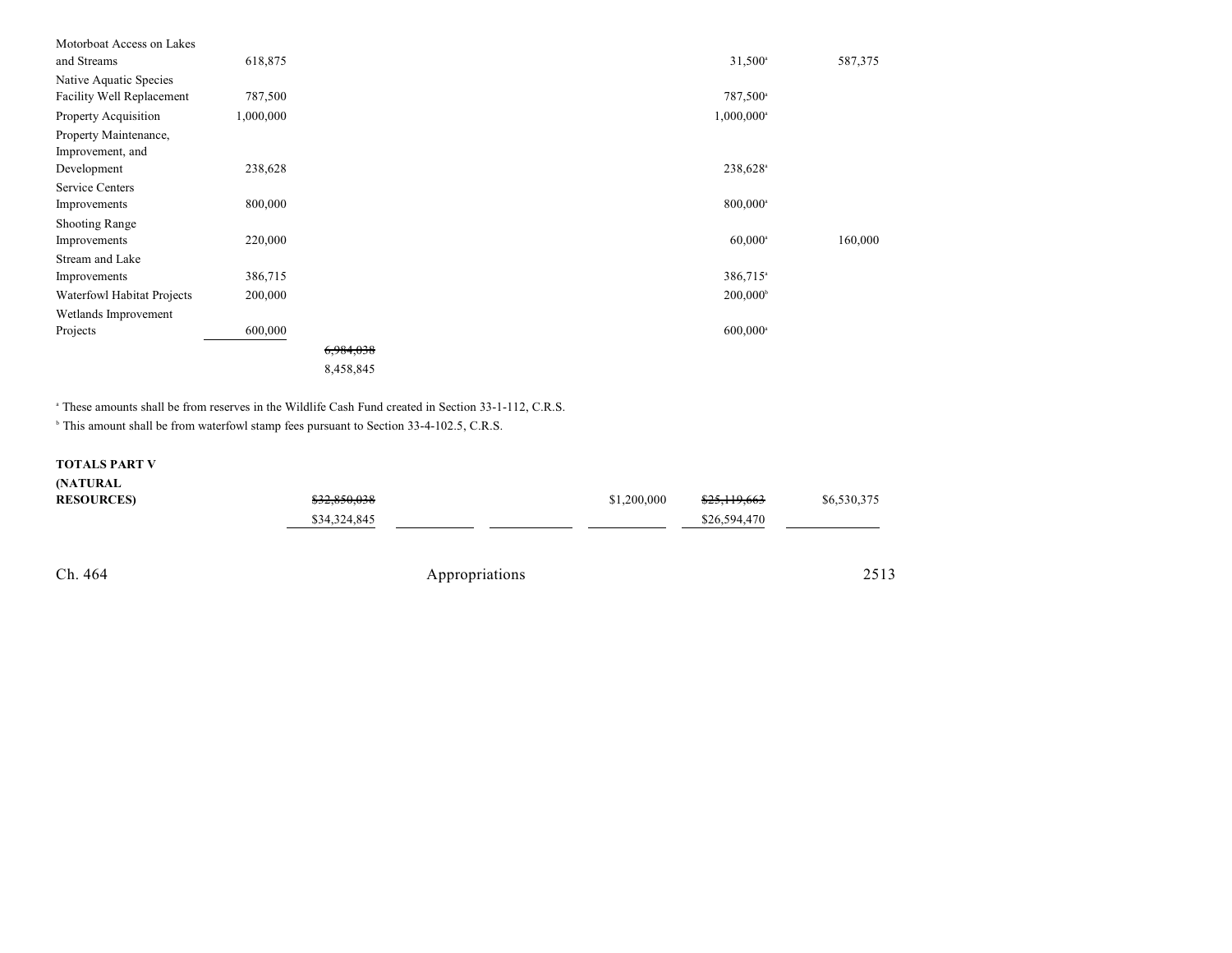| Ch. 464                | Appropriations            |    |               |                     |                |              |                            |    | 2514           |  |
|------------------------|---------------------------|----|---------------|---------------------|----------------|--------------|----------------------------|----|----------------|--|
|                        | <b>APPROPRIATION FROM</b> |    |               |                     |                |              |                            |    |                |  |
|                        | ITEM &                    |    | <b>TOTAL</b>  | <b>CAPITAL</b>      | <b>CAPITAL</b> | <b>CASH</b>  | <b>CASH</b>                |    | <b>FEDERAL</b> |  |
|                        | <b>SUBTOTAL</b>           |    |               | <b>CONSTRUCTION</b> | CONSTRUCTION   | <b>FUNDS</b> | <b>FUNDS</b>               |    | <b>FUNDS</b>   |  |
|                        |                           |    |               | <b>FUND</b>         | <b>FUND</b>    |              | <b>EXEMPT</b>              |    |                |  |
|                        |                           |    |               |                     | <b>EXEMPT</b>  |              |                            |    |                |  |
|                        | ¢<br>ъ                    | \$ |               | S                   | Φ              | ъ            | \$                         | \$ |                |  |
|                        |                           |    |               |                     |                |              |                            |    |                |  |
|                        |                           |    |               |                     |                |              |                            |    |                |  |
| <b>GRAND TOTALS</b>    |                           |    |               |                     |                |              |                            |    |                |  |
| (CAPITAL CONSTRUCTION) |                           |    | \$373,553,970 |                     | \$7,593,344    | \$19,400,000 | \$305,019,968*             |    | \$41,540,658   |  |
|                        |                           |    | \$382,028,777 |                     |                |              | \$313,494,775 <sup>a</sup> |    |                |  |

 $^{\circ}$  Of this amount, \$796,183 contains a (T) notation.

**SECTION 3.** Part IV (4) (B), (6) (B), (23) (B), and the affected totals of section 3 of chapter 354, Session Laws of Colorado 2005, as the said Part IV  $(23)(B)$  and the affected totals are amended by section 5 of chapter 392 and as the said Part IV (6) (B) and the affected totals are amended by section 18 of chapter 394, Session Laws of Colorado 2006, are amended to read:

### Section 3. **Capital construction appropriation.**

# **PART IV DEPARTMENT OF HIGHER EDUCATION**

| (4) COLORADO STATE UNIVERSITY AT FORT |           |           |
|---------------------------------------|-----------|-----------|
| <b>COLLINS</b>                        |           |           |
| (B) Capital Construction              |           |           |
| AIDL Annex Renovation                 | 2.239.000 | 2,239,000 |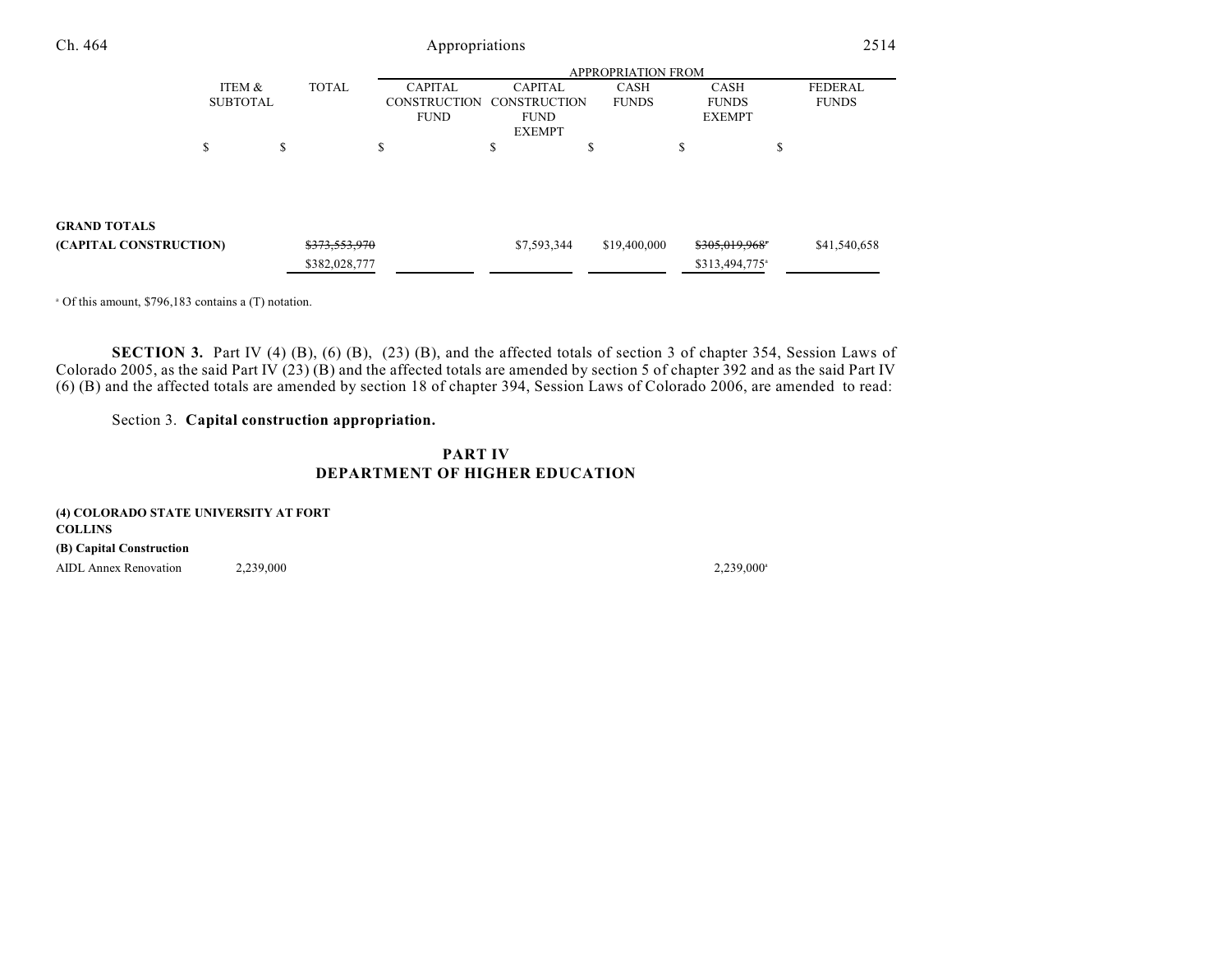| <b>Engineering Entrance</b> |            |           |                        |
|-----------------------------|------------|-----------|------------------------|
| Enhancement and Office      |            |           |                        |
| Addition                    | 3,147,575  |           | 3,147,575 <sup>a</sup> |
| Marketplace at Corbett Hall | 904,437    |           | 904,437 <sup>b</sup>   |
| Natural Resources Research  |            |           |                        |
| Center                      | 1,497,380  |           | 1,497,380 <sup>b</sup> |
| New Academic Village        | 43,848,576 |           | 43,848,576             |
| <b>Regulated Materials</b>  |            |           |                        |
| <b>Handling Facility</b>    | 1,502,078  | 1,502,078 |                        |
|                             | 1,803,078  |           | 301,000 <sup>a</sup>   |
| Shortgrass Steppe Field     |            |           |                        |
| Station                     |            |           |                        |
| Additions/Alterations       | 3,800,000  |           | 3,800,000 <sup>a</sup> |
|                             | 56,939,046 |           |                        |
|                             | 57,240,046 |           |                        |

<sup>a</sup> These amounts shall be from exempt institutional sources.

<sup>b</sup> These amounts shall be from exempt institutional sources. They meet the criteria in Section 24-75-303 (3) (a) (II), C.R.S., and are shown here for informational purposes only. Therefore, they shall not be accounted for in the State's Capital Construction Fund and the limitations on encumbrance timeliness and use of internal workforce do not apply.

#### 58,399,902

58,700,902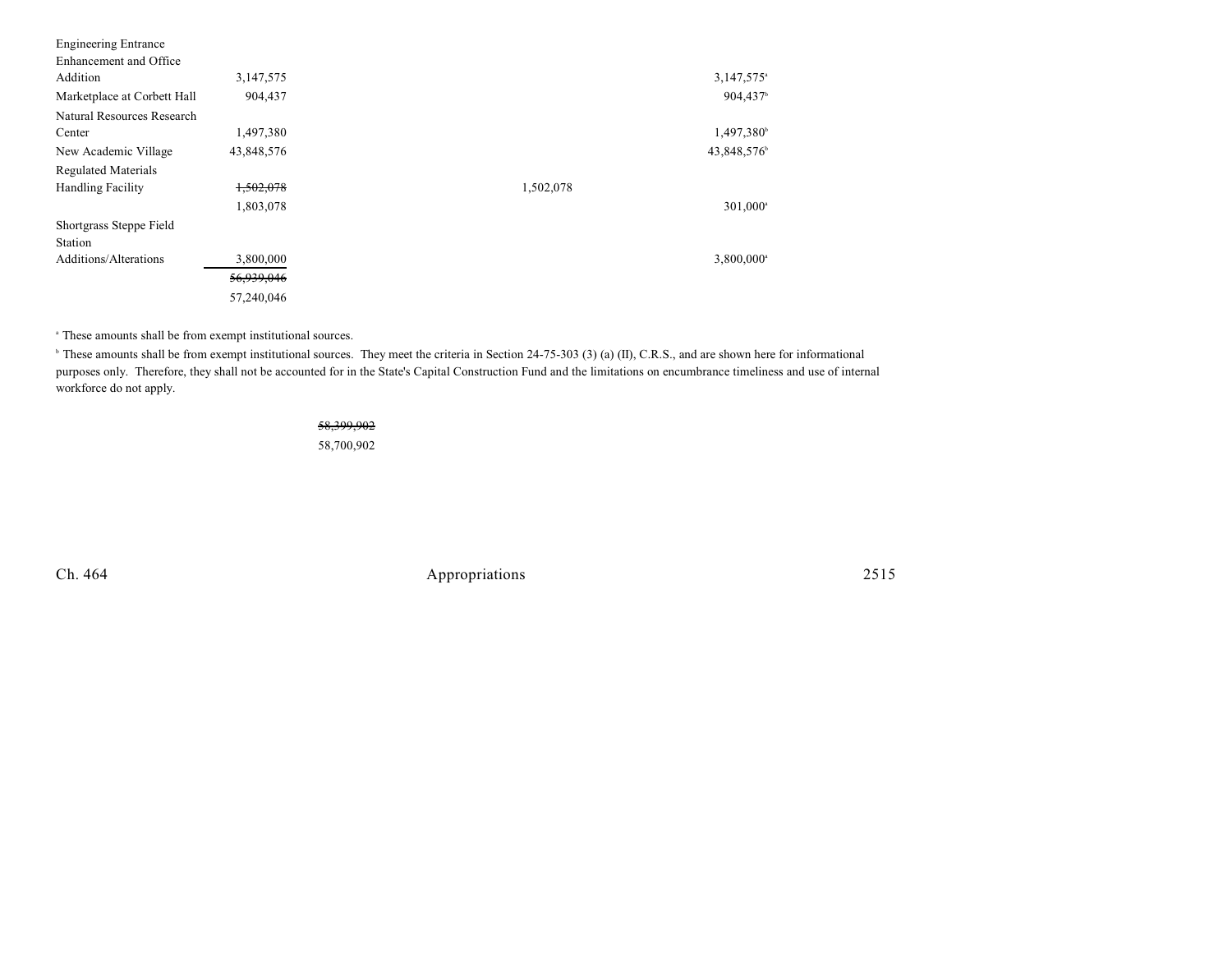|                                       |                           |              |              |                                                      |                                                                       | <b>APPROPRIATION FROM</b>   |                                              |                                |
|---------------------------------------|---------------------------|--------------|--------------|------------------------------------------------------|-----------------------------------------------------------------------|-----------------------------|----------------------------------------------|--------------------------------|
|                                       | ITEM &<br><b>SUBTOTAL</b> |              | <b>TOTAL</b> | <b>CAPITAL</b><br><b>CONSTRUCTION</b><br><b>FUND</b> | <b>CAPITAL</b><br><b>CONSTRUCTION</b><br><b>FUND</b><br><b>EXEMPT</b> | <b>CASH</b><br><b>FUNDS</b> | <b>CASH</b><br><b>FUNDS</b><br><b>EXEMPT</b> | <b>FEDERAL</b><br><b>FUNDS</b> |
|                                       | \$                        | \$           |              | \$                                                   | \$                                                                    | \$                          | \$                                           | \$                             |
| (6) UNIVERSITY OF COLORADO AT BOULDER |                           |              |              |                                                      |                                                                       |                             |                                              |                                |
| (B) Capital Construction              |                           |              |              |                                                      |                                                                       |                             |                                              |                                |
| <b>Business School Renovation</b>     |                           |              |              |                                                      |                                                                       |                             |                                              |                                |
| and Addition                          |                           | 32,915,455   |              |                                                      |                                                                       |                             | 32,915,455*                                  |                                |
|                                       |                           | 36,675,455   |              |                                                      |                                                                       |                             | 36,675,455 <sup>a</sup>                      |                                |
| <b>Information Technology</b>         |                           |              |              |                                                      |                                                                       |                             |                                              |                                |
| Infrastructure                        |                           | 13,524,930   |              |                                                      |                                                                       |                             | 13,524,930 <sup>a</sup>                      |                                |
| Recreation Center, Curtain            |                           |              |              |                                                      |                                                                       |                             |                                              |                                |
| Wall at Pool                          |                           | 613,644      |              |                                                      |                                                                       |                             | 613,644 <sup>b</sup>                         |                                |
| Backflow Prevention,                  |                           |              |              |                                                      |                                                                       |                             |                                              |                                |
| <b>Research Properties</b>            |                           | 1,271,280    |              |                                                      |                                                                       |                             | 1,271,280 <sup>b</sup>                       |                                |
|                                       |                           | 48, 325, 309 |              |                                                      |                                                                       |                             |                                              |                                |
|                                       |                           | 52,085,309   |              |                                                      |                                                                       |                             |                                              |                                |

<sup>a</sup> These amounts shall be from exempt institutional sources.

<sup>b</sup> These amounts shall be from exempt institutional sources. They meet the criteria in Section 24-75-303 (3) (a) (II), C.R.S., and are shown here for informational purposes only. Therefore, they shall not be accounted for in the State's Capital Construction Fund and the limitations on encumbrance timeliness and use of internal workforce do not apply.".

> 51,743,852 55,503,852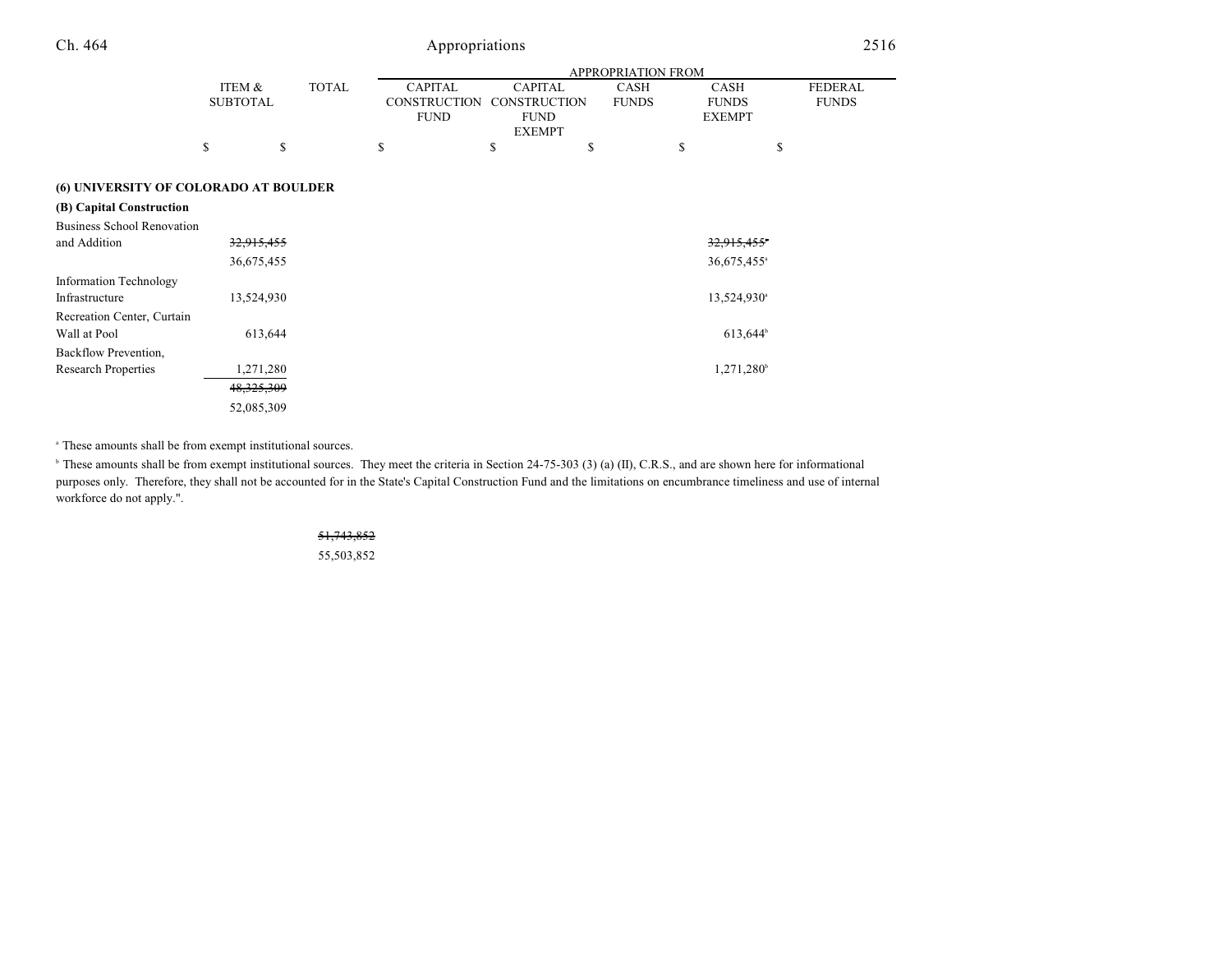| (23) COLORADO HISTORICAL<br><b>SOCIETY</b> |               |                                                                                                                                                               |             |                            |              |
|--------------------------------------------|---------------|---------------------------------------------------------------------------------------------------------------------------------------------------------------|-------------|----------------------------|--------------|
| (B) Capital Construction                   |               |                                                                                                                                                               |             |                            |              |
| Regional Museum                            |               |                                                                                                                                                               |             |                            |              |
| Preservation Projects                      | 1,292,840     |                                                                                                                                                               |             | $962,840$ <sup>*</sup>     | 330,000      |
|                                            | 2,167,331     |                                                                                                                                                               |             | 1,837,331 <sup>a</sup>     |              |
|                                            |               | <sup>o</sup> Of this amount, \$883,000 \$1,458,000 shall be from the State Historical Fund, and \$79,840 \$379,331 shall be from gifts, grants and donations. |             |                            |              |
|                                            | 1,443,717     |                                                                                                                                                               |             |                            |              |
|                                            | 2,318,208     |                                                                                                                                                               |             |                            |              |
| <b>TOTALS PART IV</b>                      |               |                                                                                                                                                               |             |                            |              |
| (HIGHER EDUCATION)                         | \$244,791,540 | \$52,840,989                                                                                                                                                  |             | \$191,620,551              | \$330,000    |
|                                            | \$249,727,031 |                                                                                                                                                               |             | \$196,556,042              |              |
| <b>GRAND TOTALS</b>                        |               |                                                                                                                                                               |             |                            |              |
| (CAPITAL CONSTRUCTION)                     | \$344,712,247 | \$79,147,165                                                                                                                                                  | \$1,550,000 | \$253,152,216              | \$10,862,866 |
|                                            | \$349,647,738 |                                                                                                                                                               |             | \$258,087,707 <sup>a</sup> |              |

Of this amount, \$803,242 contains a (T) notation and \$595,000 is from the Highway Users Tax Fund pursuant to Section 43-4-201 (3) (a), C.R.S. <sup>a</sup>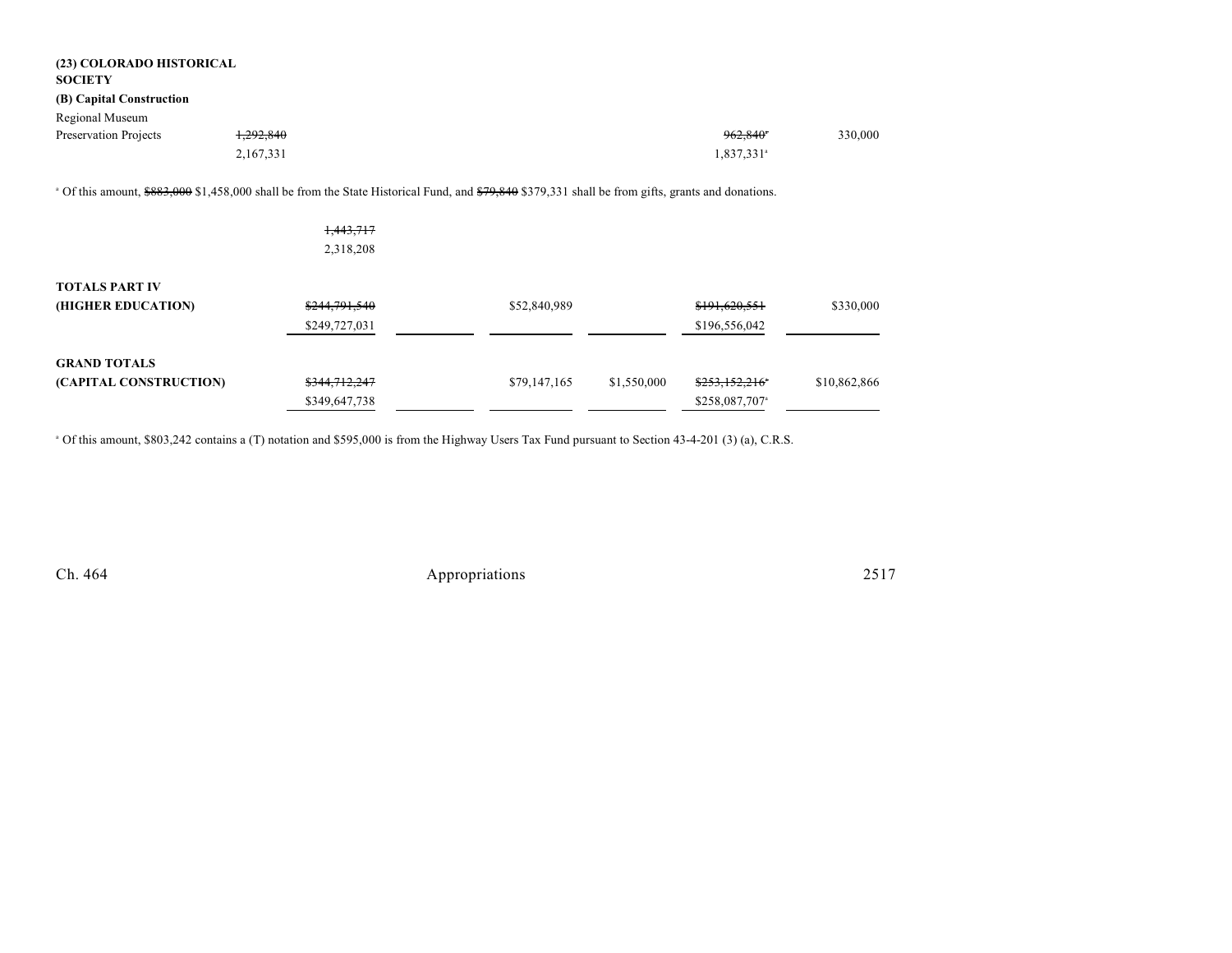|                 |        |                |               | APPROPRIATION FROM |               |              |
|-----------------|--------|----------------|---------------|--------------------|---------------|--------------|
| ITEM &          | TOTAL. | <b>CAPITAL</b> | CAPITAL       | CASH               | <b>CASH</b>   | FEDERAL      |
| <b>SUBTOTAL</b> |        | CONSTRUCTION   | CONSTRUCTION  | <b>FUNDS</b>       | <b>FUNDS</b>  | <b>FUNDS</b> |
|                 |        | <b>FUND</b>    | FUND          |                    | <b>EXEMPT</b> |              |
|                 |        |                | <b>EXEMPT</b> |                    |               |              |
|                 |        |                |               |                    |               |              |

**SECTION 4.** Section 3 of chapter 394, Session Laws of Colorado 2006, as Part IV (10) (B) and the affected totals are amended by section 16 (6) (b) of chapter 226, Session Laws of Colorado 2006, are amended, and the said section 3 is further amended BY THE ADDITION OF A NEW FOOTNOTE, to read:

Section 3. **Capital Construction Appropriation.**

# **PART I DEPARTMENT OF AGRICULTURE**

| (1) CONTROLLED MAINTENANCE |           |           |                        |
|----------------------------|-----------|-----------|------------------------|
| Biochemistry Lab Building  |           |           |                        |
| HVAC and Roof              |           |           |                        |
| Replacement                | 295,621   |           | 295,621 <sup>a</sup>   |
| Colorado State Fair,       |           |           |                        |
| Repair/Replace Primary     |           |           |                        |
| Electrical Infrastructure  | 714.838   |           | 714,838 <sup>a</sup>   |
| Colorado State Fair,       |           |           |                        |
| Repair/Replace             |           |           |                        |
| Infrastructure in Carnival |           |           |                        |
| Lot                        | 1,099,222 |           | 1,099,222 <sup>a</sup> |
|                            |           | 2,109,681 |                        |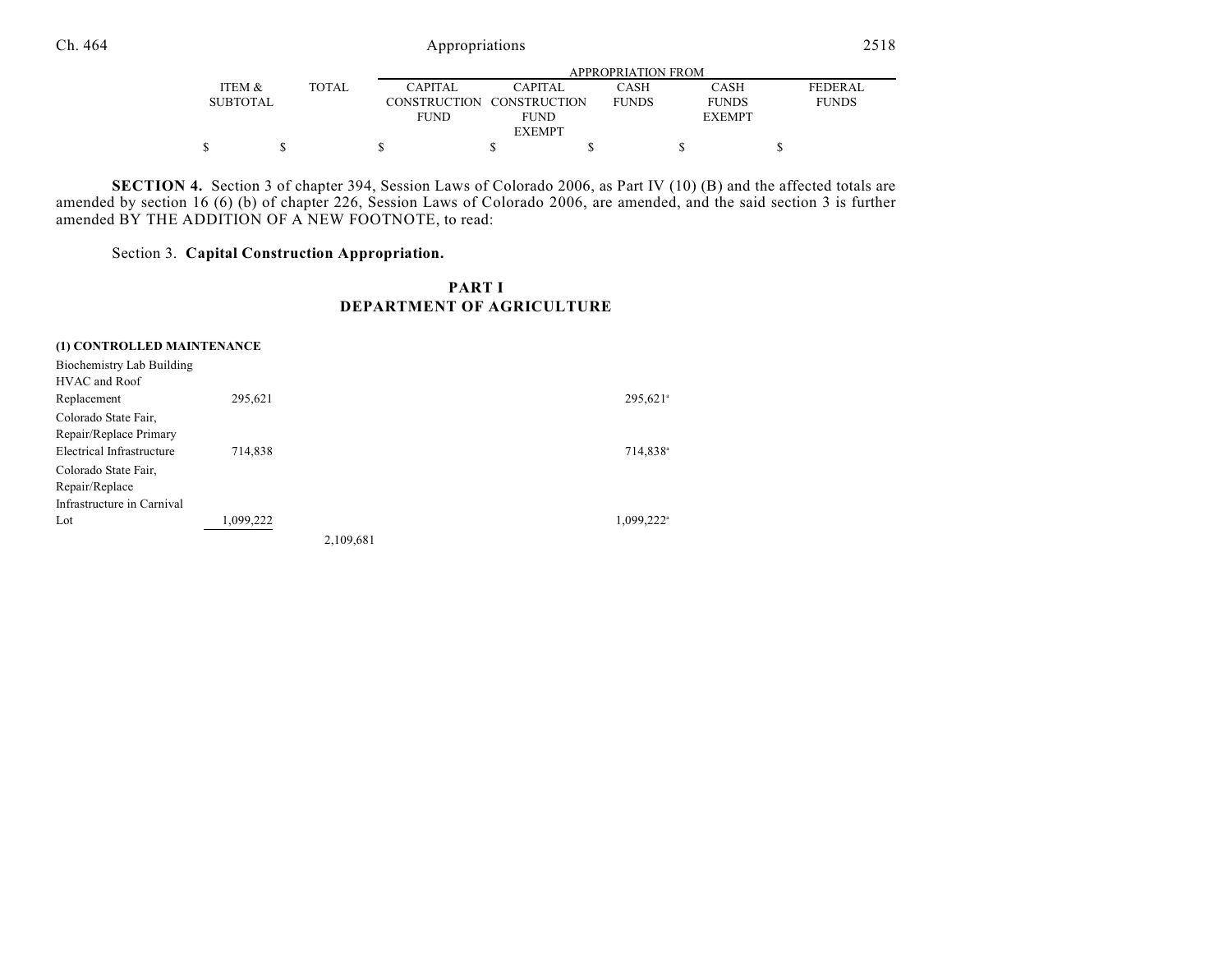<sup>a</sup> These amounts shall be from the Controlled Maintenance Trust Fund.

# **TOTALS PART I (AGRICULTURE)** \$2,109,681 **\$2,109,681 \$2,109,681**

 $\sim$ 

# **PART II DEPARTMENT OF CORRECTIONS**

| (1) CONTROLLED MAINTENANCE   |           |           |                        |
|------------------------------|-----------|-----------|------------------------|
| Administration Building,     |           |           |                        |
| Fire Detection/Alarm         |           |           |                        |
| System                       | 173,355   |           | 173,355 <sup>a</sup>   |
| Arkansas Valley              |           |           |                        |
| Correctional Facility,       |           |           |                        |
| Domestic Water Distribution  |           |           |                        |
| <b>System Repairs</b>        | 574,802   |           | 574,802 <sup>a</sup>   |
| Arkansas Valley              |           |           |                        |
| Correctional Facility,       |           |           |                        |
| Warehouse and Housing        |           |           |                        |
| Unit Fire Suppression        |           |           |                        |
| Improvements                 | 233,887   |           | 233,887 <sup>a</sup>   |
| Colorado State Penitentiary, |           |           |                        |
| Security Electronics         |           |           |                        |
| Replacement                  | 1,530,782 | 1,422,507 | $108,275$ <sup>a</sup> |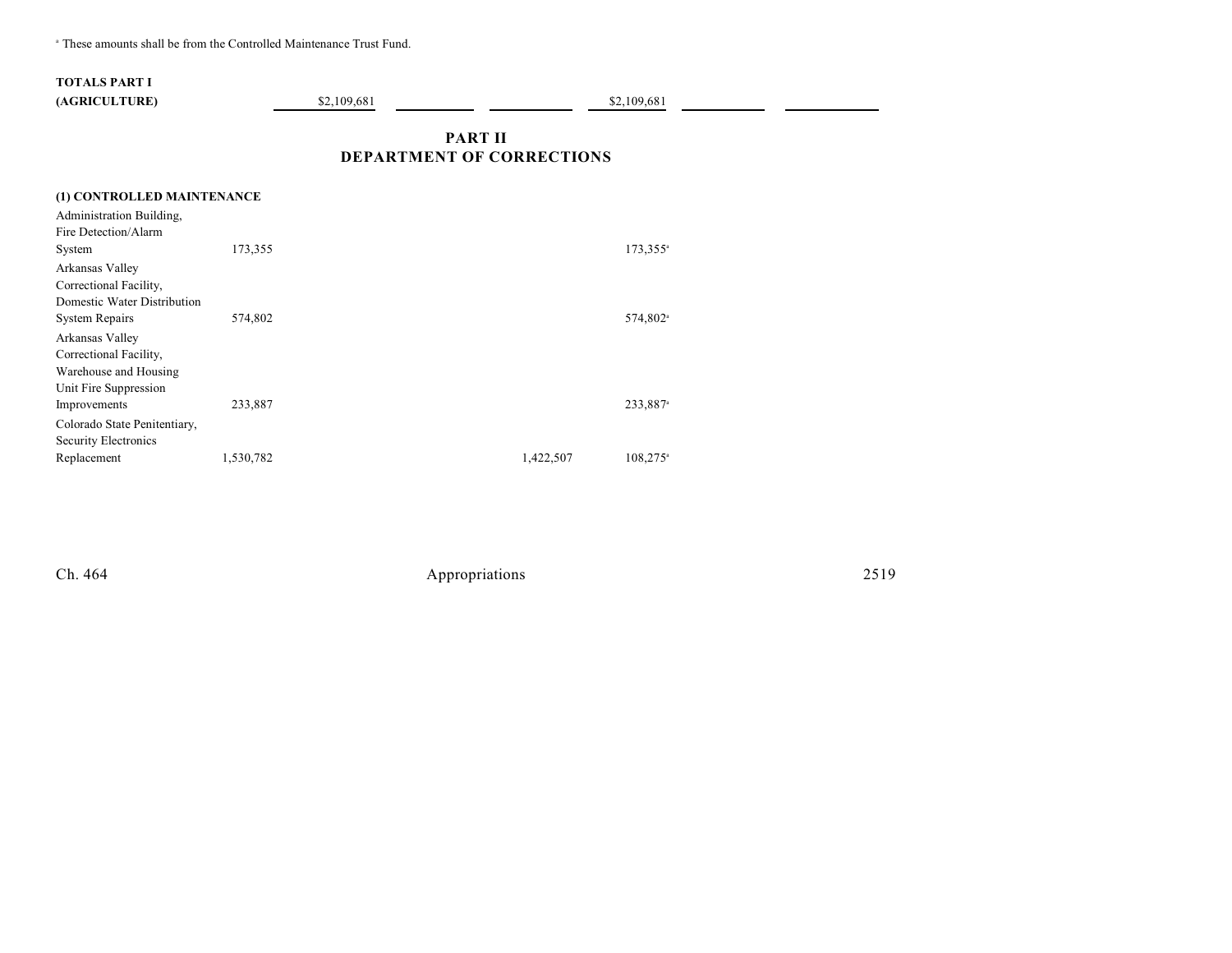|                                                                                                                                |                           |                                                                      |    |                                                                | <b>APPROPRIATION FROM</b>                                                   |    |  |
|--------------------------------------------------------------------------------------------------------------------------------|---------------------------|----------------------------------------------------------------------|----|----------------------------------------------------------------|-----------------------------------------------------------------------------|----|--|
|                                                                                                                                | ITEM &<br><b>SUBTOTAL</b> | <b>TOTAL</b><br><b>CAPITAL</b><br><b>CONSTRUCTION</b><br><b>FUND</b> |    | <b>CAPITAL</b><br>CONSTRUCTION<br><b>FUND</b><br><b>EXEMPT</b> | <b>CASH</b><br><b>CASH</b><br><b>FUNDS</b><br><b>FUNDS</b><br><b>EXEMPT</b> |    |  |
|                                                                                                                                | \$<br>\$                  |                                                                      | \$ | \$<br>\$                                                       | \$                                                                          | \$ |  |
| Colorado Territorial<br>Correctional Facility and<br><b>Buena Vista Correctional</b><br>Complex, Roof<br>Replacements, Various |                           |                                                                      |    |                                                                |                                                                             |    |  |
| <b>Buildings</b>                                                                                                               | 171,424                   |                                                                      |    | 171,424                                                        |                                                                             |    |  |
| Colorado Territorial<br>Correctional Facility,<br>Sanitary Sewer/Storm Sewer<br>Distribution Improvements                      | 547,950                   |                                                                      |    | 547,950                                                        |                                                                             |    |  |
| Colorado Territorial<br>Correctional Facility,<br>Upgrade Fire<br>Detection/Alarm/Suppressio                                   |                           |                                                                      |    |                                                                |                                                                             |    |  |
| n Systems, Phases 2 and 3<br>Colorado Territorial<br>Correctional Facility,<br>Perimeter Security                              | 2,226,481                 |                                                                      |    | 2,226,481                                                      |                                                                             |    |  |
| Improvements                                                                                                                   | 442,039                   |                                                                      |    | 442,039                                                        |                                                                             |    |  |
|                                                                                                                                |                           | 5,900,720                                                            |    |                                                                |                                                                             |    |  |

 $^\circ$  These amounts shall be from the Controlled Maintenance Trust Fund.

FEDERAL FUNDS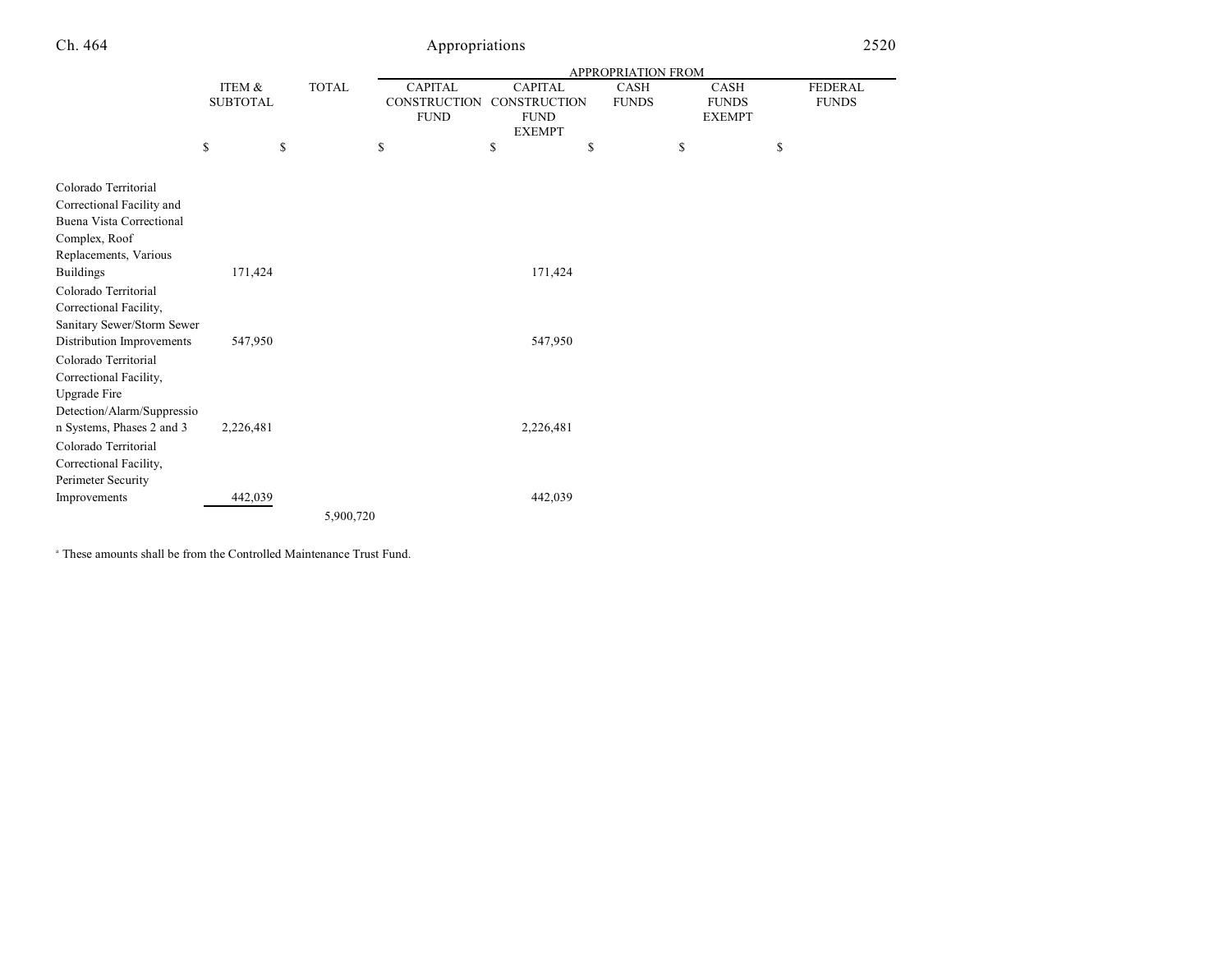| (2) CAPITAL CONSTRUCTION                          |                                                                                                                                                                 |              |  |              |             |                        |  |  |  |
|---------------------------------------------------|-----------------------------------------------------------------------------------------------------------------------------------------------------------------|--------------|--|--------------|-------------|------------------------|--|--|--|
| Canteen Expansion                                 | 1,079,353                                                                                                                                                       |              |  |              |             | 1,079,353 <sup>a</sup> |  |  |  |
| Correctional Industries,                          |                                                                                                                                                                 |              |  |              |             |                        |  |  |  |
| Minor Construction Projects <sup>1</sup>          | 250,000                                                                                                                                                         |              |  |              |             | $250,000^{\circ}$      |  |  |  |
| Denver Reception                                  |                                                                                                                                                                 |              |  |              |             |                        |  |  |  |
| Diagnostic Center,                                |                                                                                                                                                                 |              |  |              |             |                        |  |  |  |
| Expansion/Renovation                              | 9,000,000                                                                                                                                                       |              |  | 8,261,566    |             | 738,434 <sup>b</sup>   |  |  |  |
| <b>Trinidad Correctional</b>                      |                                                                                                                                                                 |              |  |              |             |                        |  |  |  |
| Facility, Water Utilities                         | 2,880,562                                                                                                                                                       |              |  | 2,880,562    |             |                        |  |  |  |
|                                                   |                                                                                                                                                                 | 13,209,915   |  |              |             |                        |  |  |  |
|                                                   | a This amount shall be from sales revenues earned by Correctional Industries.<br><sup>b</sup> This amount shall be from the Corrections Expansion Reserve Fund. |              |  |              |             |                        |  |  |  |
| <b>TOTALS PART II</b>                             |                                                                                                                                                                 |              |  |              |             |                        |  |  |  |
| (CORRECTIONS)                                     |                                                                                                                                                                 | \$19,110,635 |  | \$15,952,529 | \$1,090,319 | \$2,067,787            |  |  |  |
| <b>PART III</b><br><b>DEPARTMENT OF EDUCATION</b> |                                                                                                                                                                 |              |  |              |             |                        |  |  |  |
| (1) CONTROLLED MAINTENANCE                        |                                                                                                                                                                 |              |  |              |             |                        |  |  |  |
| School for the Deaf and                           |                                                                                                                                                                 |              |  |              |             |                        |  |  |  |
|                                                   |                                                                                                                                                                 |              |  |              |             |                        |  |  |  |

| 60,000 | 60.000 |
|--------|--------|
|        |        |

÷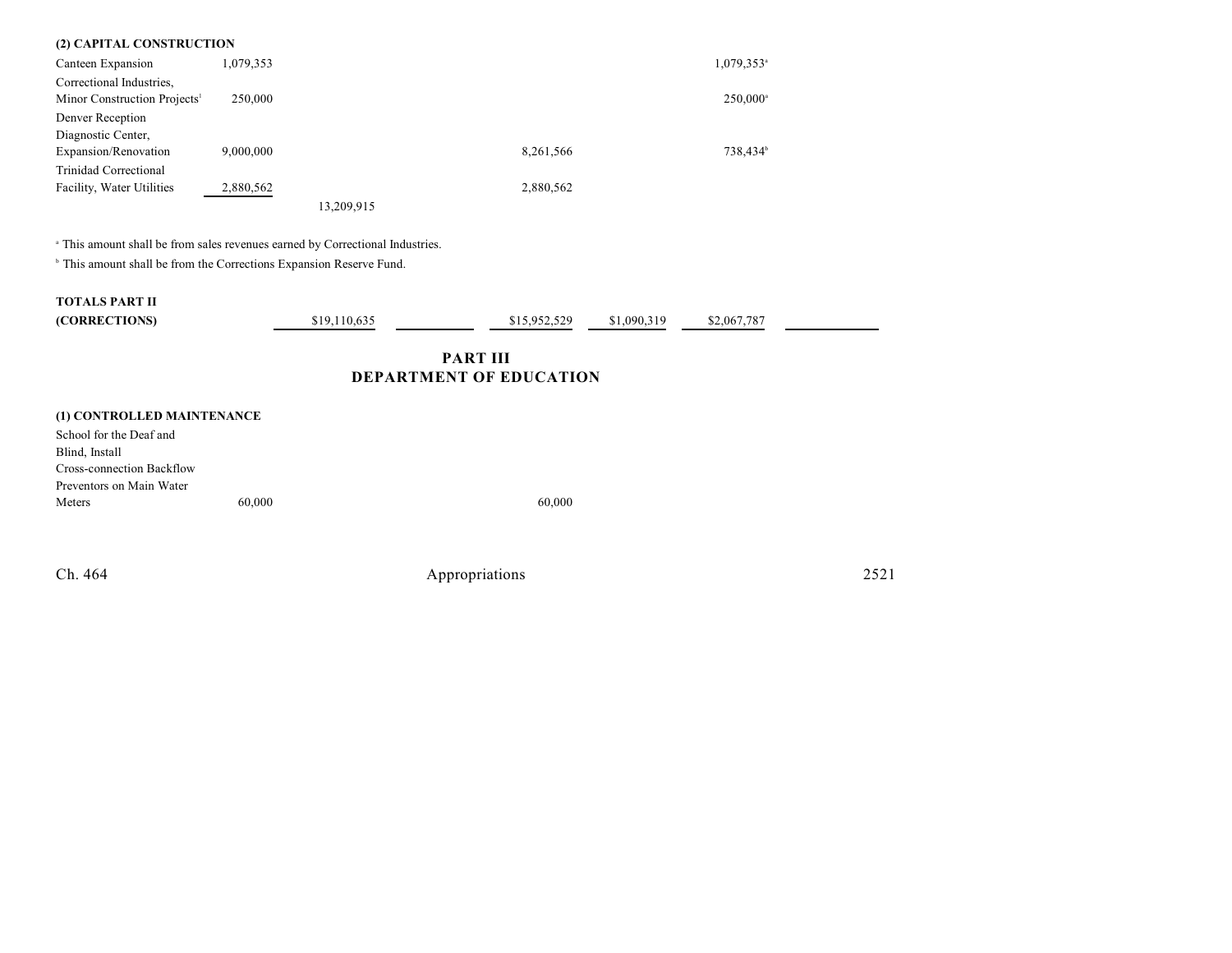| Ch. 464                                                   |                           | Appropriations            |              |                                                      |                                                                       |                             |                                              |                                |  |
|-----------------------------------------------------------|---------------------------|---------------------------|--------------|------------------------------------------------------|-----------------------------------------------------------------------|-----------------------------|----------------------------------------------|--------------------------------|--|
|                                                           |                           | <b>APPROPRIATION FROM</b> |              |                                                      |                                                                       |                             |                                              |                                |  |
|                                                           | ITEM &<br><b>SUBTOTAL</b> |                           | <b>TOTAL</b> | <b>CAPITAL</b><br><b>CONSTRUCTION</b><br><b>FUND</b> | <b>CAPITAL</b><br><b>CONSTRUCTION</b><br><b>FUND</b><br><b>EXEMPT</b> | <b>CASH</b><br><b>FUNDS</b> | <b>CASH</b><br><b>FUNDS</b><br><b>EXEMPT</b> | <b>FEDERAL</b><br><b>FUNDS</b> |  |
|                                                           | \$                        | \$                        |              | \$                                                   | \$                                                                    | \$                          | \$                                           | \$                             |  |
| School for the Deaf and<br>Blind, Electrical Distribution |                           |                           |              |                                                      |                                                                       |                             |                                              |                                |  |
| Upgrades                                                  |                           | 469,705                   |              |                                                      | 469,705                                                               |                             |                                              |                                |  |
| School for the Deaf and<br>Blind, Steam Line              |                           |                           |              |                                                      |                                                                       |                             |                                              |                                |  |
| Replacement                                               |                           | 475,000                   |              |                                                      | 475,000                                                               |                             |                                              |                                |  |
|                                                           |                           |                           | 1,004,705    |                                                      |                                                                       |                             |                                              |                                |  |
| <b>TOTALS PART III</b>                                    |                           |                           |              |                                                      |                                                                       |                             |                                              |                                |  |
| (EDUCATION)                                               |                           |                           | \$1,004,705  |                                                      | \$1,004,705                                                           |                             |                                              |                                |  |
|                                                           |                           |                           |              | <b>PART IV</b>                                       |                                                                       |                             |                                              |                                |  |
|                                                           |                           |                           |              | <b>DEPARTMENT OF HIGHER EDUCATION</b>                |                                                                       |                             |                                              |                                |  |
| (1) ADAMS STATE COLLEGE                                   |                           |                           |              |                                                      |                                                                       |                             |                                              |                                |  |
| (A) Controlled                                            |                           |                           |              |                                                      |                                                                       |                             |                                              |                                |  |

**Maintenance** Roof Replacement, Various

Buildings 673,116 673,116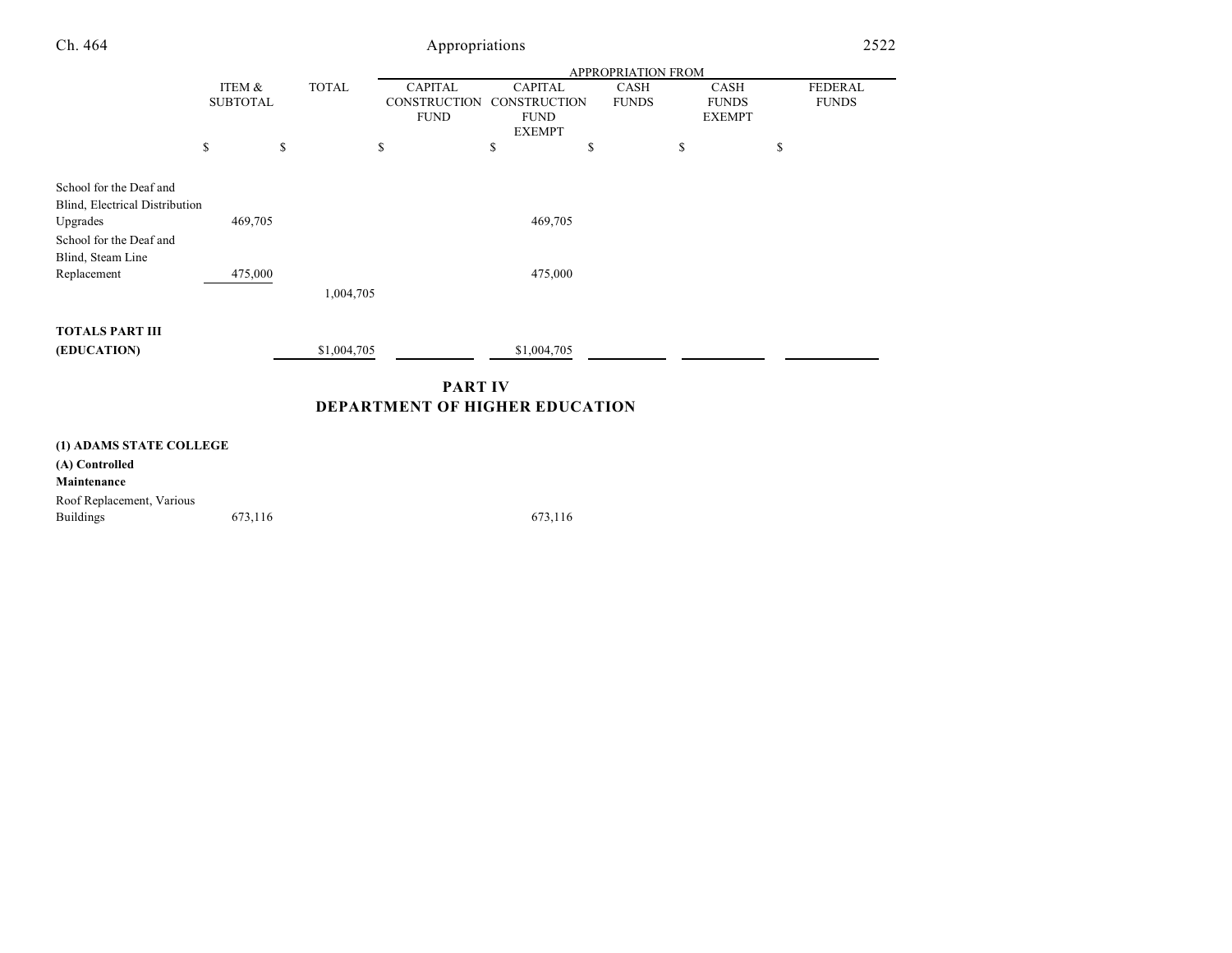### **(B) Capital Construction**

| Plachy Hall Renovation and |            |            |           |            |
|----------------------------|------------|------------|-----------|------------|
| Addition                   | 4,999,974  |            | 4,999,974 |            |
|                            |            |            |           |            |
|                            |            | 5,673,090  |           |            |
|                            |            |            |           |            |
| (2) MESA STATE COLLEGE     |            |            |           |            |
| (A) Capital Construction   |            |            |           |            |
| New Residence Hall         | 19,200,000 |            |           | 19,200,000 |
| Business and Information   |            |            |           |            |
| <b>Technology Center</b>   | 7,000,000  |            | 7,000,000 |            |
|                            |            | 26,200,000 |           |            |

<sup>a</sup> This amount shall be from exempt institutional sources. It meets the criteria in Section 24-75-303 (3) (a) (II), C.R.S., and is shown here for informational purposes only. Therefore, it shall not be accounted for in the State's Capital Construction Fund and the limitations on encumbrance timeliness and use of internal workforce do not apply.

### **(3) WESTERN STATE COLLEGE**

#### **(A) Controlled Maintenance**

| Rehabilitate Heat Plant |         |         |
|-------------------------|---------|---------|
| <b>Building</b>         | 540,250 | 540,250 |
| Repair/Replace Sewer    |         |         |
| Distribution System     | 323,897 | 323.897 |
|                         | 864.147 |         |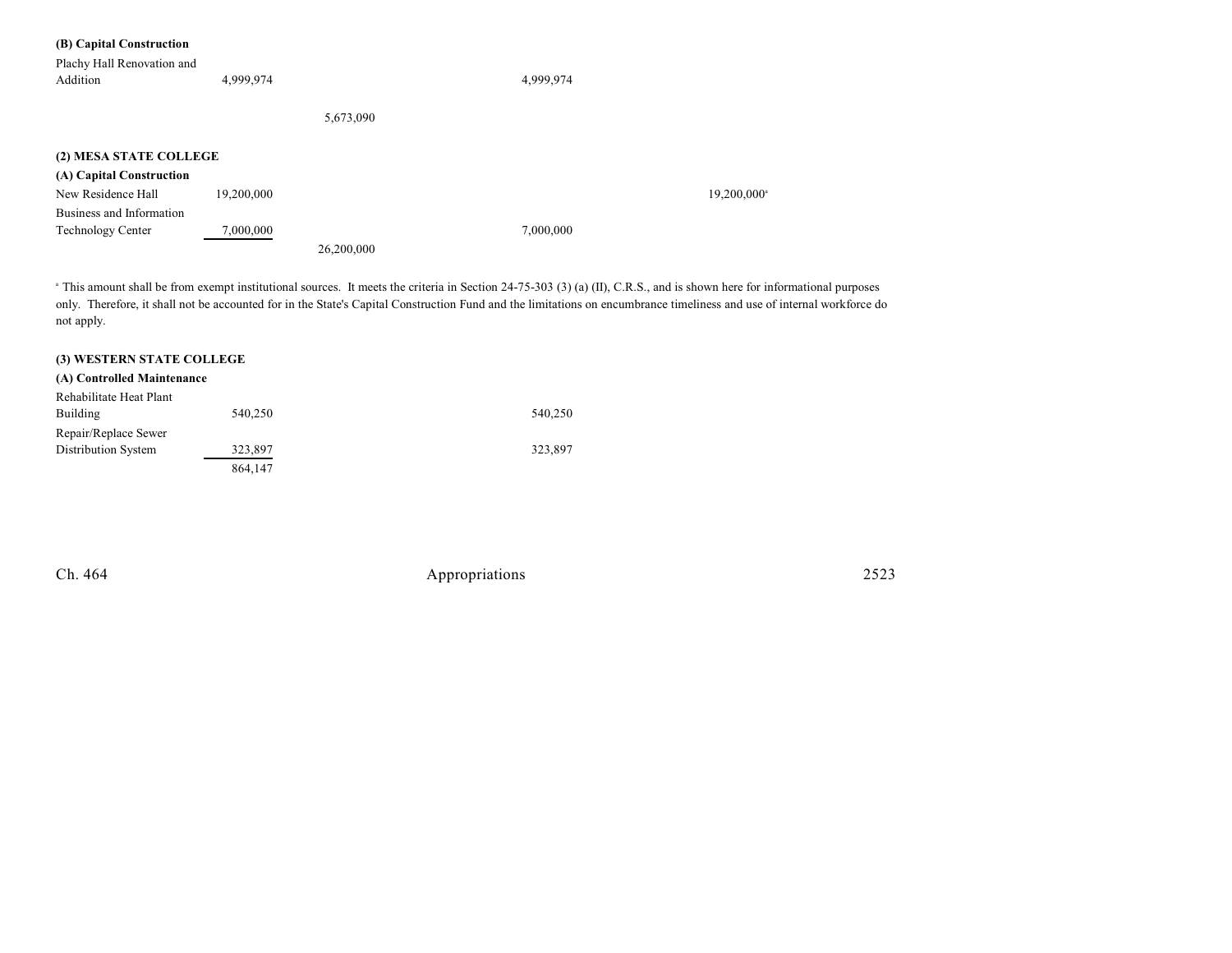# Appropriations

|                                                                                                                                                                      |                           |              |                                                      |                                                                       | <b>APPROPRIATION FROM</b>   |                                              |                         |
|----------------------------------------------------------------------------------------------------------------------------------------------------------------------|---------------------------|--------------|------------------------------------------------------|-----------------------------------------------------------------------|-----------------------------|----------------------------------------------|-------------------------|
|                                                                                                                                                                      | ITEM &<br><b>SUBTOTAL</b> | <b>TOTAL</b> | <b>CAPITAL</b><br><b>CONSTRUCTION</b><br><b>FUND</b> | <b>CAPITAL</b><br><b>CONSTRUCTION</b><br><b>FUND</b><br><b>EXEMPT</b> | <b>CASH</b><br><b>FUNDS</b> | <b>CASH</b><br><b>FUNDS</b><br><b>EXEMPT</b> | FEDERAL<br><b>FUNDS</b> |
|                                                                                                                                                                      | \$                        | \$           | \$                                                   | \$                                                                    | \$                          | S                                            | \$                      |
| (B) Capital Construction<br><b>Information Technology</b><br>Infrastructure Improvement                                                                              |                           |              |                                                      |                                                                       |                             |                                              |                         |
| Project                                                                                                                                                              | 375,665                   |              |                                                      | 375,665                                                               |                             |                                              |                         |
| (Governor lined through this provision. See L. 2006, p. 2928. The affected subtotals, totals, and grand totals have been adjusted to reflect the Governor's action.) |                           |              |                                                      |                                                                       |                             |                                              |                         |
| Kelley Hall Renovation                                                                                                                                               | 349,133<br>349,133        |              |                                                      | 349,133                                                               |                             |                                              |                         |
|                                                                                                                                                                      |                           | 1,213,280    |                                                      |                                                                       |                             |                                              |                         |
| (4) COLORADO STATE UNIVERSITY AT FORT COLLINS                                                                                                                        |                           |              |                                                      |                                                                       |                             |                                              |                         |
| (A) Controlled Maintenance                                                                                                                                           |                           |              |                                                      |                                                                       |                             |                                              |                         |

| A) Controlled Manitchance |         |         |
|---------------------------|---------|---------|
| Music Building, Replace   |         |         |
| Deteriorated Electrical,  |         |         |
| Heating, and Plumbing     |         |         |
| <b>Systems</b>            | 697,565 | 697,565 |
| Replace Steam and         |         |         |
| Condensate, North Line    | 490,415 | 490.415 |
| Replace Environmental     |         |         |
| Control System            | 267,121 | 267,121 |
|                           |         |         |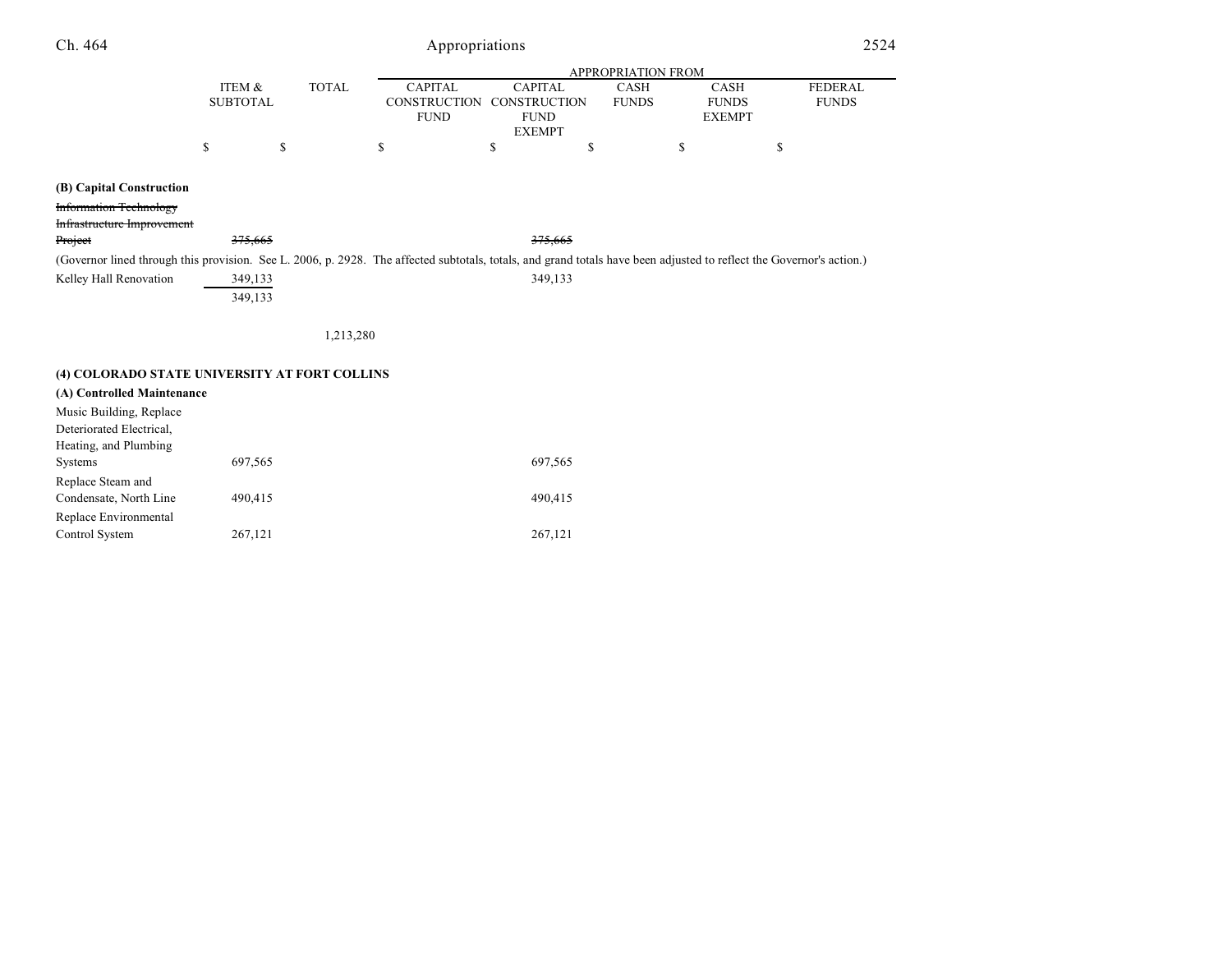| Ch. 464                                                                           |            | Appropriations                                                                                                                                                       | 2525                     |
|-----------------------------------------------------------------------------------|------------|----------------------------------------------------------------------------------------------------------------------------------------------------------------------|--------------------------|
| Veterinary Teaching<br>Hospital, Food Animal Care<br><b>Facility Construction</b> | 13,029,000 |                                                                                                                                                                      | 13,029,000 <sup>a</sup>  |
|                                                                                   | 14,493,100 |                                                                                                                                                                      | 14,493,100 <sup>a</sup>  |
| <b>Addition/Renovation</b>                                                        | 12,993,100 |                                                                                                                                                                      | 12,993,100*              |
| <b>Technology Center</b>                                                          |            |                                                                                                                                                                      |                          |
| Information Sciences and                                                          |            |                                                                                                                                                                      |                          |
| Sciences Department --                                                            |            |                                                                                                                                                                      |                          |
| Relocate NEW Computer                                                             |            |                                                                                                                                                                      |                          |
| and Technology                                                                    | 6,052,619  |                                                                                                                                                                      | $6,052,619$ <sup>a</sup> |
| <b>Environmental Toxicology</b>                                                   |            |                                                                                                                                                                      |                          |
| Renovation of the Center for                                                      |            |                                                                                                                                                                      |                          |
| Foothills Campus,                                                                 |            |                                                                                                                                                                      |                          |
| Diagnostic Medicine Center                                                        | 3,500,000  | 3,500,000                                                                                                                                                            |                          |
|                                                                                   |            | (Governor lined through this provision. See L. 2006, p. 2928. The affected subtotals, totals, and grand totals have been adjusted to reflect the Governor's action.) |                          |
| <b>Clark Building</b><br>Revitalization                                           | 4,000,000  | 2,000,000                                                                                                                                                            | $2,000,000$ <sup>*</sup> |
| <b>Building Construction</b>                                                      | 4,965,627  |                                                                                                                                                                      | 4,965,627 <sup>a</sup>   |
| Atmospheric Sciences                                                              |            |                                                                                                                                                                      |                          |
| (B) Capital Construction                                                          |            |                                                                                                                                                                      |                          |
|                                                                                   |            |                                                                                                                                                                      |                          |
|                                                                                   | 2,406,977  |                                                                                                                                                                      |                          |
| Alarms                                                                            | 400,000    | 400,000                                                                                                                                                              |                          |
| Replace Deteriorated Fire                                                         |            |                                                                                                                                                                      |                          |
| Systems                                                                           | 551,876    | 551,876                                                                                                                                                              |                          |
| Heating, and Plumbing                                                             |            |                                                                                                                                                                      |                          |
| Deteriorated Electrical,                                                          |            |                                                                                                                                                                      |                          |
| Forestry Building, Replace                                                        |            |                                                                                                                                                                      |                          |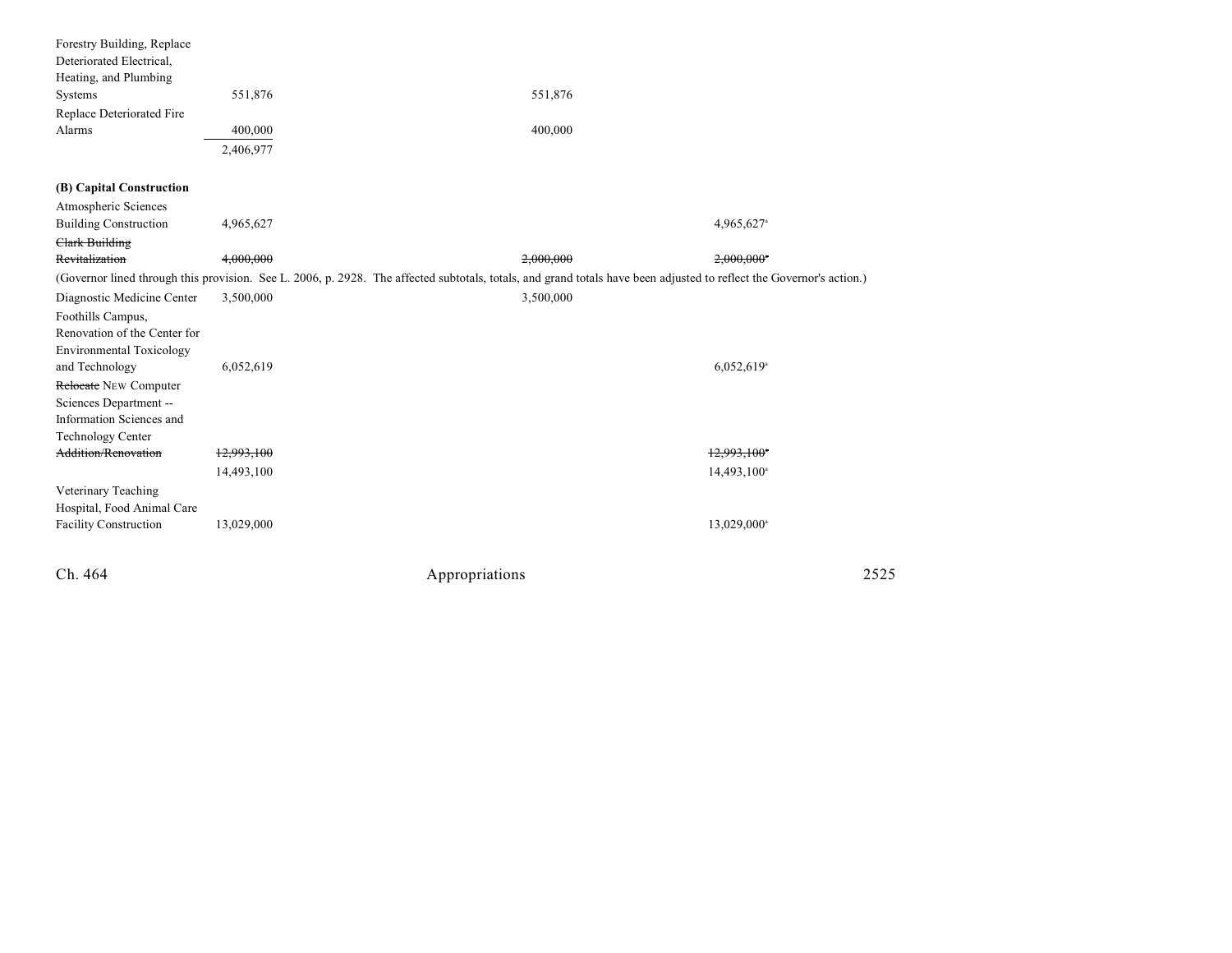| Ch. 464                                                                                                                                                              | Appropriations            |    |              |                                                      |    |                                                                |    |                             |                                              | 2526         |                |
|----------------------------------------------------------------------------------------------------------------------------------------------------------------------|---------------------------|----|--------------|------------------------------------------------------|----|----------------------------------------------------------------|----|-----------------------------|----------------------------------------------|--------------|----------------|
|                                                                                                                                                                      |                           |    |              | APPROPRIATION FROM                                   |    |                                                                |    |                             |                                              |              |                |
|                                                                                                                                                                      | ITEM &<br><b>SUBTOTAL</b> |    | <b>TOTAL</b> | <b>CAPITAL</b><br><b>CONSTRUCTION</b><br><b>FUND</b> |    | <b>CAPITAL</b><br>CONSTRUCTION<br><b>FUND</b><br><b>EXEMPT</b> |    | <b>CASH</b><br><b>FUNDS</b> | <b>CASH</b><br><b>FUNDS</b><br><b>EXEMPT</b> | <b>FUNDS</b> | <b>FEDERAL</b> |
|                                                                                                                                                                      | \$                        | \$ |              | \$                                                   | \$ |                                                                | \$ |                             | \$                                           | \$           |                |
| Veterinary Teaching<br>Hospital, Mechanical and                                                                                                                      |                           |    |              |                                                      |    |                                                                |    |                             |                                              |              |                |
| Fire Sprinklers                                                                                                                                                      | 3,225,172                 |    |              |                                                      |    | 3,225,172                                                      |    |                             |                                              |              |                |
|                                                                                                                                                                      | 43,765,518                |    |              |                                                      |    |                                                                |    |                             |                                              |              |                |
|                                                                                                                                                                      | 45,265,518                |    |              |                                                      |    |                                                                |    |                             |                                              |              |                |
| <sup>a</sup> These amounts shall be from exempt institutional sources.                                                                                               |                           |    |              |                                                      |    |                                                                |    |                             |                                              |              |                |
|                                                                                                                                                                      |                           |    | 46,172,495   |                                                      |    |                                                                |    |                             |                                              |              |                |
|                                                                                                                                                                      |                           |    | 47,672,495   |                                                      |    |                                                                |    |                             |                                              |              |                |
| (5) FORT LEWIS COLLEGE                                                                                                                                               |                           |    |              |                                                      |    |                                                                |    |                             |                                              |              |                |
| (A) Controlled Maintenance                                                                                                                                           |                           |    |              |                                                      |    |                                                                |    |                             |                                              |              |                |
| <b>Electrical Distribution</b>                                                                                                                                       |                           |    |              |                                                      |    |                                                                |    |                             |                                              |              |                |
| System Improvements                                                                                                                                                  | 646,660                   |    |              |                                                      |    | 646,660                                                        |    |                             |                                              |              |                |
| (B) Capital Construction                                                                                                                                             |                           |    |              |                                                      |    |                                                                |    |                             |                                              |              |                |
| <b>Berndt Hall Reconstruction</b>                                                                                                                                    | 1,100,000                 |    |              |                                                      |    | 1,100,000                                                      |    |                             |                                              |              |                |
| (Governor lined through this provision. See L. 2006, p. 2928. The affected subtotals, totals, and grand totals have been adjusted to reflect the Governor's action.) |                           |    |              |                                                      |    |                                                                |    |                             |                                              |              |                |
|                                                                                                                                                                      |                           |    |              |                                                      |    |                                                                |    |                             |                                              |              |                |

646,660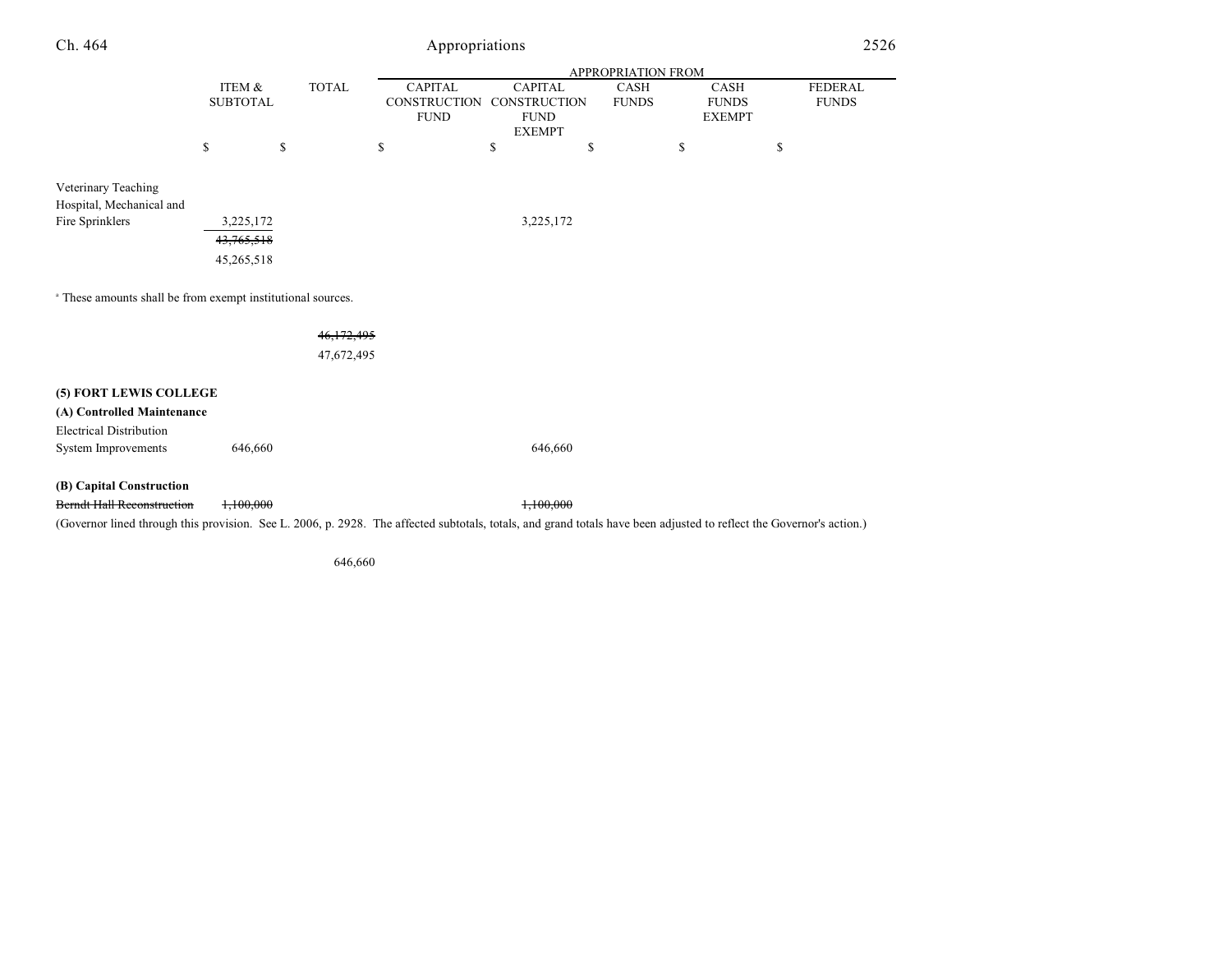| (6) COLORADO STATE UNIVERSITY AT FORT<br><b>COLLINS</b>              |            |           |           |                          |
|----------------------------------------------------------------------|------------|-----------|-----------|--------------------------|
| (A) Capital Construction                                             |            |           |           |                          |
| Linear Accelerator Purchase                                          |            | 3,000,000 |           | $3,000,000$ <sup>a</sup> |
| <sup>a</sup> This amount shall be from exempt institutional sources. |            |           |           |                          |
| (7) COLORADO STATE UNIVERSITY AT PUEBLO                              |            |           |           |                          |
| (A) Controlled Maintenance                                           |            |           |           |                          |
| Campus Structural Analysis                                           | 386,100    |           | 386,100   |                          |
| (B) Capital Construction                                             |            |           |           |                          |
| Health, Physical Education<br>and Recreation Building                |            |           |           |                          |
| Renovation, Life/Safety                                              |            |           |           |                          |
| Upgrade                                                              | 8,551,350  |           | 7,050,998 | 1,500,352*               |
|                                                                      | 10,518,150 |           | 8,785,716 | 1,732,434 <sup>a</sup>   |
| <b>MULTI-PURPOSE STUDENT</b>                                         |            |           |           |                          |
| <b>RECREATION FIELD</b>                                              | 1,527,300  |           |           | 1,527,300 <sup>a</sup>   |
|                                                                      | 12,045,450 |           |           |                          |
|                                                                      |            |           |           |                          |

12,431,550

<sup>a</sup> This amount THESE AMOUNTS shall be from exempt institutional sources.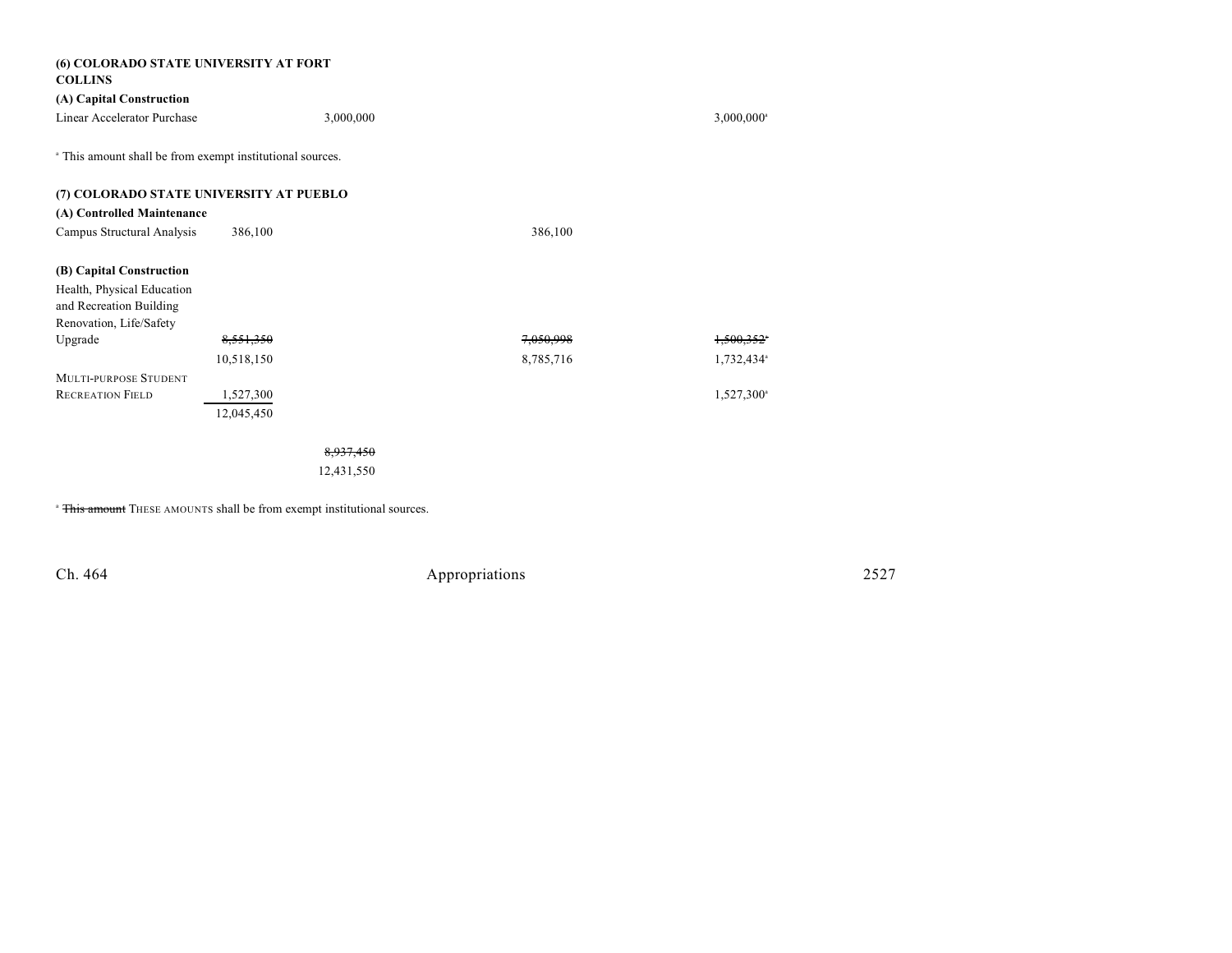|                                                                                                                                                                      |                           |              | <b>APPROPRIATION FROM</b>                            |                                                                |                             |                                              |                                |  |
|----------------------------------------------------------------------------------------------------------------------------------------------------------------------|---------------------------|--------------|------------------------------------------------------|----------------------------------------------------------------|-----------------------------|----------------------------------------------|--------------------------------|--|
|                                                                                                                                                                      | ITEM &<br><b>SUBTOTAL</b> | <b>TOTAL</b> | <b>CAPITAL</b><br><b>CONSTRUCTION</b><br><b>FUND</b> | <b>CAPITAL</b><br>CONSTRUCTION<br><b>FUND</b><br><b>EXEMPT</b> | <b>CASH</b><br><b>FUNDS</b> | <b>CASH</b><br><b>FUNDS</b><br><b>EXEMPT</b> | <b>FEDERAL</b><br><b>FUNDS</b> |  |
|                                                                                                                                                                      | \$<br>\$                  |              | \$                                                   | \$                                                             | \$                          | \$                                           | \$                             |  |
| (8) UNIVERSITY OF COLORADO AT BOULDER                                                                                                                                |                           |              |                                                      |                                                                |                             |                                              |                                |  |
| (A) Controlled Maintenance                                                                                                                                           |                           |              |                                                      |                                                                |                             |                                              |                                |  |
| Campus Steam Line                                                                                                                                                    |                           |              |                                                      |                                                                |                             |                                              |                                |  |
| Upgrades                                                                                                                                                             | 658,848                   |              |                                                      | 658,848                                                        |                             |                                              |                                |  |
| Repair/Replace Building<br><b>Electrical Services</b>                                                                                                                | 540,649                   |              |                                                      | 540,649                                                        |                             |                                              |                                |  |
| Upgrade Fire Sprinklers and                                                                                                                                          |                           |              |                                                      |                                                                |                             |                                              |                                |  |
| Alarms, Various Buildings                                                                                                                                            | 889,618                   |              |                                                      | 889,618                                                        |                             |                                              |                                |  |
|                                                                                                                                                                      | 2,089,115                 |              |                                                      |                                                                |                             |                                              |                                |  |
| (B) Capital Construction                                                                                                                                             |                           |              |                                                      |                                                                |                             |                                              |                                |  |
| <del>Ekeley Seiences Middle</del>                                                                                                                                    |                           |              |                                                      |                                                                |                             |                                              |                                |  |
| Wing Renovation                                                                                                                                                      | 2.678.945                 |              |                                                      | 2.411.050                                                      |                             | $267.895$ <sup>*</sup>                       |                                |  |
| (Governor lined through this provision. See L. 2006, p. 2928. The affected subtotals, totals, and grand totals have been adjusted to reflect the Governor's action.) |                           |              |                                                      |                                                                |                             |                                              |                                |  |
| <del>Ketchum Arts and Seiences</del>                                                                                                                                 |                           |              |                                                      |                                                                |                             |                                              |                                |  |
| <b>Building Capital Renewal</b>                                                                                                                                      | 930,531                   |              |                                                      | 930,531                                                        |                             |                                              |                                |  |
| (Governor lined through this provision. See L. 2006, p. 2928. The affected subtotals, totals, and grand totals have been adjusted to reflect the Governor's action.) |                           |              |                                                      |                                                                |                             |                                              |                                |  |
| <b>Outdoor Recreation</b>                                                                                                                                            |                           |              |                                                      |                                                                |                             |                                              |                                |  |
| Facilities                                                                                                                                                           | 5,712,500                 |              |                                                      |                                                                |                             | $5,712,500$ <sup>*</sup>                     |                                |  |
|                                                                                                                                                                      | 6,050,000                 |              |                                                      |                                                                |                             | $6,050,000$ <sup>b</sup>                     |                                |  |
| Visual Arts Complex                                                                                                                                                  | 7,168,416                 |              |                                                      | 2,236,422                                                      |                             | 4,931,994 <sup>a</sup>                       |                                |  |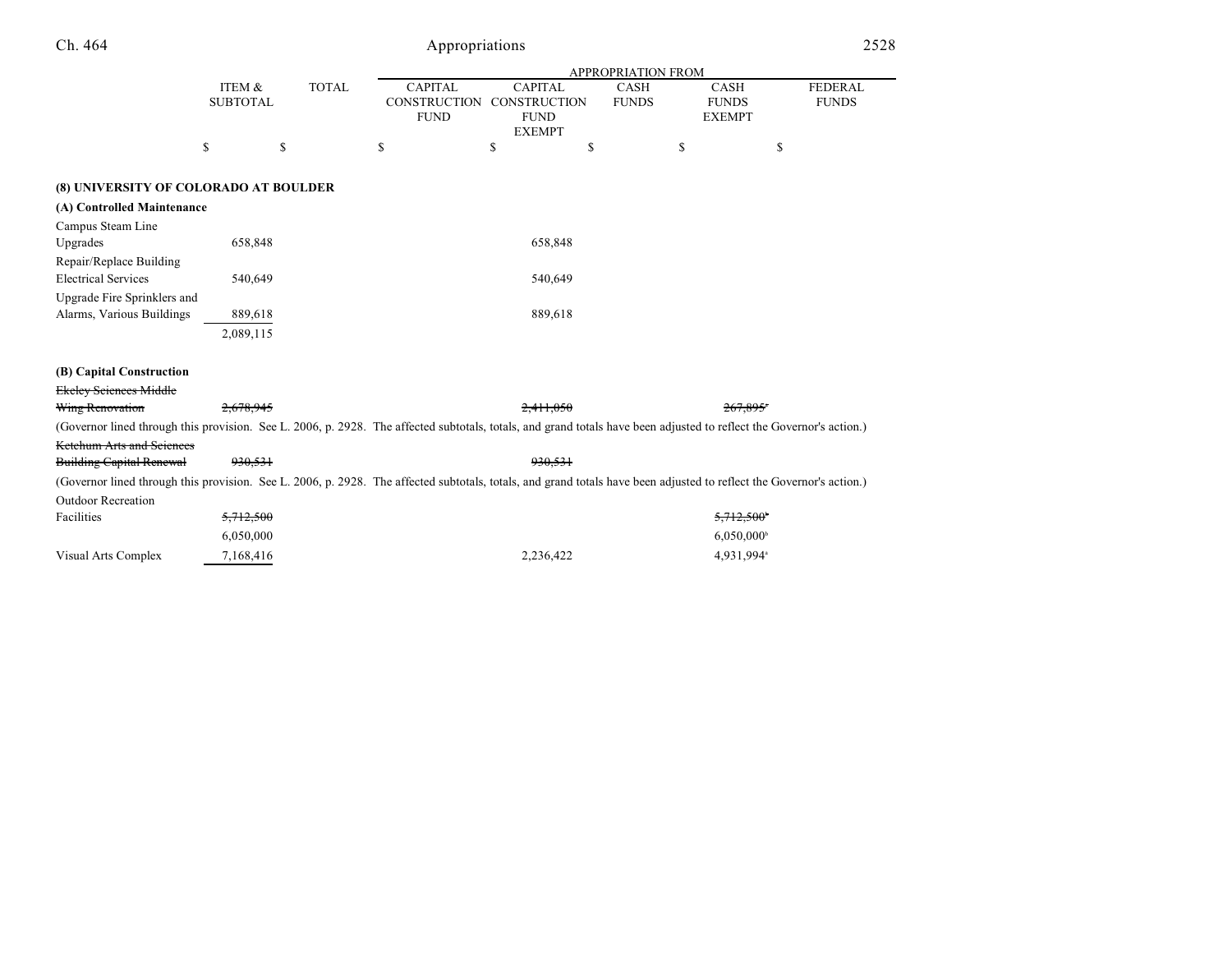### 12,880,916

13,218,416

<sup>a</sup> These amounts shall be from exempt institutional sources.

<sup>b</sup> This amount shall be from exempt institutional sources. It meets the criteria in Section 24-75-303 (3) (a) (II), C.R.S., and is shown here for informational purposes only. Therefore, it shall not be accounted for in the State's Capital Construction Fund and the limitations on encumbrance timeliness and use of internal workforce do not apply.

#### 14,970,031

15,307,531

| (9) UNIVERSITY OF COLORADO AT COLORADO SPRINGS |            |           |                         |  |  |  |  |
|------------------------------------------------|------------|-----------|-------------------------|--|--|--|--|
| (A) Controlled                                 |            |           |                         |  |  |  |  |
| Maintenance                                    |            |           |                         |  |  |  |  |
| Fine Arts Complex and                          |            |           |                         |  |  |  |  |
| Utilities Upgrades                             | 292,018    | 292,018   |                         |  |  |  |  |
| (B) Capital Construction                       |            |           |                         |  |  |  |  |
| Campus Recreation Center                       | 12,000,000 |           | 12,000,000 <sup>a</sup> |  |  |  |  |
| Dwire Hall Renovation and                      |            |           |                         |  |  |  |  |
| <b>Technology Upgrade</b>                      | 7,000,000  | 3,500,000 | 3,500,000 <sup>b</sup>  |  |  |  |  |
| Science/Engineering                            |            |           |                         |  |  |  |  |
| Buildings <sup>1a</sup>                        | 2,000,000  | 2,000,000 |                         |  |  |  |  |
|                                                | 21,000,000 |           |                         |  |  |  |  |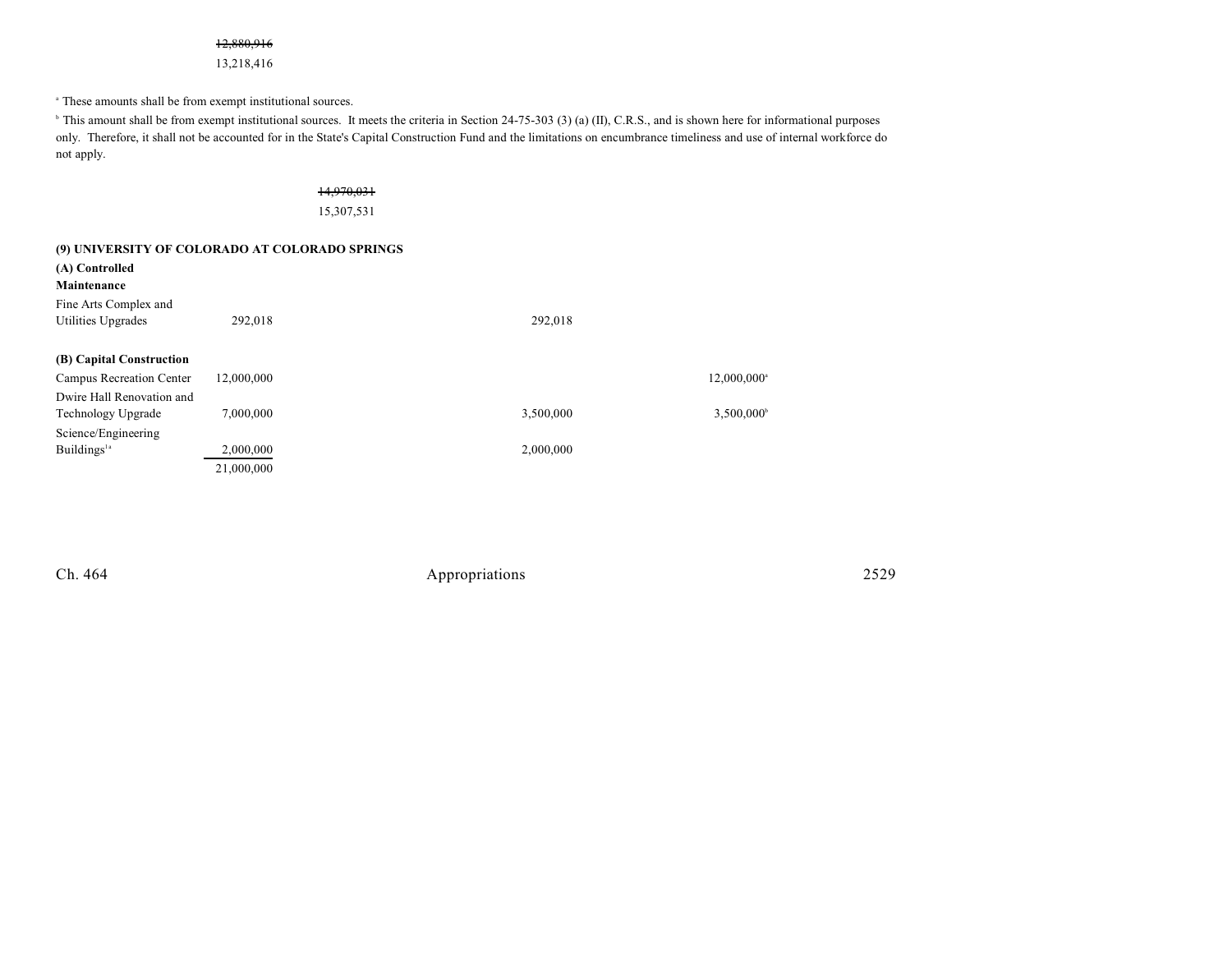|                 |              | APPROPRIATION FROM |                           |              |               |              |  |  |  |
|-----------------|--------------|--------------------|---------------------------|--------------|---------------|--------------|--|--|--|
| ITEM &          | <b>TOTAL</b> | <b>CAPITAL</b>     | CAPITAL                   | CASH         | <b>CASH</b>   | FEDERAL      |  |  |  |
| <b>SUBTOTAL</b> |              |                    | CONSTRUCTION CONSTRUCTION | <b>FUNDS</b> | <b>FUNDS</b>  | <b>FUNDS</b> |  |  |  |
|                 |              | <b>FUND</b>        | FUND                      |              | <b>EXEMPT</b> |              |  |  |  |
|                 |              |                    | <b>EXEMPT</b>             |              |               |              |  |  |  |
|                 |              |                    |                           |              |               |              |  |  |  |

<sup>a</sup> This amount shall be from exempt institutional sources. It meets the criteria in Section 24-75-303 (3) (a) (II), C.R.S., and is shown here for informational purposes only. Therefore, it shall not be accounted for in the State's Capital Construction Fund and the limitations on encumbrance timeliness and use of internal workforce do not apply.

 $\degree$  This amount shall be from exempt institutional sources.

#### 21,292,018

#### **(10) UNIVERSITY OF COLORADO AT DENVER AND HEALTH SCIENCES CENTER**

| (A) Controlled Maintenance   |                  |                  |
|------------------------------|------------------|------------------|
| Building 500, Air Handling   |                  |                  |
| Unit Replacement             | 347,900          | 347,900          |
| Building 500, Air Handling   |                  |                  |
| Unit Temperature Control     |                  |                  |
| Improvements                 | 276,165          | 276,165          |
|                              | 624,065          |                  |
|                              |                  |                  |
| (B) Capital Construction     |                  |                  |
| <b>Fitzsimons Trust Fund</b> | $\boldsymbol{0}$ | $\boldsymbol{0}$ |

(Amount decreased to zero by House Bill 06-1310 - see section 16 (6) (b) of chapter 226, Session Laws of Colorado 2006.)

Lease Purchase of Academic

| Facilities at Fitzsimons<br>13, 143, 313 | 6,138,669 | 7,004,644 |
|------------------------------------------|-----------|-----------|
|------------------------------------------|-----------|-----------|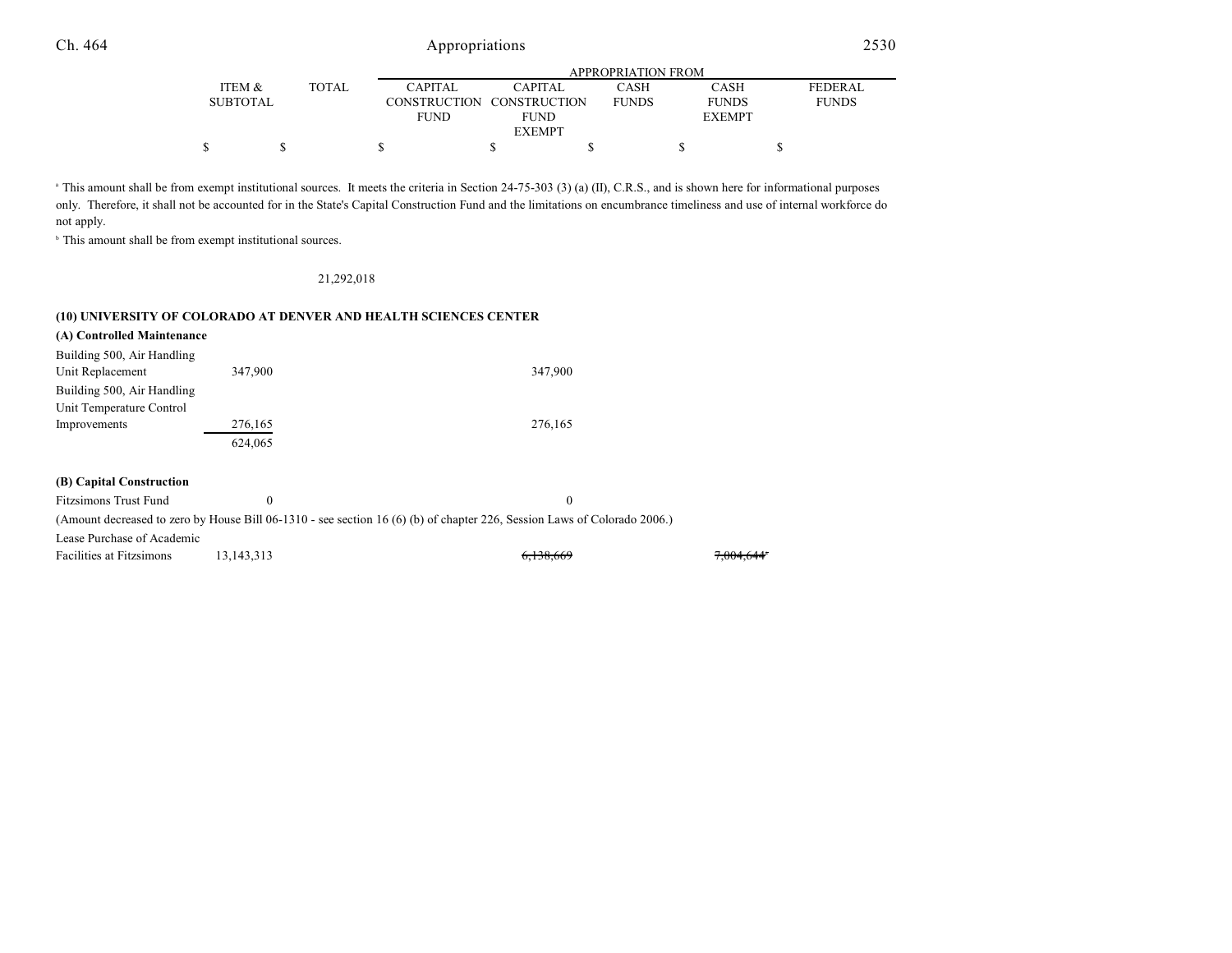| 1,282,093 | 13,143,313 <sup>a</sup><br>1,282,093 <sup>b</sup> |
|-----------|---------------------------------------------------|
|           |                                                   |
|           | 5,695,269 <sup>b</sup>                            |
|           |                                                   |
|           |                                                   |
|           |                                                   |
|           | 36,500,000 <sup>b</sup>                           |
|           |                                                   |
|           |                                                   |
|           | 5,695,269<br>36,500,000<br>56,620,675             |

<sup>a</sup> This amount shall be from the Fitzsimons Trust Fund.

 $\degree$  These amounts shall be from exempt institutional sources.

57,244,740

| (11) COLORADO SCHOOL OF MINES |            |            |           |                           |
|-------------------------------|------------|------------|-----------|---------------------------|
| (A) Capital Construction      |            |            |           |                           |
| <b>BERTHOUD HALL</b>          |            |            |           |                           |
| <b>CLASSROOM RENOVATION</b>   | 880,000    |            |           | 880,000 <sup>b</sup>      |
| Green Center Improvements     | 3,397,375  |            | 3,397,375 |                           |
| MARQUEZ HALL PETROLEUM        |            |            |           |                           |
| ENGINEERING BUILDING          | 40,000,000 |            |           | $40,000,000$ <sup>b</sup> |
| <b>Recreation Center</b>      | 6,904,652  |            |           | $6,904,652$ <sup>a</sup>  |
|                               |            | 10,302,027 |           |                           |
|                               |            | 51,182,027 |           |                           |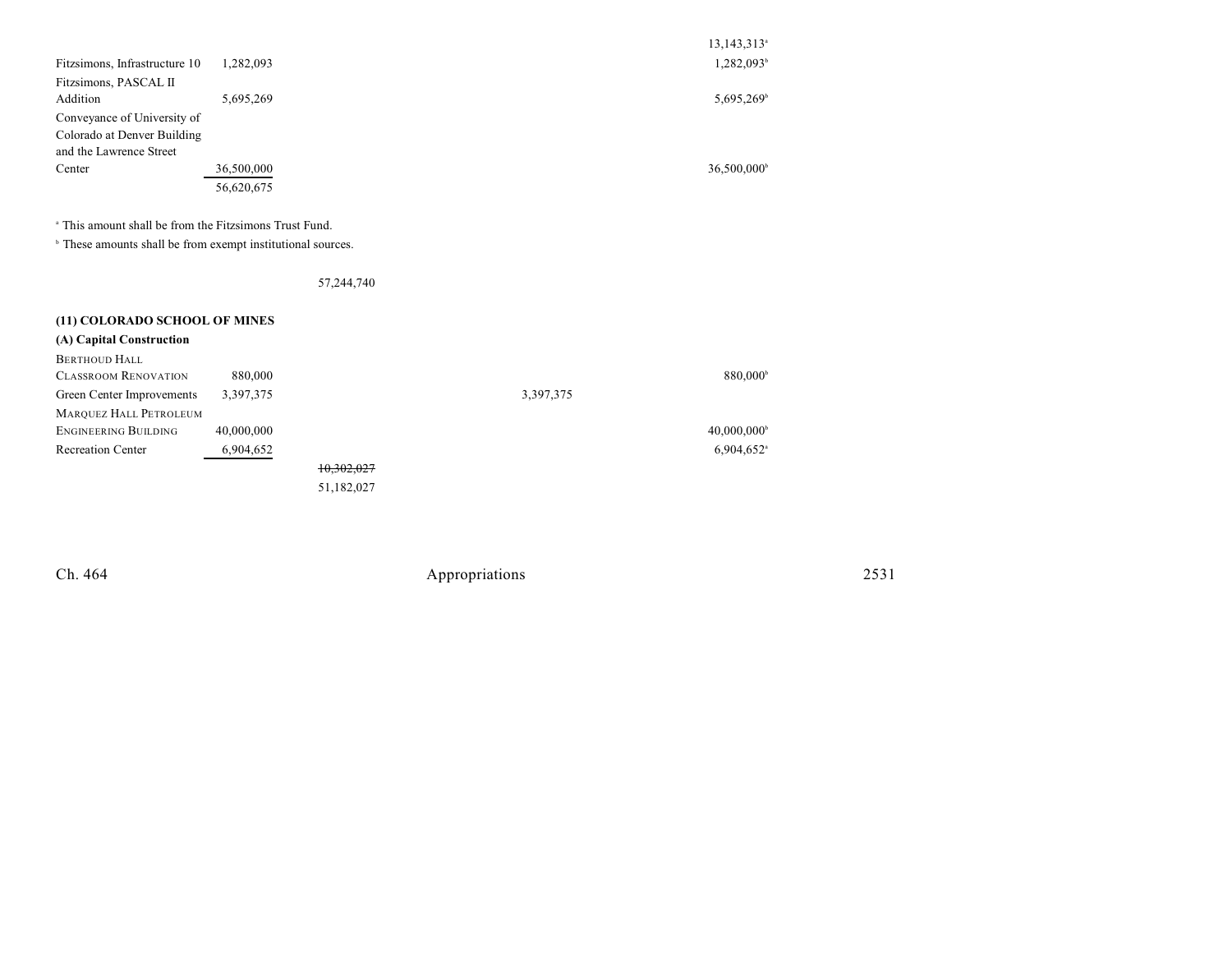|                 |       | APPROPRIATION FROM |                           |              |               |                |  |  |  |
|-----------------|-------|--------------------|---------------------------|--------------|---------------|----------------|--|--|--|
| ITEM &          | TOTAL | <b>CAPITAL</b>     | CAPITAL                   | CASH         | CASH          | <b>FEDERAL</b> |  |  |  |
| <b>SUBTOTAL</b> |       |                    | CONSTRUCTION CONSTRUCTION | <b>FUNDS</b> | <b>FUNDS</b>  | <b>FUNDS</b>   |  |  |  |
|                 |       | <b>FUND</b>        | <b>FUND</b>               |              | <b>EXEMPT</b> |                |  |  |  |
|                 |       |                    | <b>EXEMPT</b>             |              |               |                |  |  |  |
|                 |       |                    |                           |              |               |                |  |  |  |

<sup>a</sup> This amount shall be from exempt institutional sources. It meets the criteria in Section 24-75-303 (3) (a) (II), C.R.S., and is shown here for informational purposes only. Therefore, it shall not be accounted for in the State's Capital Construction Fund and the limitations on encumbrance timeliness and use of internal workforce do not apply.

**THESE AMOUNTS SHALL BE FROM EXEMPT INSTITUTIONAL SOURCES.** 

21,798,442

### **(12) UNIVERSITY OF NORTHERN COLORADO**

| (A) Controlled Maintenance |            |         |            |
|----------------------------|------------|---------|------------|
| Butler Hancock Hall, McKee |            |         |            |
| and Frasier Halls, Replace |            |         |            |
| Electrical and Fire Alarm  |            |         |            |
| <b>Systems</b>             | 705,100    | 705,100 |            |
| McKee Hall, Repair/Replace |            |         |            |
| <b>HVAC</b>                | 704,000    | 704,000 |            |
|                            | 1,409,100  |         |            |
| (B) Capital Construction   |            |         |            |
| Campus Recreation          |            |         |            |
| Facilities                 | 15,798,442 |         | 15,798,442 |
| Faculty Apartment #4       |            |         |            |
| Renovation                 | 2,000,000  |         | 2,000,000  |
| Parking Improvements       | 4,000,000  |         | 4,000,000  |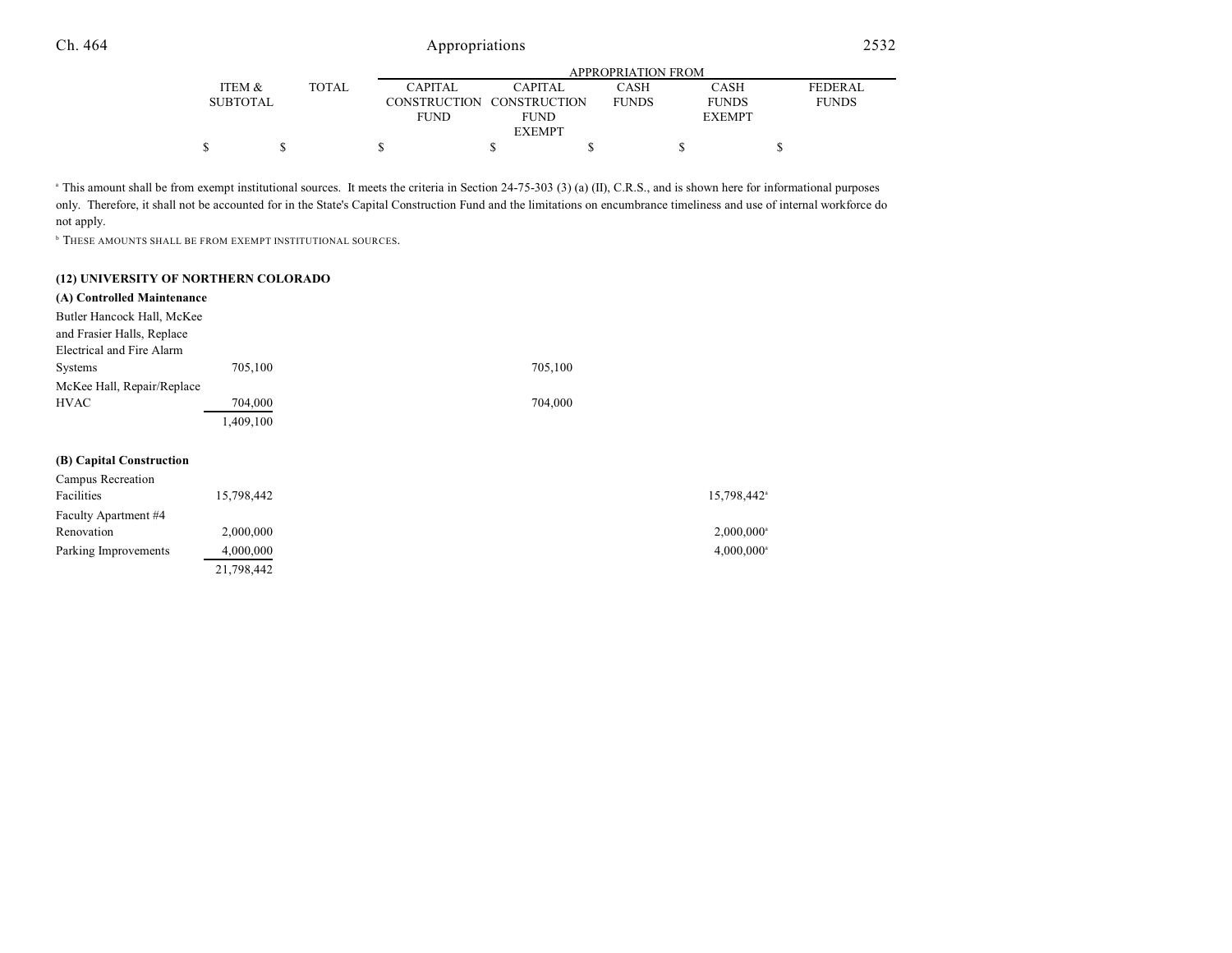<sup>a</sup> These amounts shall be from exempt institutional sources. It meets the criteria in Section 24-75-303 (3) (a) (II), C.R.S., and is shown here for informational purposes only. Therefore, it shall not be accounted for in the State's Capital Construction Fund and the limitations on encumbrance timeliness and use of internal workforce do not apply.

23,207,542

| (13) ARAPAHOE COMMUNITY COLLEGE              |         |         |
|----------------------------------------------|---------|---------|
| (A) Controlled Maintenance                   |         |         |
| Replace HVAC Equipment,                      |         |         |
| Annex                                        | 579,726 | 579,726 |
|                                              |         |         |
| (14) COLORADO NORTHWESTERN COMMUNITY COLLEGE |         |         |
| (A) Controlled Maintenance                   |         |         |
| Rangely Campus, Hill,                        |         |         |
| Studer, McLaughlin Boilers                   |         |         |
| and HVAC Upgrades                            | 705,600 | 705,600 |
|                                              |         |         |
| (15) FRONT RANGE COMMUNITY COLLEGE           |         |         |
| (A) Controlled Maintenance                   |         |         |
| Westminster Campus,                          |         |         |
| Repair/Replace Electrical                    |         |         |
| Switchgear                                   | 738,403 | 738,403 |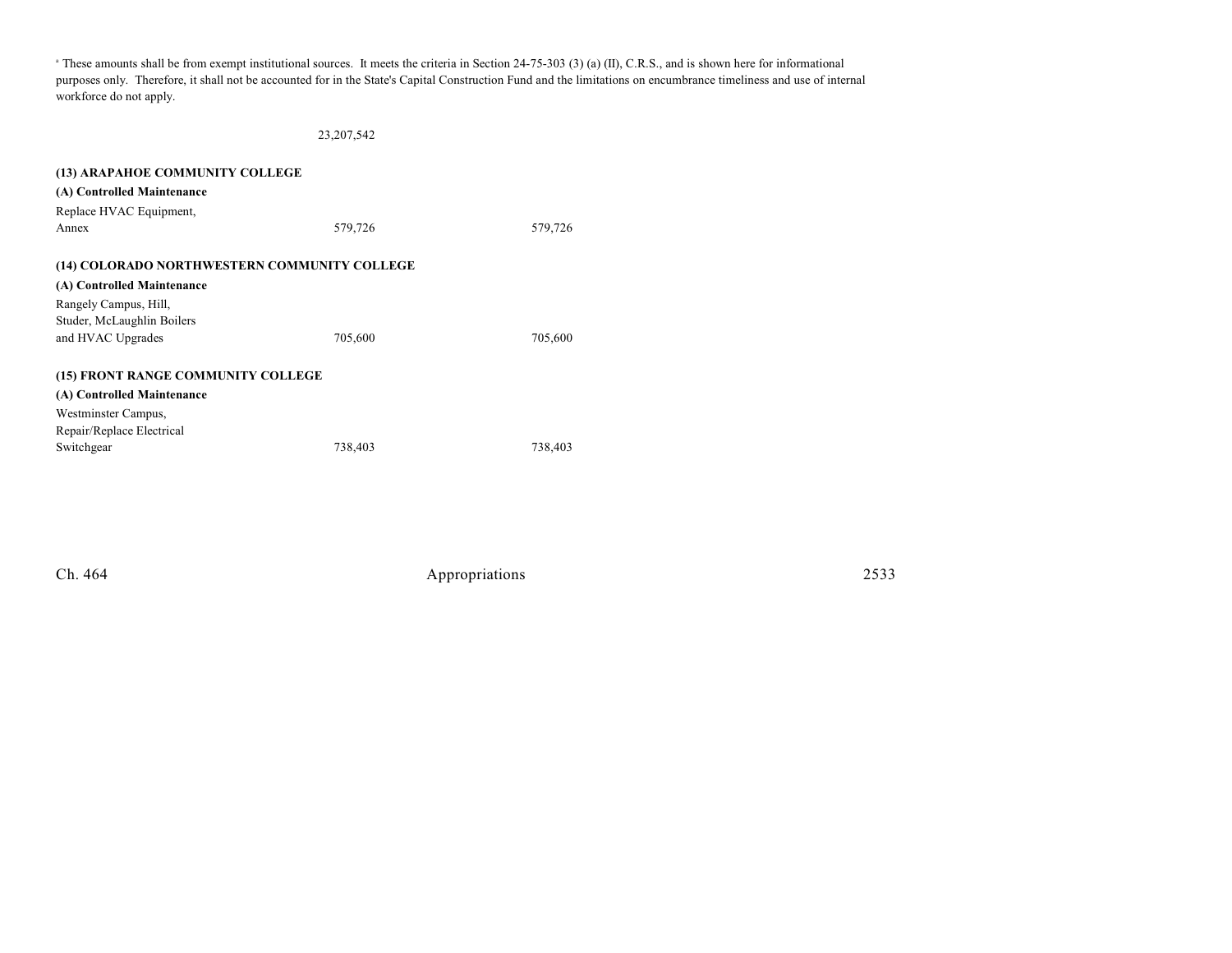|                                                |                           |              |                                                      | APPROPRIATION FROM                                   |                             |                                       |  |  |
|------------------------------------------------|---------------------------|--------------|------------------------------------------------------|------------------------------------------------------|-----------------------------|---------------------------------------|--|--|
|                                                | ITEM &<br><b>SUBTOTAL</b> | <b>TOTAL</b> | <b>CAPITAL</b><br><b>CONSTRUCTION</b><br><b>FUND</b> | <b>CAPITAL</b><br><b>CONSTRUCTION</b><br><b>FUND</b> | <b>CASH</b><br><b>FUNDS</b> | CASH<br><b>FUNDS</b><br><b>EXEMPT</b> |  |  |
|                                                | \$                        | \$           | \$                                                   | <b>EXEMPT</b><br>\$<br>\$                            | \$                          | \$                                    |  |  |
|                                                |                           |              |                                                      |                                                      |                             |                                       |  |  |
| (16) LAMAR COMMUNITY COLLEGE                   |                           |              |                                                      |                                                      |                             |                                       |  |  |
| (A) Capital Construction                       |                           |              |                                                      |                                                      |                             |                                       |  |  |
| Horse Training Management                      |                           |              |                                                      |                                                      |                             |                                       |  |  |
| Facilities Remodel                             |                           | 178,380      |                                                      | 178,380                                              |                             |                                       |  |  |
|                                                |                           |              |                                                      |                                                      |                             |                                       |  |  |
| (17) NORTHEASTERN JUNIOR COLLEGE               |                           |              |                                                      |                                                      |                             |                                       |  |  |
| (A) Controlled Maintenance                     |                           |              |                                                      |                                                      |                             |                                       |  |  |
| Hays, ES French, and<br>Portions of Walker and |                           |              |                                                      |                                                      |                             |                                       |  |  |
| Knowles Halls, Replace                         |                           |              |                                                      |                                                      |                             |                                       |  |  |
| Roofs                                          | 380,000                   |              |                                                      | 380,000                                              |                             |                                       |  |  |
|                                                |                           |              |                                                      |                                                      |                             |                                       |  |  |
| (B) Capital Construction                       |                           |              |                                                      |                                                      |                             |                                       |  |  |
| Telecom Information                            |                           |              |                                                      |                                                      |                             |                                       |  |  |
| Technology Upgrade                             | 499,670                   |              |                                                      | 499,670                                              |                             |                                       |  |  |
|                                                | 919,565                   |              |                                                      | 919,565                                              |                             |                                       |  |  |
|                                                |                           |              |                                                      |                                                      |                             |                                       |  |  |
|                                                |                           | 879,670      |                                                      |                                                      |                             |                                       |  |  |
|                                                |                           | 1,299,565    |                                                      |                                                      |                             |                                       |  |  |

FEDERAL FUNDS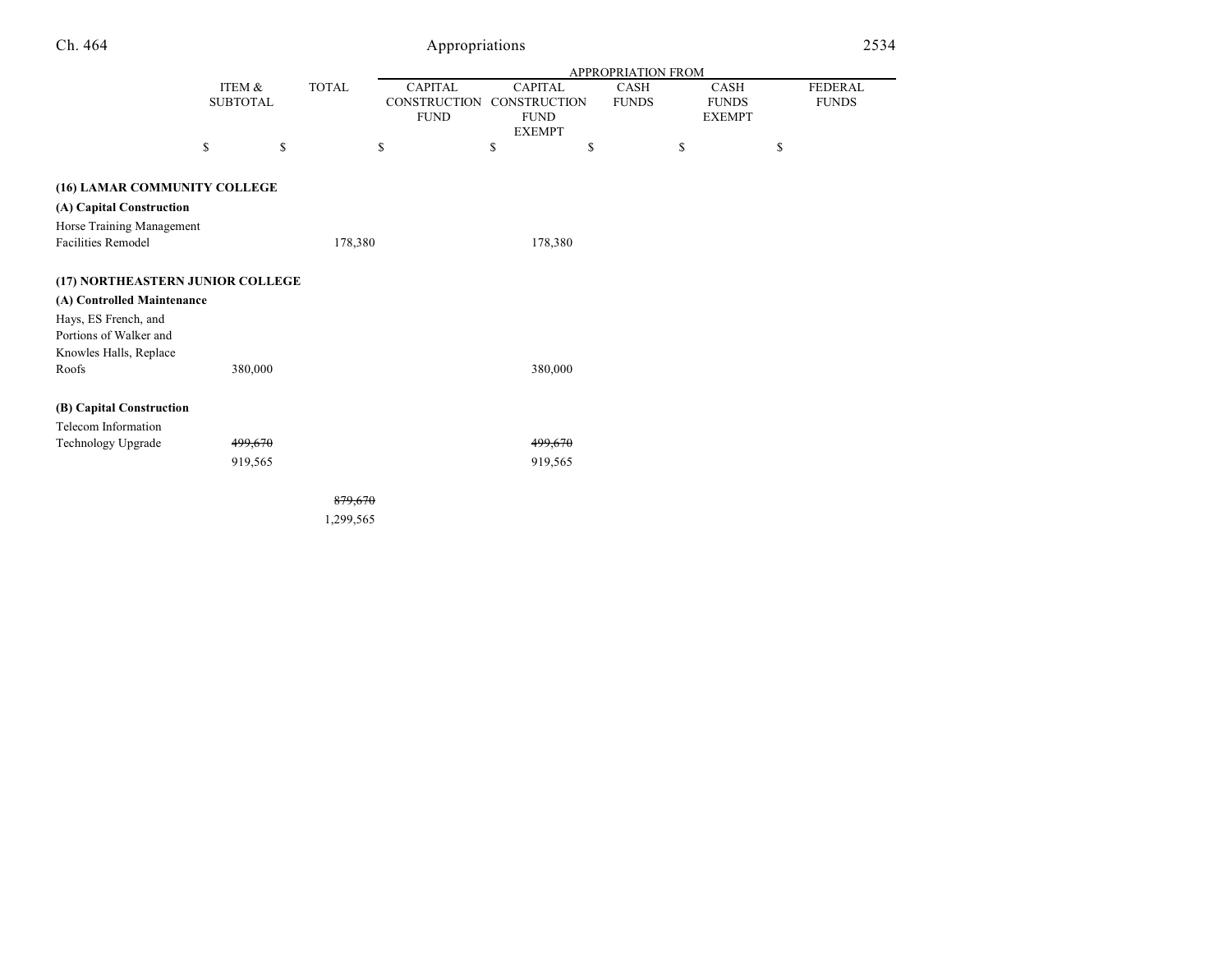| (18) OTERO JUNIOR COLLEGE            |           |           |                          |
|--------------------------------------|-----------|-----------|--------------------------|
| (A) Capital Construction             |           |           |                          |
| Telecommunications                   |           |           |                          |
| Upgrade                              | 483,662   | 483,662   |                          |
|                                      |           |           |                          |
| (19) RED ROCKS COMMUNITY COLLEGE     |           |           |                          |
| (A) Controlled Maintenance           |           |           |                          |
| Replace Valves in Crawl              |           |           |                          |
| Space                                | 43,732    | 43,732    |                          |
|                                      |           |           |                          |
| (20) AURARIA HIGHER EDUCATION CENTER |           |           |                          |
| (A) Capital Construction             |           |           |                          |
| Science Building Addition            |           |           |                          |
| and Renovation                       | 2.429.100 | 2,429,100 |                          |
|                                      | 5,429,100 |           | $3,000,000$ <sup>a</sup> |
|                                      |           |           |                          |

 $\,^{\rm a}$  This amount shall be from proceeds from the sale of the Lawrence Street Center and the University of Colorado at Denver Building.

| (21) COLORADO HISTORICAL<br><b>SOCIETY</b> |         |         |
|--------------------------------------------|---------|---------|
| (A) Controlled Maintenance                 |         |         |
| Pike's Stockade                            |         |         |
| <b>Environmental Remediation</b>           |         |         |
| and Site Upgrades                          | 305,580 | 305,580 |
|                                            |         |         |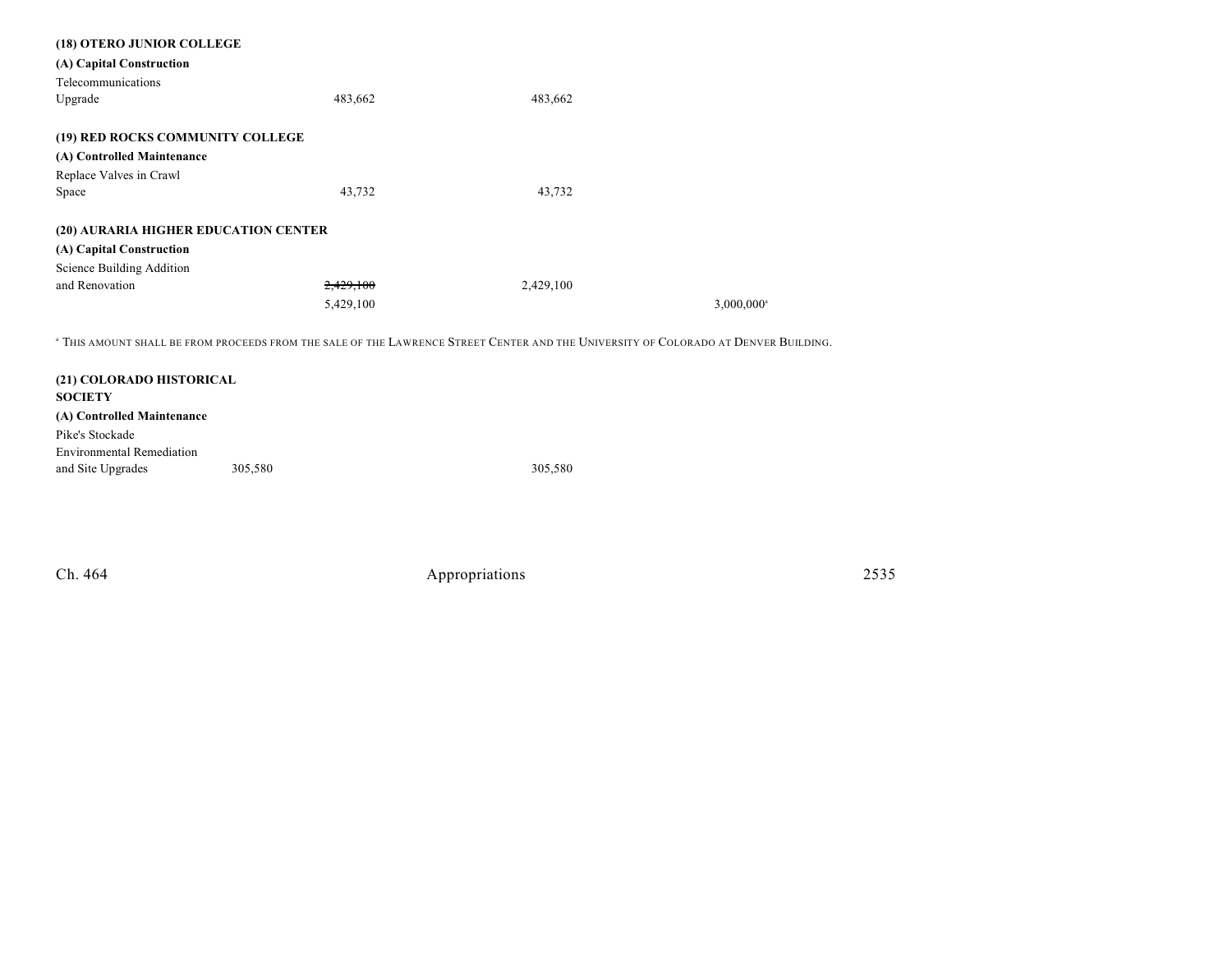| Ch. 464                   | Appropriations            |              |                                       |                                |                             | 2536                        |                                |
|---------------------------|---------------------------|--------------|---------------------------------------|--------------------------------|-----------------------------|-----------------------------|--------------------------------|
|                           | <b>APPROPRIATION FROM</b> |              |                                       |                                |                             |                             |                                |
|                           | ITEM &<br><b>SUBTOTAL</b> | <b>TOTAL</b> | <b>CAPITAL</b><br><b>CONSTRUCTION</b> | <b>CAPITAL</b><br>CONSTRUCTION | <b>CASH</b><br><b>FUNDS</b> | <b>CASH</b><br><b>FUNDS</b> | <b>FEDERAL</b><br><b>FUNDS</b> |
|                           |                           |              | <b>FUND</b>                           | <b>FUND</b>                    |                             | <b>EXEMPT</b>               |                                |
|                           |                           |              |                                       | <b>EXEMPT</b>                  |                             |                             |                                |
|                           | \$                        | \$           | \$                                    | \$                             | \$                          | \$                          | \$                             |
| (B) Capital Construction  |                           |              |                                       |                                |                             |                             |                                |
| Cumbres and Toltec Scenic |                           |              |                                       |                                |                             |                             |                                |
| Railroad, Track           |                           |              |                                       |                                |                             |                             |                                |
| Rehabilitation            | 4,000,000                 |              |                                       | 1,350,000                      |                             | $2,650,000^{\circ}$         |                                |
| Regional Museum           |                           |              |                                       |                                |                             |                             |                                |
| Preservation Projects     | 550,000                   |              |                                       |                                |                             | 550,000 <sup>b</sup>        |                                |
|                           | 4,550,000                 |              |                                       |                                |                             |                             |                                |

<sup>a</sup> Of this amount, \$1,350,000 shall be from the State of New Mexico, and \$1,300,000 shall be from gifts, grants, and donations.

 $\,^{\circ}$  This amount shall be from the State Historical Fund.

4,855,580

**TOTALS PART IV**

| (HIGHER EDUCATION) | <del>\$229,753,186</del> | \$60,482,894 | \$169,270,292 |  |
|--------------------|--------------------------|--------------|---------------|--|
|                    | \$279.384.681            | \$56.498.838 | \$222,885,843 |  |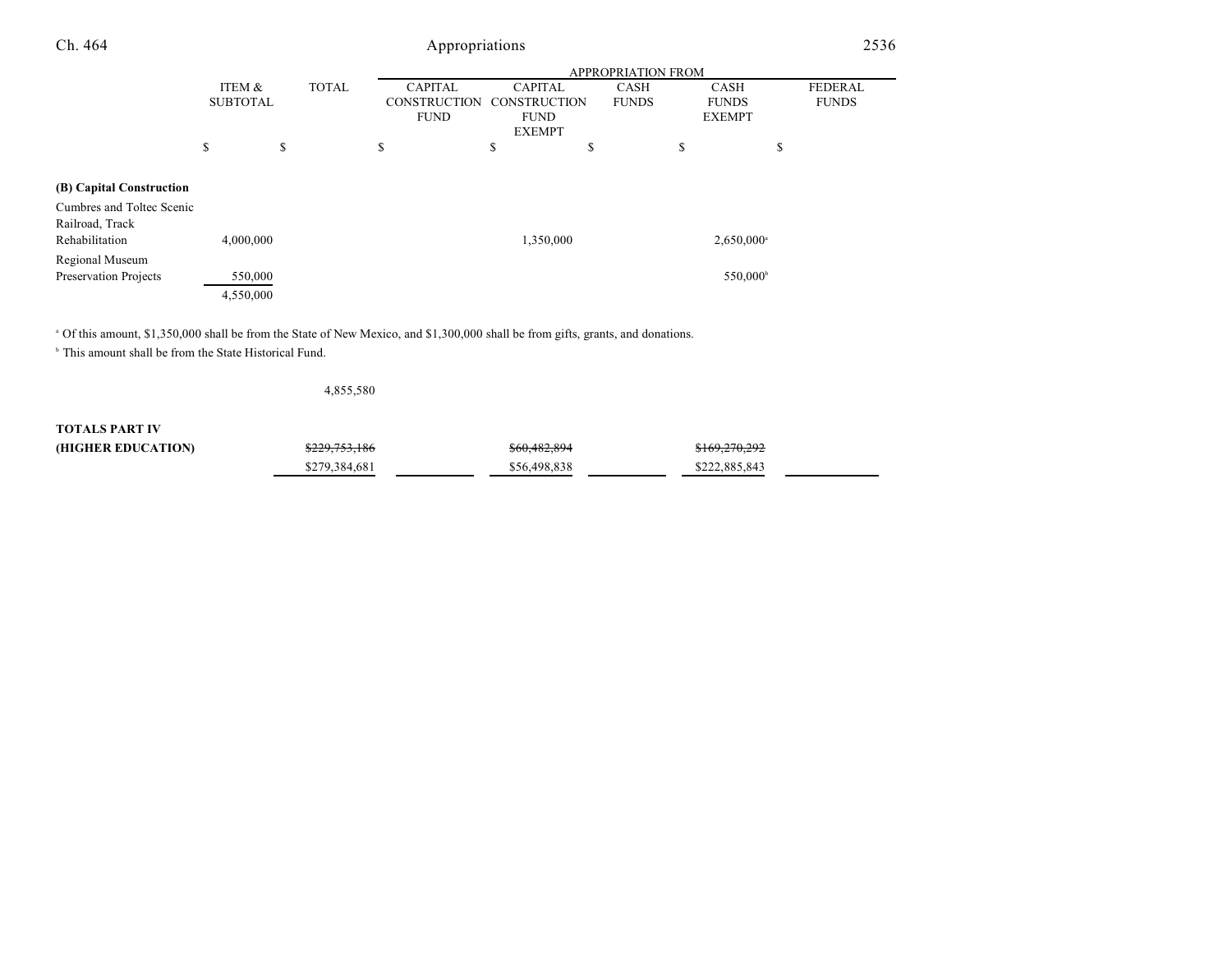# **PART V DEPARTMENT OF HUMAN SERVICES**

# **(1) SERVICES FOR PEOPLE WITH DISABILITIES**

| (A) Controlled Maintenance |         |         |
|----------------------------|---------|---------|
| Grand Junction Regional    |         |         |
| Center, Repair/Replace     |         |         |
| Roofs                      | 481,240 | 481,240 |
| Pueblo Regional Center,    |         |         |
| Repair/Replace Roofs       | 334,810 | 334,810 |
|                            | 816,050 |         |
|                            |         |         |
| (B) Capital Construction   |         |         |
| Pueblo Regional Center,    |         |         |
| Group Home Remodeling      | 448,205 | 448,205 |
| Colorado State Veterans    |         |         |
| Center at Homelake,        |         |         |
| Domiciliary Renovations    | 288,200 | 288,200 |
|                            | 736,405 |         |
|                            |         |         |

1,552,455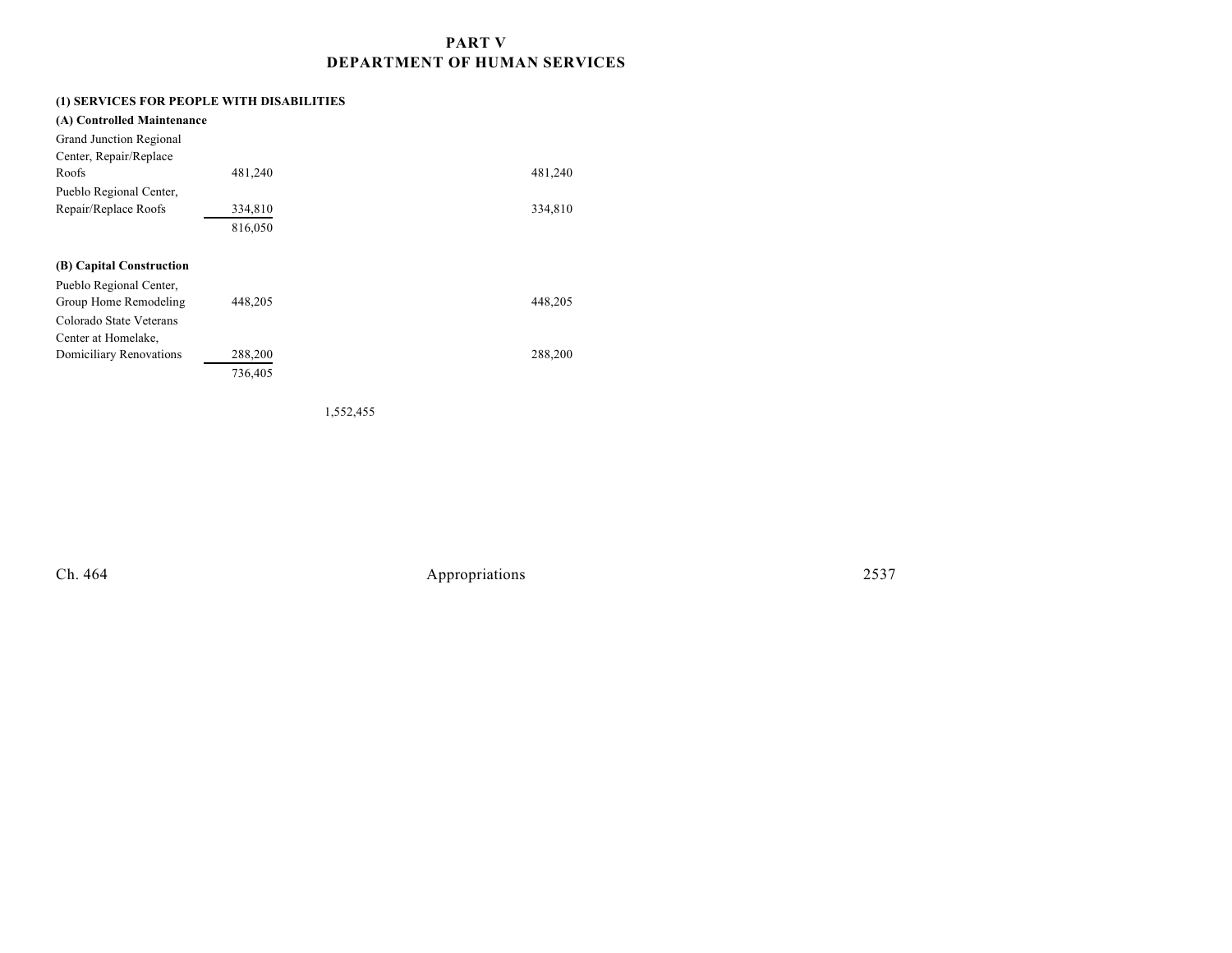| ۱ | 464. |
|---|------|
|   |      |

# Appropriations

|                                                       |                           |              | APPROPRIATION FROM                                   |                                                      |    |                             |    |                                       |                                |
|-------------------------------------------------------|---------------------------|--------------|------------------------------------------------------|------------------------------------------------------|----|-----------------------------|----|---------------------------------------|--------------------------------|
|                                                       | ITEM &<br><b>SUBTOTAL</b> | <b>TOTAL</b> | <b>CAPITAL</b><br><b>CONSTRUCTION</b><br><b>FUND</b> | <b>CAPITAL</b><br><b>CONSTRUCTION</b><br><b>FUND</b> |    | <b>CASH</b><br><b>FUNDS</b> |    | CASH<br><b>FUNDS</b><br><b>EXEMPT</b> | <b>FEDERAL</b><br><b>FUNDS</b> |
|                                                       | \$                        | \$           | \$                                                   | <b>EXEMPT</b><br>\$                                  | \$ |                             | \$ |                                       | \$                             |
| (2) MENTAL HEALTH AND ALCOHOL AND DRUG ABUSE SERVICES |                           |              |                                                      |                                                      |    |                             |    |                                       |                                |
| (A) Controlled<br>Maintenance                         |                           |              |                                                      |                                                      |    |                             |    |                                       |                                |
| Colorado Mental Health                                |                           |              |                                                      |                                                      |    |                             |    |                                       |                                |
| Institute at Fort Logan,                              |                           |              |                                                      |                                                      |    |                             |    |                                       |                                |
| Repair/Replace Mechanical                             |                           |              |                                                      |                                                      |    |                             |    |                                       |                                |
| Equipment                                             | 224,890                   |              |                                                      | 224,890                                              |    |                             |    |                                       |                                |
| Colorado Mental Health                                |                           |              |                                                      |                                                      |    |                             |    |                                       |                                |
| Institute at Fort Logan,                              |                           |              |                                                      |                                                      |    |                             |    |                                       |                                |
| Repair/Replace Emergency                              |                           |              |                                                      |                                                      |    |                             |    |                                       |                                |
| Generator and Auto Transfer                           |                           |              |                                                      |                                                      |    |                             |    |                                       |                                |
| Switches                                              | 461,538                   |              |                                                      | 461,538                                              |    |                             |    |                                       |                                |
| Colorado Mental Health                                |                           |              |                                                      |                                                      |    |                             |    |                                       |                                |
| Institute at Fort Logan,                              |                           |              |                                                      |                                                      |    |                             |    |                                       |                                |
| Replace Deteriorated                                  |                           |              |                                                      |                                                      |    |                             |    |                                       |                                |
| Campus Infrastructure                                 |                           |              |                                                      |                                                      |    |                             |    |                                       |                                |
| System                                                | 1,309,195                 |              |                                                      | 1,309,195                                            |    |                             |    |                                       |                                |
| Colorado Mental Health                                |                           |              |                                                      |                                                      |    |                             |    |                                       |                                |
| Institute at Fort Logan,                              |                           |              |                                                      |                                                      |    |                             |    |                                       |                                |
| Replace Panic/Duress and                              |                           |              |                                                      |                                                      |    |                             |    |                                       |                                |
| Fire Alarm Systems                                    | 439,450                   |              |                                                      | 439,450                                              |    |                             |    |                                       |                                |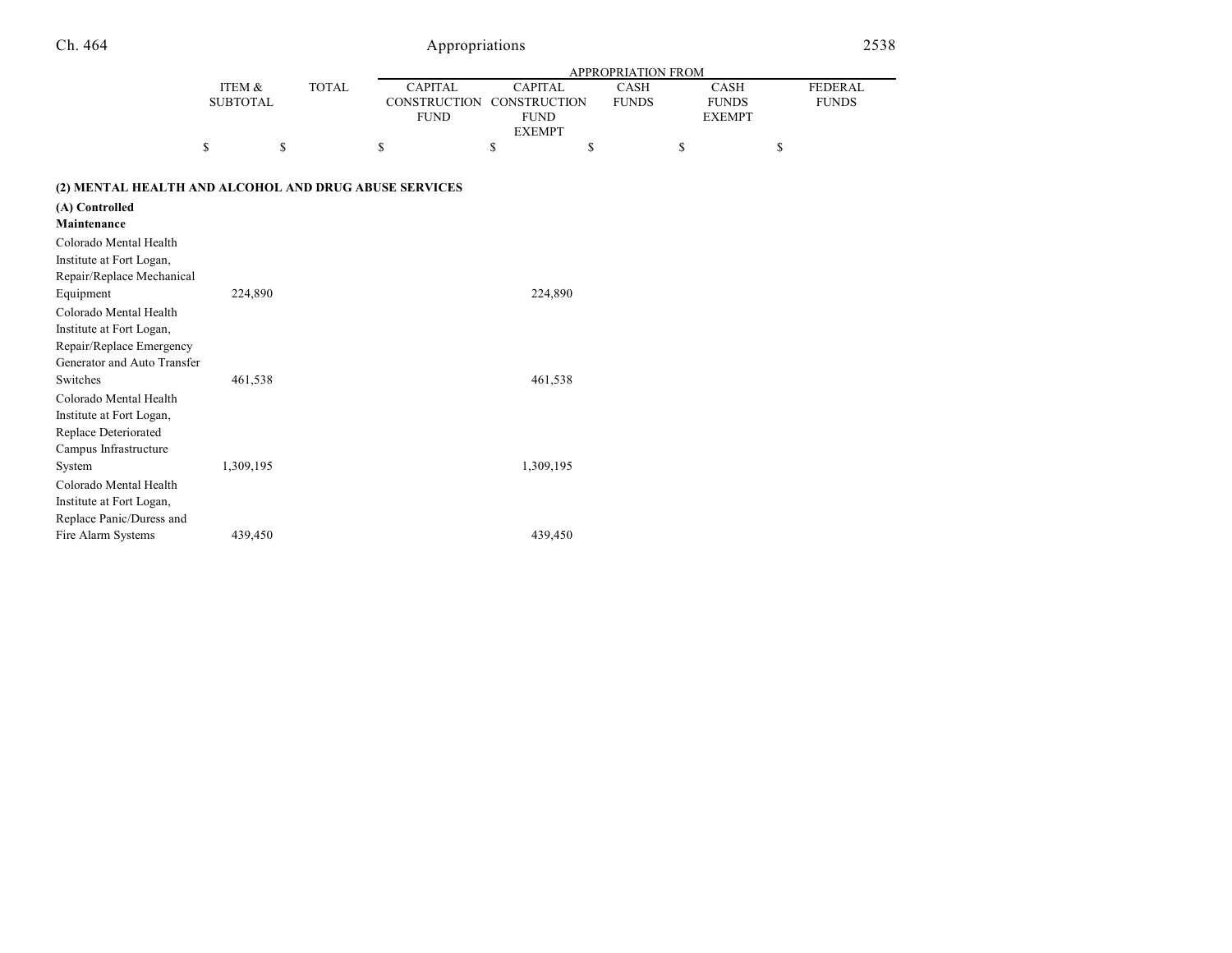| Ch. 464                                                                                                                                      |                      | Appropriations | 2539 |
|----------------------------------------------------------------------------------------------------------------------------------------------|----------------------|----------------|------|
| <b>TOTALS PART V</b><br>(HUMAN SERVICES)                                                                                                     | \$7,114,571          | \$7,114,571    |      |
| (3) DIVISION OF YOUTH<br><b>CORRECTIONS</b><br>(A) Capital Construction<br>Colorado Mental Health<br>Institute, 20-Bed Mental<br>Health Unit | 140,500              | 140,500        |      |
| (B) Capital Construction<br>Colorado Mental Health<br>Institutes at Fort Logan and<br>Pueblo, Equipment<br>Replacement                       | 807,977<br>5,421,616 | 807,977        |      |
| Colorado Mental Health<br>Institute at Pueblo, Critical<br>Heat Plant Repairs                                                                | 483,290<br>4,613,639 | 483,290        |      |
| Colorado Mental Health<br>Institute at Pueblo,<br>Repair/Replace Campus<br>Tunnel and Utility<br>Infrastructure System                       | 1,695,276            | 1,695,276      |      |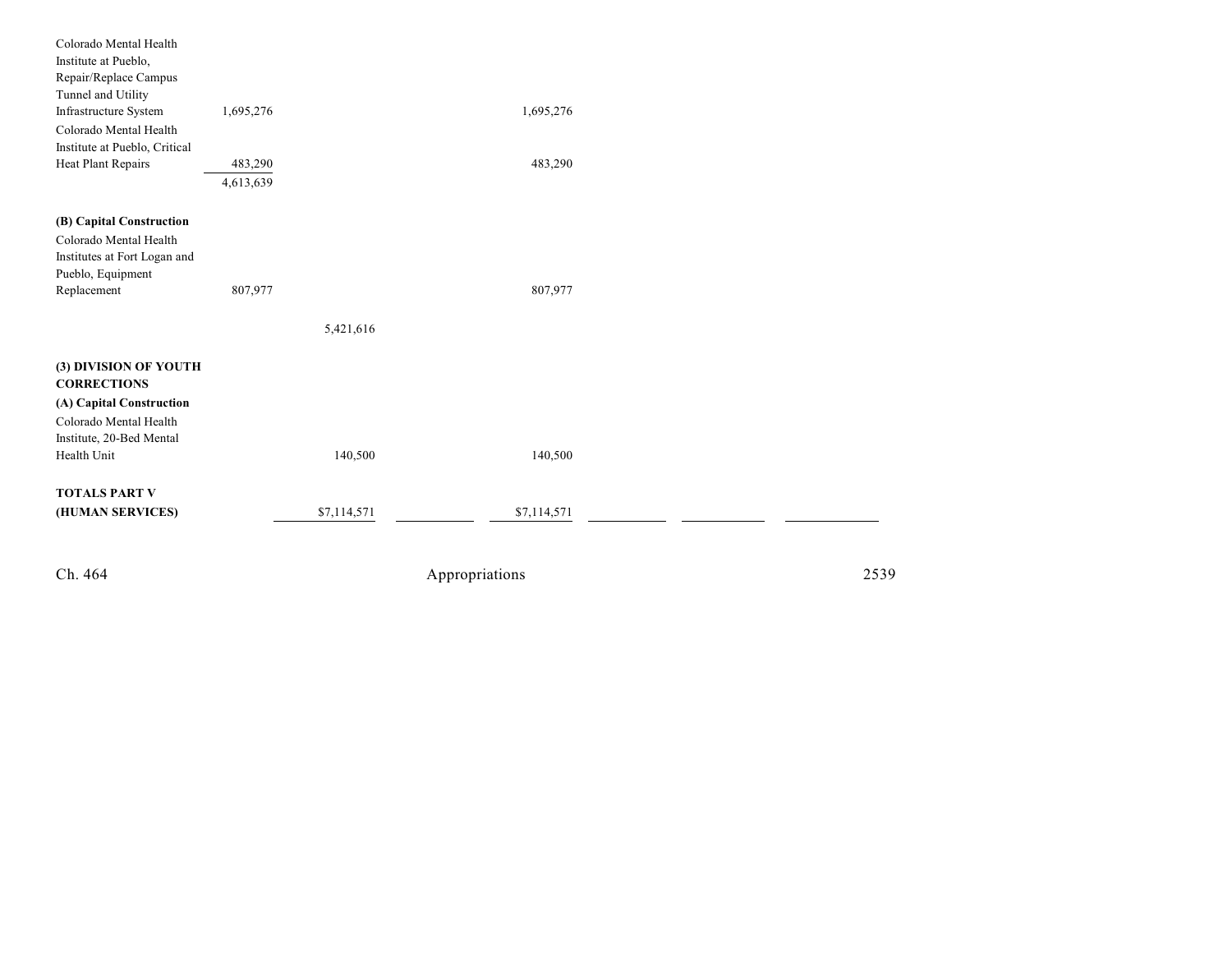| Ch. 464                                                |                           |              | Appropriations                                       |                                                                       |                           |                                              | 2540                           |
|--------------------------------------------------------|---------------------------|--------------|------------------------------------------------------|-----------------------------------------------------------------------|---------------------------|----------------------------------------------|--------------------------------|
|                                                        |                           |              |                                                      |                                                                       | <b>APPROPRIATION FROM</b> |                                              |                                |
|                                                        | ITEM &<br><b>SUBTOTAL</b> | <b>TOTAL</b> | <b>CAPITAL</b><br><b>CONSTRUCTION</b><br><b>FUND</b> | <b>CAPITAL</b><br><b>CONSTRUCTION</b><br><b>FUND</b><br><b>EXEMPT</b> | CASH<br><b>FUNDS</b>      | <b>CASH</b><br><b>FUNDS</b><br><b>EXEMPT</b> | <b>FEDERAL</b><br><b>FUNDS</b> |
|                                                        | \$                        | \$           | \$                                                   | \$                                                                    | \$                        | \$                                           | \$                             |
|                                                        |                           |              | <b>PART VI</b>                                       |                                                                       |                           |                                              |                                |
|                                                        |                           |              | <b>JUDICIAL DEPARTMENT</b>                           |                                                                       |                           |                                              |                                |
| (1) CONTROLLED MAINTENANCE                             |                           |              |                                                      |                                                                       |                           |                                              |                                |
| Judicial Heritage Complex,<br>Colorado History Museum, |                           |              |                                                      |                                                                       |                           |                                              |                                |
| Fire Suppression System                                |                           | 509,079      |                                                      | 509,079                                                               |                           |                                              |                                |
| (2) CAPITAL CONSTRUCTION                               |                           |              |                                                      |                                                                       |                           |                                              |                                |
| Judicial Space Needs<br>Assessment                     |                           | 268,500      |                                                      | 268,500                                                               |                           |                                              |                                |
| <b>TOTALS PART VI</b>                                  |                           |              |                                                      |                                                                       |                           |                                              |                                |
| (JUDICIAL)                                             |                           | \$777,579    |                                                      | \$777,579                                                             |                           |                                              |                                |

**PART VII DEPARTMENT OF LABOR AND EMPLOYMENT**

| (1) CAPITAL CONSTRUCTION |           |               |           |  |  |
|--------------------------|-----------|---------------|-----------|--|--|
| <b>TELEPHONE SYSTEM</b>  | 3,211,302 | $2,113,802^b$ | 1.097.500 |  |  |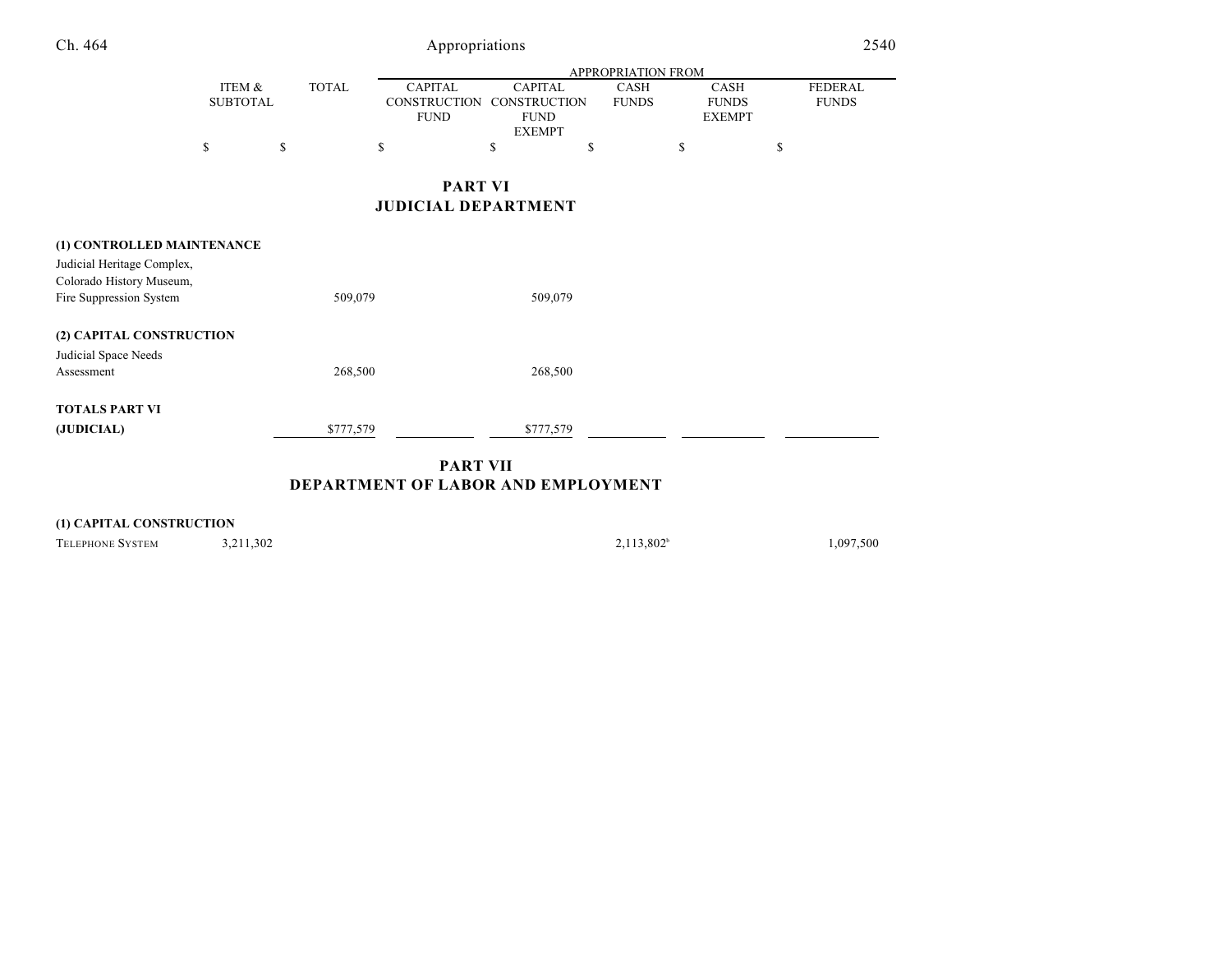| Petroleum Storage Tank Site<br>Cleanup |            | 32,800,000 | $32,000,000$ <sup>a</sup> | 800,000 |
|----------------------------------------|------------|------------|---------------------------|---------|
|                                        | 32,800,000 |            |                           |         |
| <b>FRISCO WORKFORCE</b>                |            |            |                           |         |
| <b>CENTER ROOF</b>                     |            |            |                           |         |
| REPLACEMENT <sup>1b</sup>              | 68,750     |            |                           | 68,750  |
|                                        |            | 36,080,052 |                           |         |

<sup>a</sup> This amount shall be from the Petroleum Storage Tank Fund pursuant to Section 8-20.5-103, C.R.S.

**THIS AMOUNT SHALL BE FROM THE EMPLOYMENT SUPPORT CASH FUND.** 

# **TOTALS PART VII (LABOR AND**

| (LADUK AND         |                         |             |              |             |
|--------------------|-------------------------|-------------|--------------|-------------|
| <b>EMPLOYMENT)</b> | <del>\$32.800.000</del> |             | \$32,000,000 | \$800,000   |
|                    | \$36,080,052            | \$2.113.802 |              | \$1,966,250 |
|                    |                         |             |              |             |

# **PART VIII DEPARTMENT OF MILITARY AND VETERANS AFFAIRS**

### **(1) CONTROLLED MAINTENANCE**

| <b>Building System</b>     |           |         |         |
|----------------------------|-----------|---------|---------|
| Revitalization             | 544,000   | 544,000 |         |
| Englewood STARC            |           |         |         |
| Headquarters, HVAC         |           |         |         |
| Modifications              | 1,043,350 | 521,675 | 521,675 |
| Joint Forces Headquarters, |           |         |         |
| Window Wall Replacement    | 1,669,456 | 834,728 | 834,728 |
|                            |           |         |         |
|                            |           |         |         |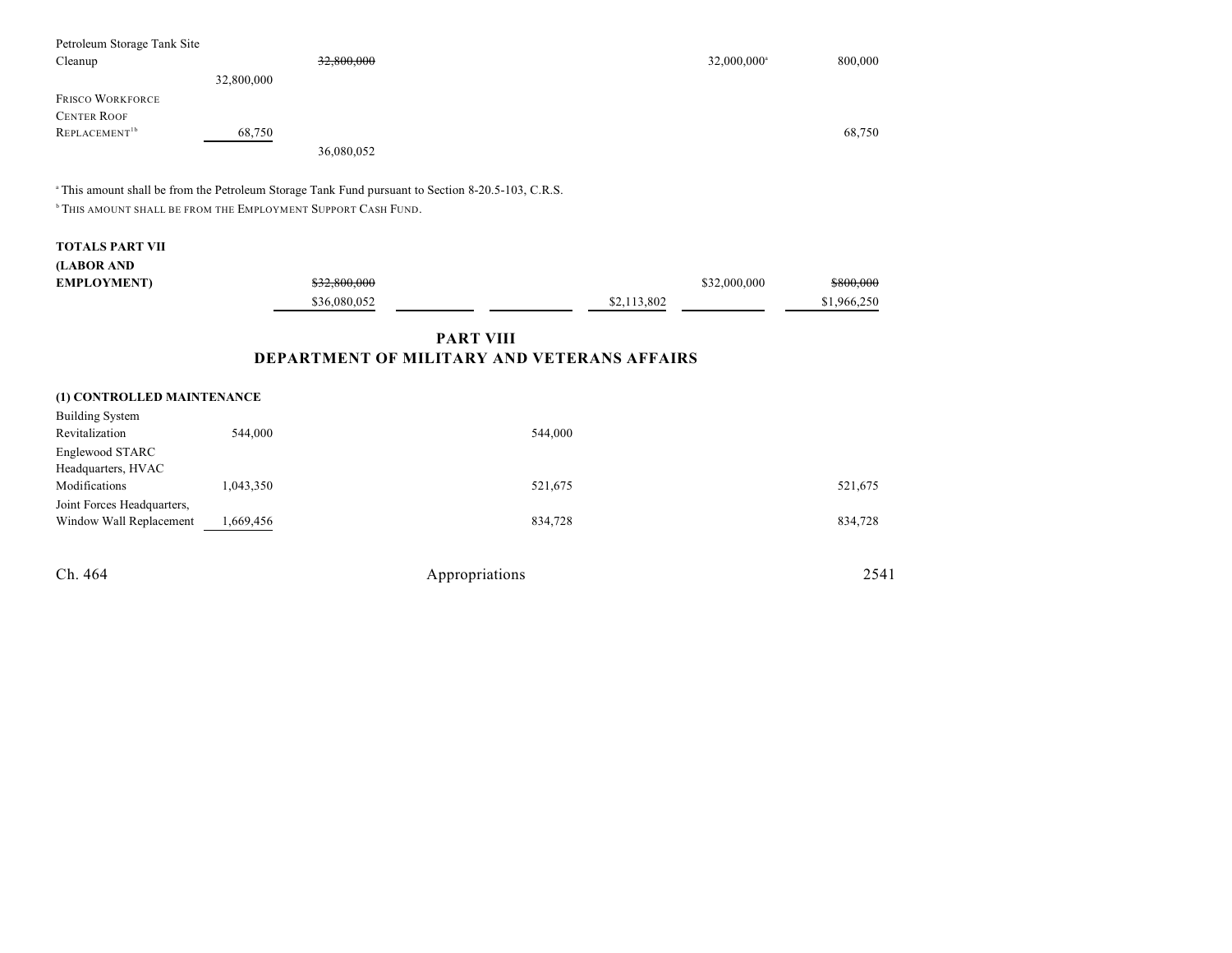| Ch. 464                                                               | Appropriations            |              |                                                      |                                                      |    |                                                          |                                              | 2542                           |
|-----------------------------------------------------------------------|---------------------------|--------------|------------------------------------------------------|------------------------------------------------------|----|----------------------------------------------------------|----------------------------------------------|--------------------------------|
|                                                                       | ITEM &<br><b>SUBTOTAL</b> | <b>TOTAL</b> | <b>CAPITAL</b><br><b>CONSTRUCTION</b><br><b>FUND</b> | <b>CAPITAL</b><br><b>CONSTRUCTION</b><br><b>FUND</b> |    | <b>APPROPRIATION FROM</b><br><b>CASH</b><br><b>FUNDS</b> | <b>CASH</b><br><b>FUNDS</b><br><b>EXEMPT</b> | <b>FEDERAL</b><br><b>FUNDS</b> |
|                                                                       | \$                        | \$           | \$                                                   | <b>EXEMPT</b><br>\$                                  | \$ | \$                                                       | \$                                           |                                |
|                                                                       | 3,256,806                 |              |                                                      |                                                      |    |                                                          |                                              |                                |
| (2) CAPITAL CONSTRUCTION<br>New Field Maintenance                     |                           |              |                                                      |                                                      |    |                                                          |                                              |                                |
| Shop, Grand Junction                                                  | 5,305,000                 | 8,561,806    |                                                      |                                                      |    |                                                          | 658,000 <sup>a</sup>                         | 4,647,000                      |
| <sup>a</sup> This amount shall be from the Real Estate Proceeds Fund. |                           |              |                                                      |                                                      |    |                                                          |                                              |                                |
| <b>TOTALS PART VIII</b><br>(MILITARY AFFAIRS)                         |                           | \$8,561,806  |                                                      | \$1,900,403                                          |    |                                                          | \$658,000 <sup>a</sup>                       | \$6,003,403                    |
| <b>PARTIX</b><br>DEPARTMENT OF NATURAL RESOURCES                      |                           |              |                                                      |                                                      |    |                                                          |                                              |                                |
| (1) DIVISION OF PARKS AND OUTDOOR<br><b>RECREATION</b>                |                           |              |                                                      |                                                      |    |                                                          |                                              |                                |
| (A) Capital Construction and Controlled Maintenance                   |                           |              |                                                      |                                                      |    |                                                          |                                              |                                |

Cheyenne Mountain State

| Park<br>the contract of the contract of the | <del>3,080,000</del> | 2,505,000°          | 575,000 |
|---------------------------------------------|----------------------|---------------------|---------|
|                                             | 5.430.000            | $4,855,000^{\circ}$ |         |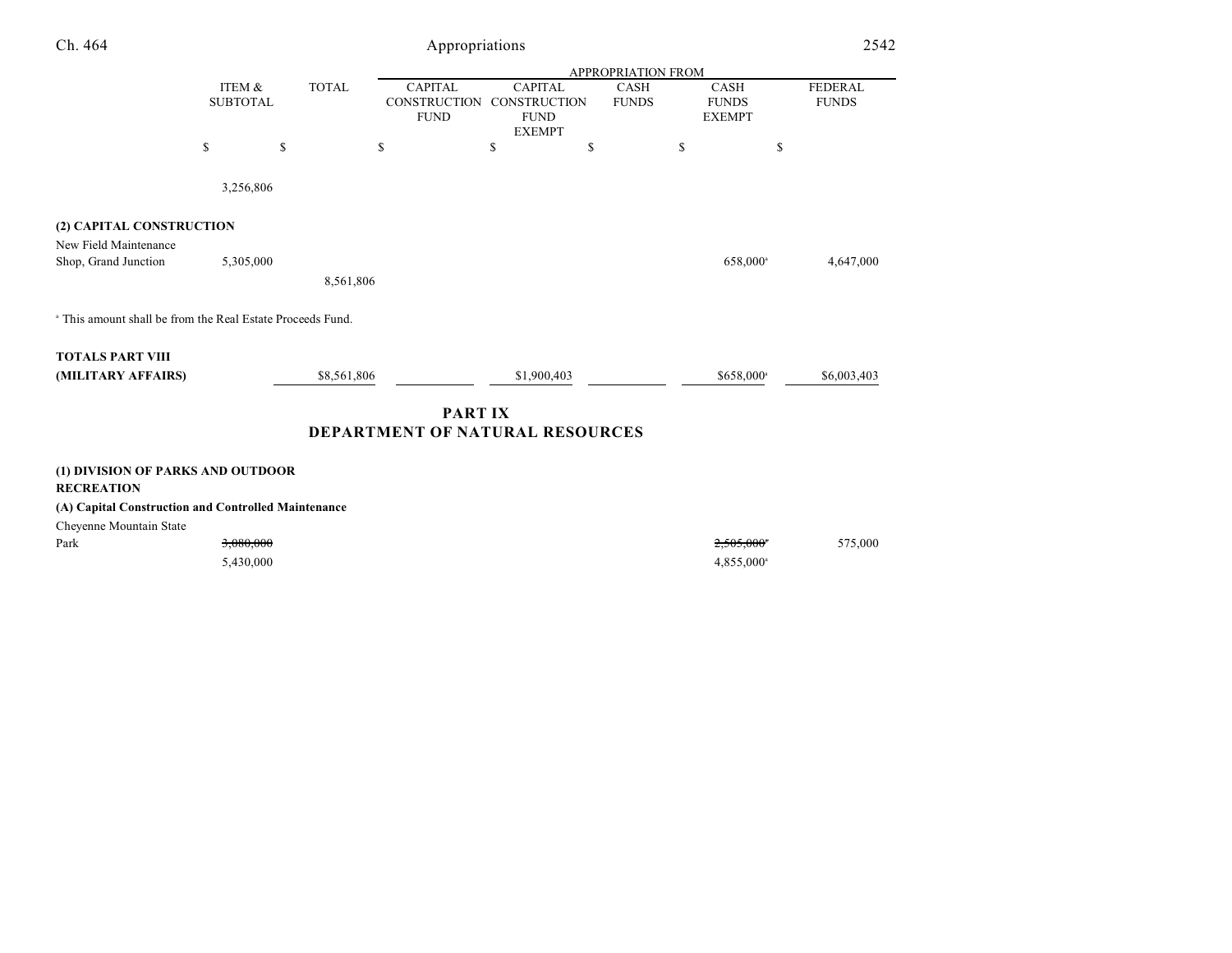| Continental Divide Trail      | 375,000   | 375,000 <sup>a</sup>   |           |
|-------------------------------|-----------|------------------------|-----------|
| Corps Cost Share              |           |                        |           |
| Improvements Phase III        | 3,850,000 | 1,850,000              | 2,000,000 |
|                               | 4,000,000 | 2,000,000 <sup>a</sup> |           |
| Front Range Trail             | 150,000   | 150,000 <sup>a</sup>   |           |
| HIGHLINE LAKE STATE           |           |                        |           |
| PARK, VISITOR CENTER AND      |           |                        |           |
| <b>MAINTENANCE FACILITY</b>   | 1,000,000 | 1,000,000 <sup>a</sup> |           |
| Improvements to Lake          |           |                        |           |
| Pueblo State Park             | 500,000   | 125,000 <sup>a</sup>   | 375,000   |
| Lone Mesa State Park          | 100,000   | 100,000                |           |
|                               | 250,000   | 250,000 <sup>a</sup>   |           |
| Major Repairs, Minor          |           |                        |           |
| Recreation Improvements       | 4,461,000 | 4,461,000*             |           |
|                               | 4,269,000 | 4,269,000 <sup>a</sup> |           |
| Off-Highway Vehicle           |           |                        |           |
| Program Grants and Minor      |           |                        |           |
| New Construction and          |           |                        |           |
| Renovation                    | 1,510,000 | $1,400,000^{\circ}$    | 110,000   |
| Park Improvements and         |           |                        |           |
| <b>Buffer Acquisitions</b>    | 540,000   | 540,000 <sup>a</sup>   |           |
| <b>Reservoir Enhancements</b> | 355,000   | 167,000*               | 188,000   |
|                               | 257,000   | $69,000^{\circ}$       |           |
| <b>Revenue Enhancements</b>   | 730,000   | 730,000 <sup>a</sup>   |           |
| Saint Vrain Corridor          | 400,000   | $400,000^{\circ}$      |           |
| State Trails Grant Program    | 1,600,000 | 600,000                | 1,000,000 |
|                               | 1,667,000 | 667,000 <sup>a</sup>   |           |
|                               |           |                        |           |

Ch. 464

Appropr iat

ions 2543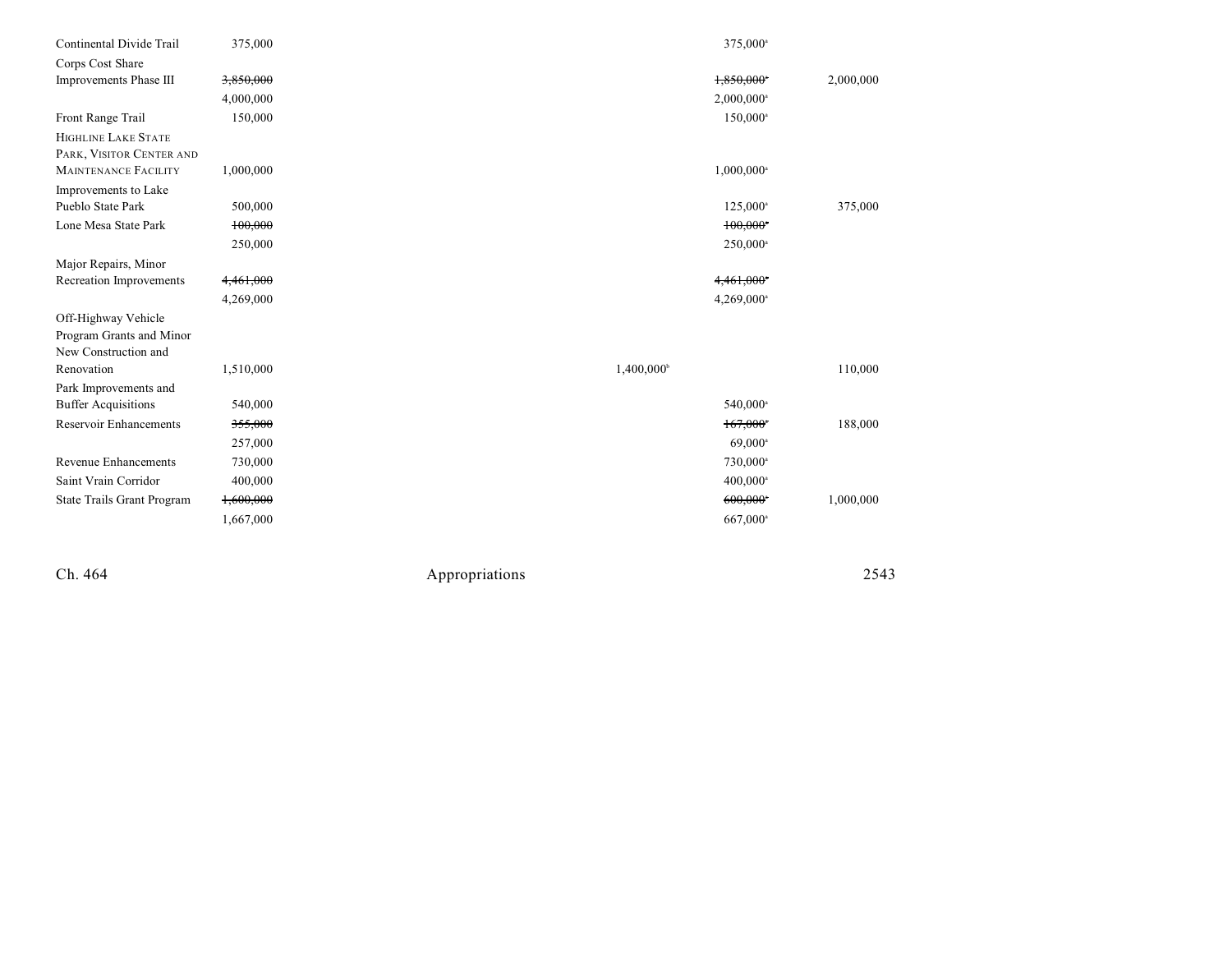|                            |                 |              | <b>APPROPRIATION FROM</b> |                     |              |                        |                |  |
|----------------------------|-----------------|--------------|---------------------------|---------------------|--------------|------------------------|----------------|--|
|                            | ITEM &          | <b>TOTAL</b> | <b>CAPITAL</b>            | <b>CAPITAL</b>      | <b>CASH</b>  | <b>CASH</b>            | <b>FEDERAL</b> |  |
|                            | <b>SUBTOTAL</b> |              | <b>CONSTRUCTION</b>       | <b>CONSTRUCTION</b> | <b>FUNDS</b> | <b>FUNDS</b>           | <b>FUNDS</b>   |  |
|                            |                 |              | <b>FUND</b>               | <b>FUND</b>         |              | <b>EXEMPT</b>          |                |  |
|                            |                 |              |                           | <b>EXEMPT</b>       |              |                        |                |  |
|                            | \$              | \$           | \$                        | \$<br>\$            |              | \$<br>\$               |                |  |
|                            |                 |              |                           |                     |              |                        |                |  |
| <b>Staunton State Park</b> | 100,000         |              |                           |                     |              | $100,000$ <sup>*</sup> |                |  |
|                            | 500,000         |              |                           |                     |              | $500,000$ <sup>a</sup> |                |  |
| Water Acquisitions/Lease   |                 |              |                           |                     |              |                        |                |  |
| Options and Dam Repairs    | 600,000         |              |                           |                     |              | $600,000$ <sup>*</sup> |                |  |
|                            | 779,000         |              |                           |                     |              | 779,000 <sup>a</sup>   |                |  |
| <b>Wildfire Prevention</b> | 600,000         |              |                           |                     |              | 200,000*               | 400,000        |  |
|                            | 700,000         |              |                           |                     |              | $300,000$ <sup>a</sup> |                |  |
|                            |                 | 18,951,000   |                           |                     |              |                        |                |  |
|                            |                 | 23,057,000   |                           |                     |              |                        |                |  |

<sup>a</sup> Of these amounts, \$8,428,000 \$9,686,000 shall be from the Division of Parks and Outdoor Recreation distribution of Lottery proceeds, \$4,175,000 \$7,023,000 shall be from Great Outdoors Colorado Board Grants, and \$300,000 shall be from the Highway Users Tax Fund pursuant to Section 33-10-111 (4), C.R.S. These amounts are shown for informational purposes only. Lottery proceeds are based on estimates and are shown for informational purposes only. As more current projections of Lottery proceeds become available, the Division may make adjustments to the amounts and projects shown here.

<sup>b</sup> This amount shall be from the Off-Highway Vehicle Recreation Fund pursuant to Section 33-14.5-106, C.R.S.

#### **(2) DIVISION OF WILDLIFE<sup>2</sup>**

| (A) Capital Construction and Controlled Maintenance |  |
|-----------------------------------------------------|--|
|-----------------------------------------------------|--|

Cooperative Habitat  $Improvements$  500,000 500,000 500,000 500,000 500,000 500,000 500,000 500,000 500,000 500,000 500,000 500,000 500,000 500,000 500,000 500,000 500,000 500,000 500,000 500,000 500,000 500,000 500,000 500,000 500,000 500,000 500,000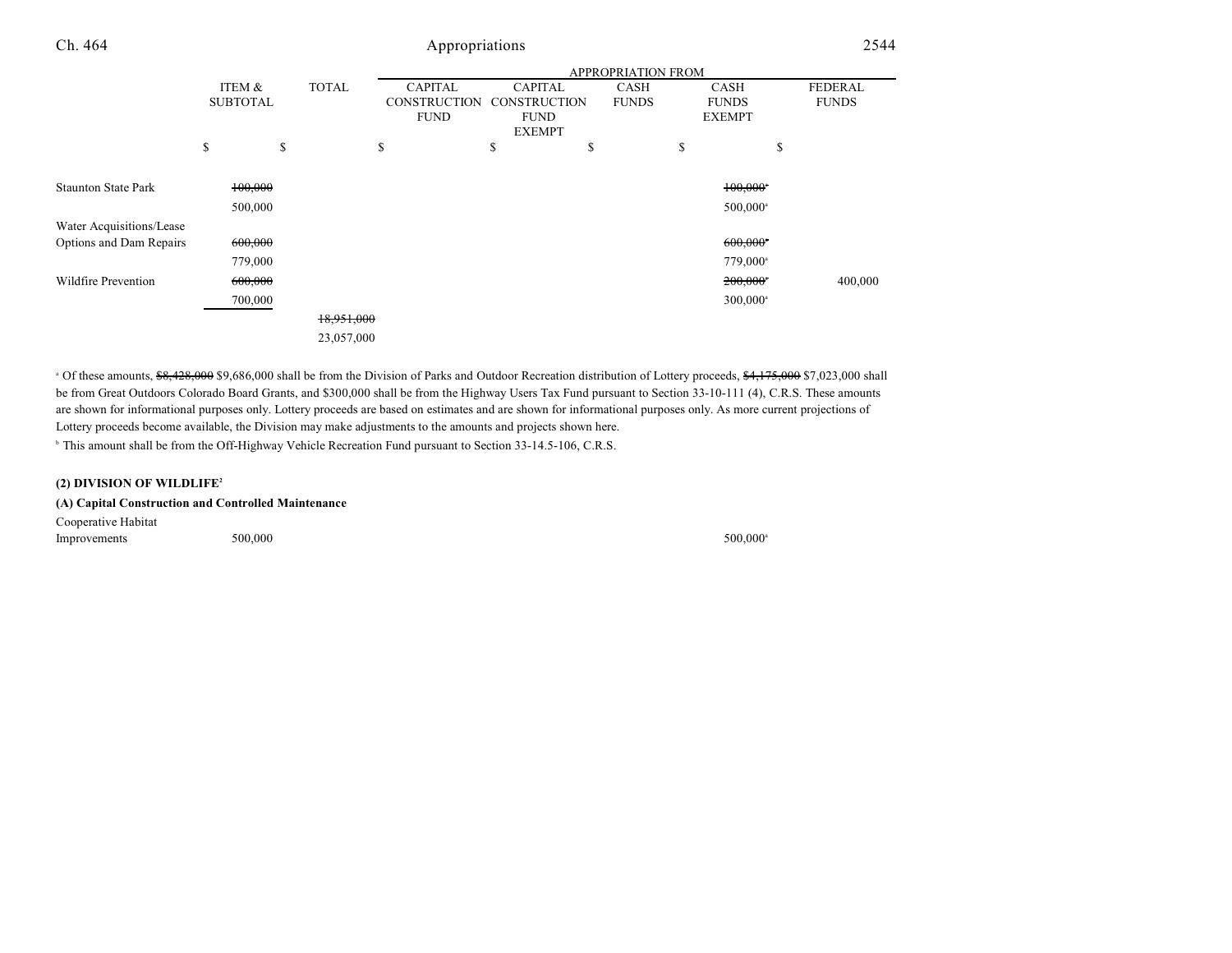| Dam Maintenance, Repair,        |           |            |                          |         |
|---------------------------------|-----------|------------|--------------------------|---------|
| and Improvement                 | 105,000   |            | $105,000^{\circ}$        |         |
| <b>Employee Housing Repairs</b> | 337,575   |            | 337,575 <sup>a</sup>     |         |
| Fish Unit Maintenance and       |           |            |                          |         |
| Improvement                     | 1,055,618 |            | 1,055,618 <sup>a</sup>   |         |
| Motorboat Access on Lakes       |           |            |                          |         |
| and Streams                     | 655,914   |            | $163,979$ <sup>a</sup>   | 491,935 |
| Property Acquisition            | 7,500,000 |            | 7,500,000 <sup>a</sup>   |         |
| Property Maintenance,           |           |            |                          |         |
| Improvement, and                |           |            |                          |         |
| Development                     | 1,068,900 |            | $1,068,900$ <sup>a</sup> |         |
| Service Centers                 |           |            |                          |         |
| Improvements                    | 717,150   |            | $717,150^{\circ}$        |         |
| Small Maintenance and           |           |            |                          |         |
| <b>Improvement Projects</b>     | 105,000   |            | $105,000^{\circ}$        |         |
| Stream and Lake                 |           |            |                          |         |
| Improvements                    | 202,650   |            | $202,650$ <sup>a</sup>   |         |
| Wetlands Improvement            |           |            |                          |         |
| Projects                        | 800,000   |            | 800,000 <sup>b</sup>     |         |
|                                 |           | 13,047,807 |                          |         |

<sup>a</sup> These amounts shall be from reserves in the Wildlife Cash Fund created in Section 33-1-112 (1), C.R.S.

<sup>b</sup> Of this amount, \$700,000 shall be from reserves in the Wildlife Cash Fund created in Section 33-1-112 (1), C.R.S, and \$100,000 shall be from waterfowl stamp fees pursuant to Section 33-4-102.5 (5), C.R.S.

#### **TOTALS PART IX**

| (NATURAL<br><b>RESOURCES</b> | \$31,998,807   |  | <del>\$25,458,872</del> | \$5,139,935 |
|------------------------------|----------------|--|-------------------------|-------------|
| Ch. 464                      | Appropriations |  |                         | 2545        |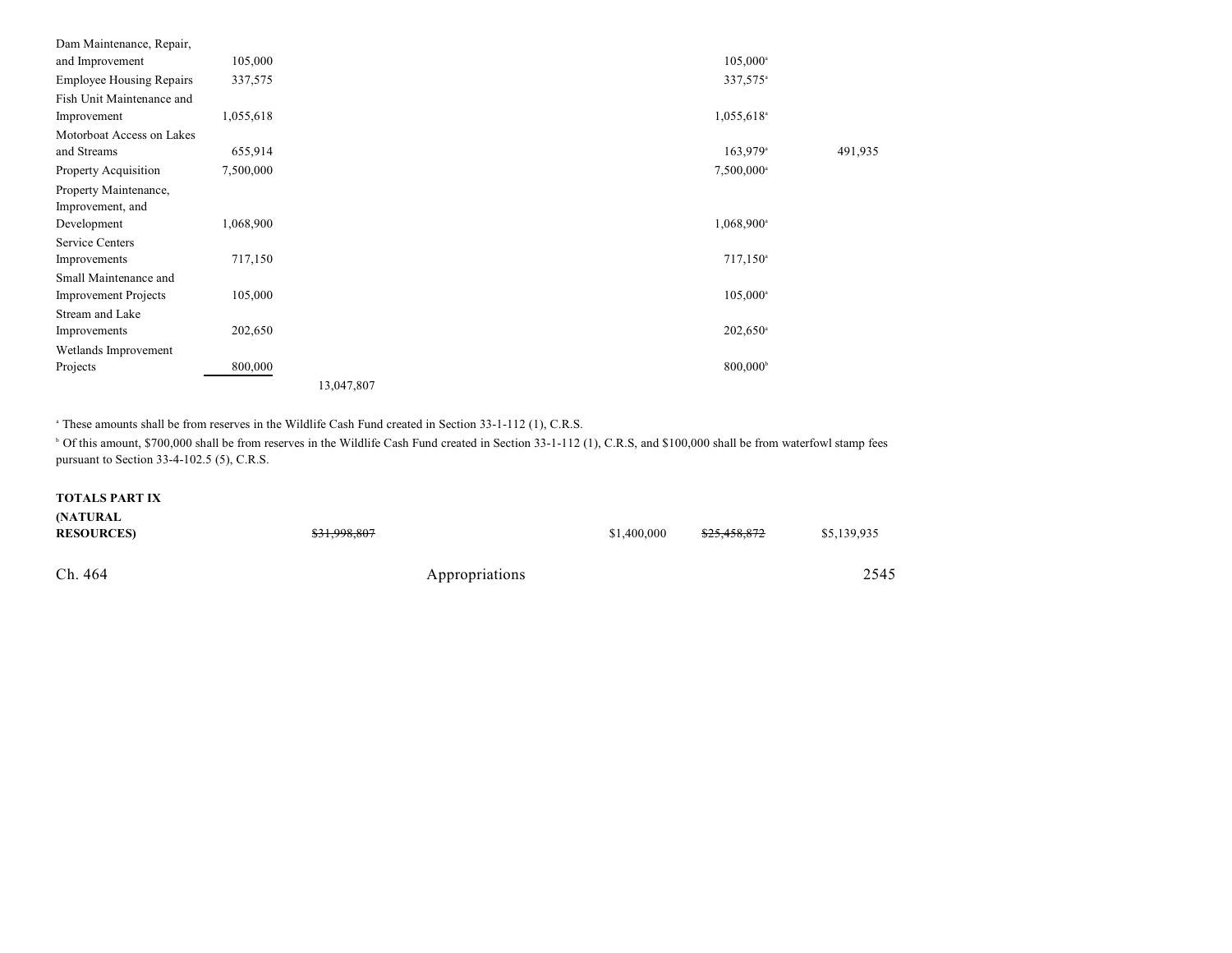| Ch. 464                                                           | Appropriations            |              |                                               |                                                                |                             |                                              | 2546                           |  |
|-------------------------------------------------------------------|---------------------------|--------------|-----------------------------------------------|----------------------------------------------------------------|-----------------------------|----------------------------------------------|--------------------------------|--|
|                                                                   | APPROPRIATION FROM        |              |                                               |                                                                |                             |                                              |                                |  |
|                                                                   | ITEM &<br><b>SUBTOTAL</b> | <b>TOTAL</b> | <b>CAPITAL</b><br>CONSTRUCTION<br><b>FUND</b> | <b>CAPITAL</b><br>CONSTRUCTION<br><b>FUND</b><br><b>EXEMPT</b> | <b>CASH</b><br><b>FUNDS</b> | <b>CASH</b><br><b>FUNDS</b><br><b>EXEMPT</b> | <b>FEDERAL</b><br><b>FUNDS</b> |  |
|                                                                   | \$                        | \$           | \$                                            | \$                                                             | <sup>\$</sup>               | \$                                           | \$                             |  |
|                                                                   |                           | \$36,104,807 |                                               |                                                                |                             | \$29,564,872                                 |                                |  |
|                                                                   |                           |              | <b>PART X</b>                                 |                                                                |                             |                                              |                                |  |
|                                                                   |                           |              | DEPARTMENT OF PERSONNEL                       |                                                                |                             |                                              |                                |  |
| (1) CERTIFICATES OF PARTICIPATION PROJECTS                        |                           |              |                                               |                                                                |                             |                                              |                                |  |
| Lease Purchase of 1881                                            |                           |              |                                               |                                                                |                             |                                              |                                |  |
| Pierce Street Building                                            |                           | 1,788,570    |                                               | 983,356                                                        |                             | $805,214(T)^{a}$                             |                                |  |
| <sup>a</sup> This amount shall be from the Department of Revenue. |                           |              |                                               |                                                                |                             |                                              |                                |  |
| (2) CONTROLLED MAINTENANCE                                        |                           |              |                                               |                                                                |                             |                                              |                                |  |
| <b>Emergency Controlled</b>                                       |                           |              |                                               |                                                                |                             |                                              |                                |  |
| Maintenance                                                       | 2,000,000                 |              |                                               | 2,000,000                                                      |                             |                                              |                                |  |
| Capitol Complex, Fire                                             |                           |              |                                               |                                                                |                             |                                              |                                |  |
| System Assessment and                                             |                           |              |                                               |                                                                |                             |                                              |                                |  |
| Immediate Repairs                                                 | 110,000                   |              |                                               | 110,000                                                        |                             |                                              |                                |  |

Centennial Building and Annex, Repair Passenger

and Freight Elevators 1,744,515 1,744,515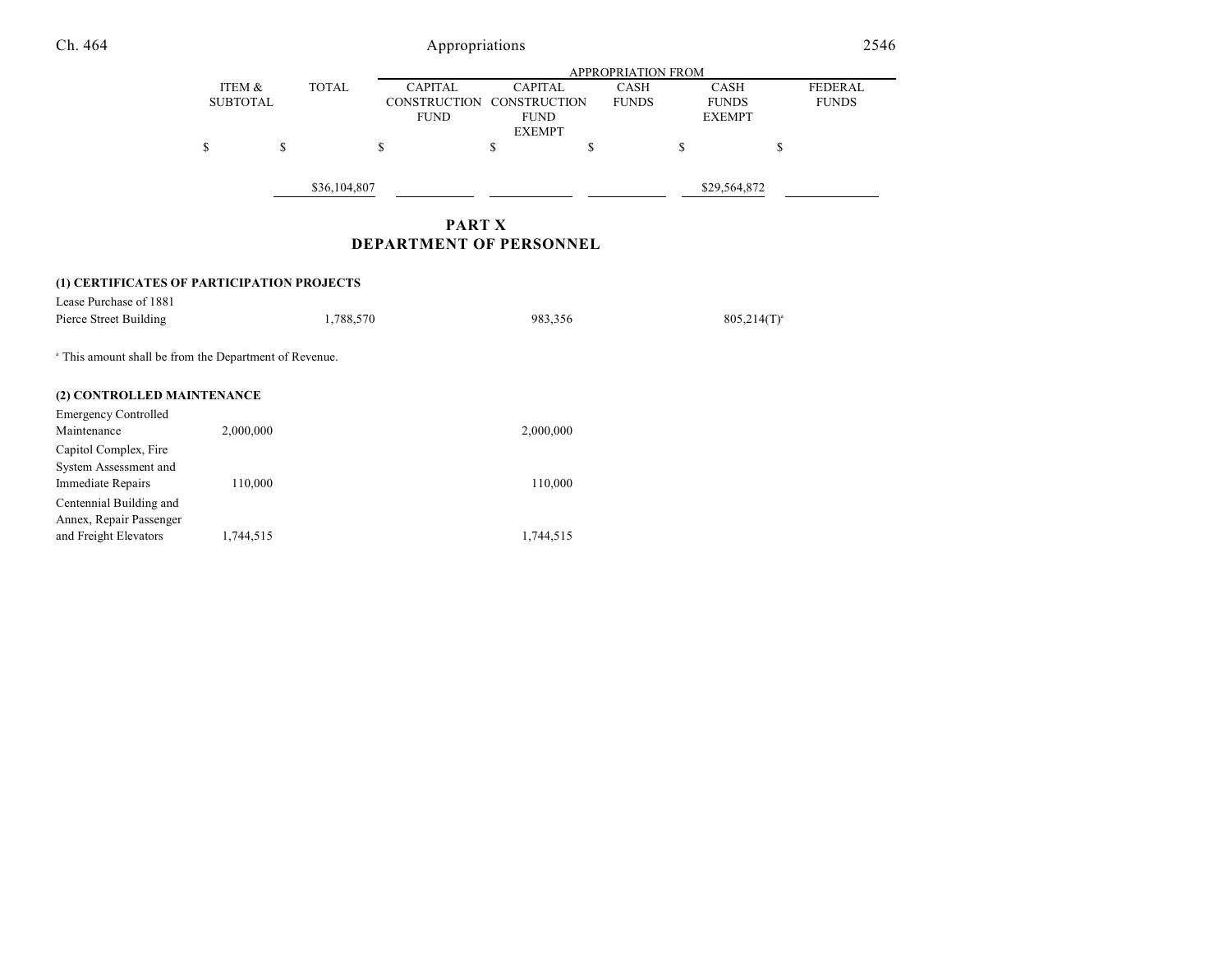| Capitol Building, Repair      |           |             |                |                        |      |
|-------------------------------|-----------|-------------|----------------|------------------------|------|
| Capitol Exterior Stairs at    |           |             |                |                        |      |
| <b>Four Entrances</b>         | 272,900   |             | 272,900        |                        |      |
| Grand Junction Office         |           |             |                |                        |      |
| Building, Replace Fire        |           |             |                |                        |      |
| Alarm System                  | 295,000   |             | 295,000        |                        |      |
| Remote Public Safety Radio    |           |             |                |                        |      |
| Transmission Buildings,       |           |             |                |                        |      |
| Repair/Replace Critical       |           |             |                |                        |      |
| <b>Lightning Surge</b>        |           |             |                |                        |      |
| Protection/Power Condition    |           |             |                |                        |      |
| Equipment                     | 118,000   |             | 118,000        |                        |      |
| Replace Microwave Site        |           |             |                |                        |      |
| Rectifier/Chargers            | 57,000    |             | 57,000         |                        |      |
| Power Plant Building,         |           |             |                |                        |      |
| Replace Roof                  | 189,300   |             | 189,300        |                        |      |
|                               |           | 4,786,715   |                |                        |      |
| (3) CAPITAL CONSTRUCTION      |           |             |                |                        |      |
| Life/Safety Upgrade for the   |           |             |                |                        |      |
| <b>State Capitol Building</b> | 271,067   |             | 271,067        |                        |      |
| New Office Building, 1555     |           |             |                |                        |      |
| <b>Sherman Street</b>         | 1,700,000 |             | 1,700,000      |                        |      |
|                               |           | 1,971,067   |                |                        |      |
|                               |           |             |                |                        |      |
| <b>TOTALS PART X</b>          |           |             |                |                        |      |
| (PERSONNEL)                   |           | \$8,546,352 | \$7,741,138    | \$805,214 <sup>a</sup> |      |
|                               |           |             |                |                        |      |
|                               |           |             |                |                        |      |
| Ch. 464                       |           |             | Appropriations |                        | 2547 |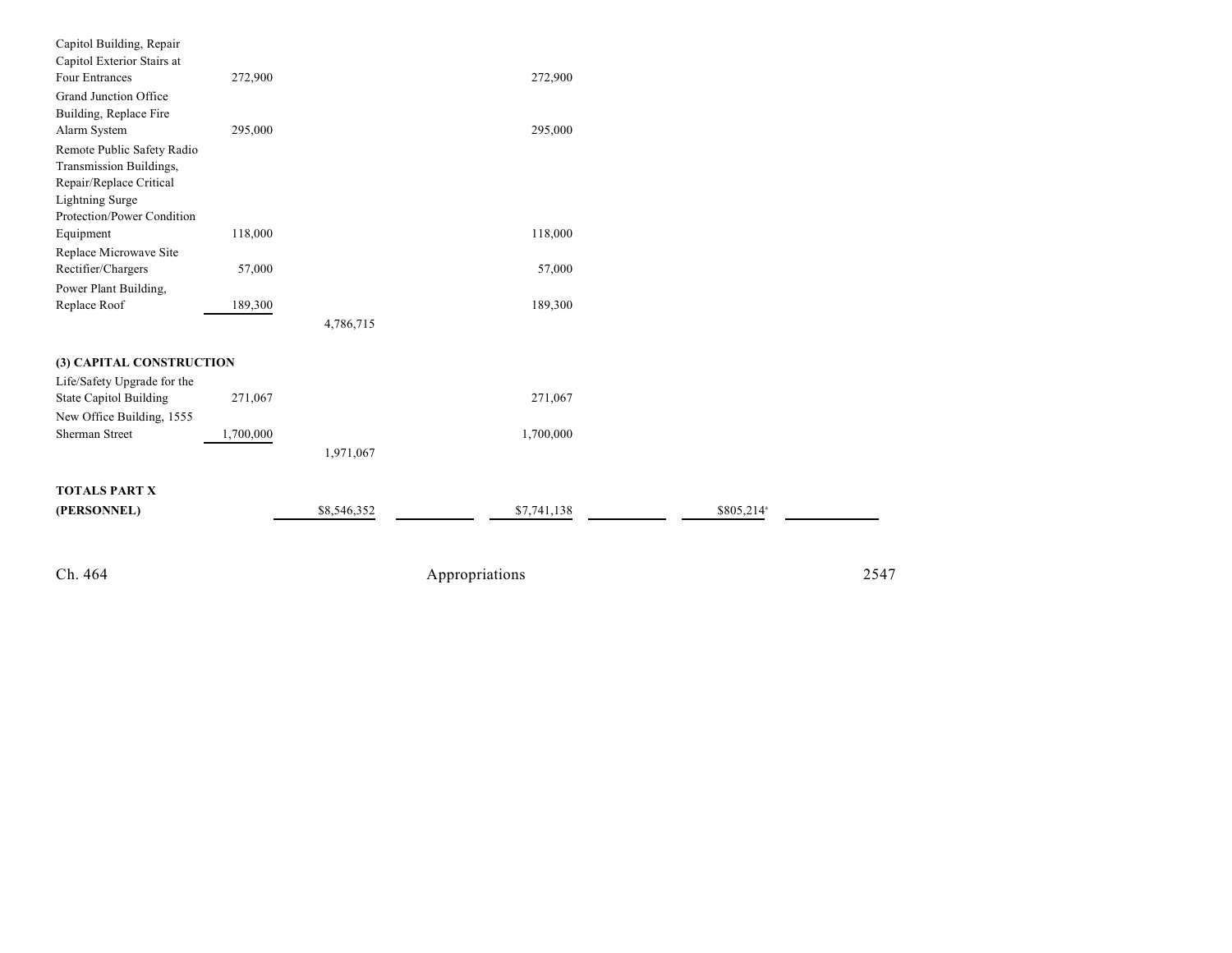# Appropriations 2548

|                 |               | APPROPRIATION FROM |                           |      |                              |                |  |  |  |
|-----------------|---------------|--------------------|---------------------------|------|------------------------------|----------------|--|--|--|
| ITEM &          | <b>TOTAL</b>  | <b>CAPITAL</b>     | CAPITAL                   | CASH | CASH                         | <b>FEDERAL</b> |  |  |  |
| <b>SUBTOTAL</b> |               |                    | CONSTRUCTION CONSTRUCTION |      | <b>FUNDS</b><br><b>FUNDS</b> |                |  |  |  |
|                 |               | <b>FUND</b>        | <b>FUND</b>               |      | <b>EXEMPT</b>                |                |  |  |  |
|                 | <b>EXEMPT</b> |                    |                           |      |                              |                |  |  |  |
|                 |               |                    |                           |      |                              |                |  |  |  |

<sup>a</sup> Of this amount, \$805,214 contains a (T) notation.

# **PART XI DEPARTMENT OF PUBLIC HEALTH AND ENVIRONMENT**

| (1) CONTROLLED MAINTENANCE<br>Laboratory Building, Roof<br>Top Unit #1 Exhaust System |            |         |         |                      |                        |            |
|---------------------------------------------------------------------------------------|------------|---------|---------|----------------------|------------------------|------------|
| Improvements                                                                          | 118,800    |         | 118,800 |                      |                        |            |
| Laboratory Building, Direct                                                           |            |         |         |                      |                        |            |
| Digital Control System                                                                |            |         |         |                      |                        |            |
| Replacement                                                                           | 258,500    |         | 258,500 |                      |                        |            |
|                                                                                       |            | 377,300 |         |                      |                        |            |
|                                                                                       |            |         |         |                      |                        |            |
| (2) CAPITAL CONSTRUCTION                                                              |            |         |         |                      |                        |            |
| <b>CLEAR CREEK SUPERFUND</b>                                                          |            |         |         |                      |                        |            |
| <b>SITE</b>                                                                           | 14,785,000 |         |         |                      | 1,478,500 <sup>b</sup> | 13,306,500 |
| <b>Contaminated Sites</b>                                                             |            |         |         |                      |                        |            |
| Redevelopment Pursuant to                                                             |            |         |         |                      |                        |            |
| H.B. 00-1306                                                                          | 250,000    |         |         | 250,000 <sup>a</sup> |                        |            |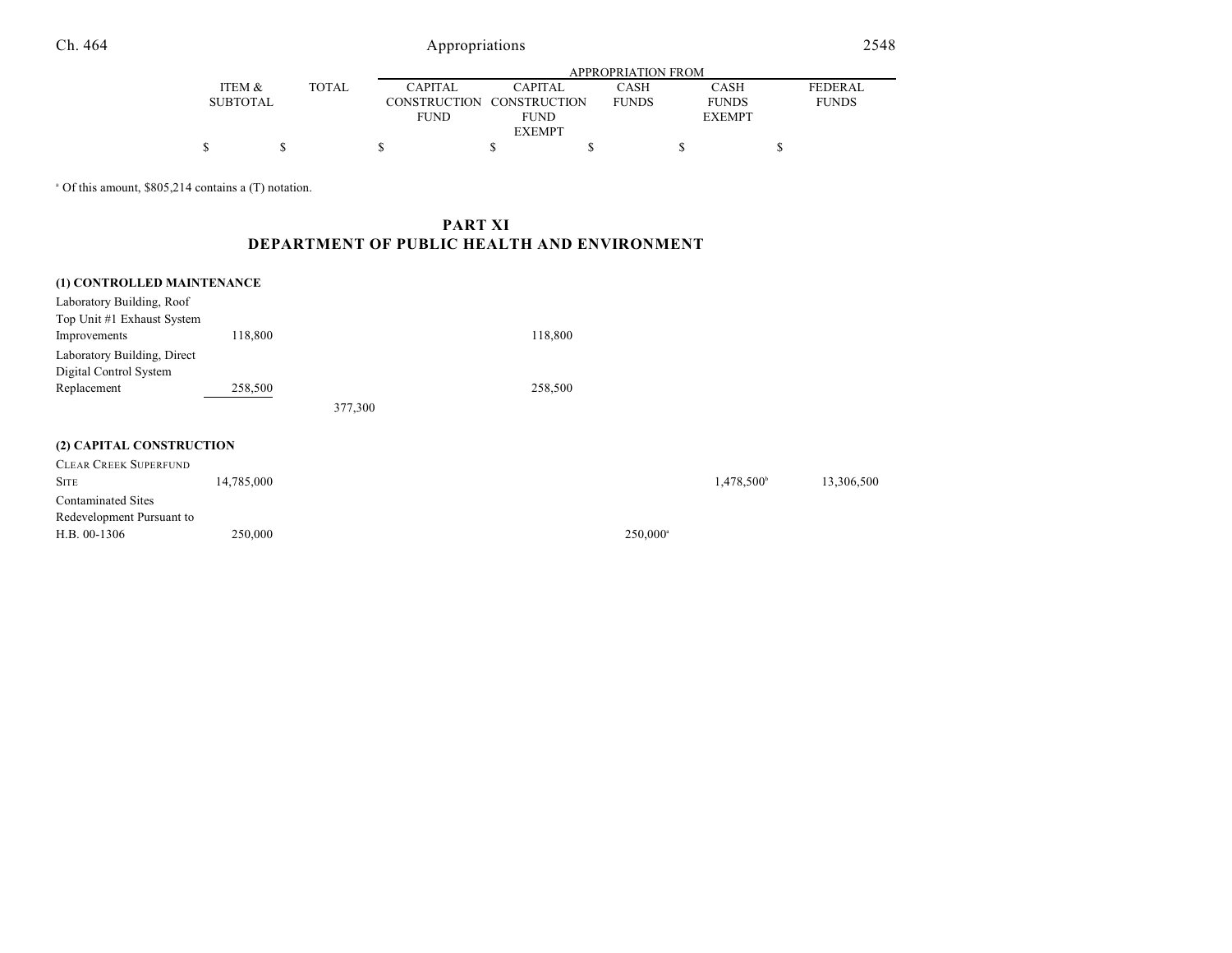| <b>Small Community Drinking</b> |           |            |           |
|---------------------------------|-----------|------------|-----------|
| Water Treatment Facilities      |           |            |           |
| Construction                    | 1,500,000 |            | 1,500,000 |
| <b>Small Community Domestic</b> |           |            |           |
| Wastewater Treatment            |           |            |           |
| Grants                          | 1,500,000 |            | 1,500,000 |
|                                 |           | 3,250,000  |           |
|                                 |           | 18,035,000 |           |
|                                 |           |            |           |

<sup>a</sup> This amount shall be from the Hazardous Substance Response Fund pursuant to Section 25-16-104.6, C.R.S.

<sup>b</sup> This amount shall be from the fund balance of the Hazardous Substance Response Fund pursuant to Section 25-16-104.6, C.R.S.

|                                            |              | <b>PART XII</b><br>DEPARTMENT OF PUBLIC SAFETY |           |             |              |
|--------------------------------------------|--------------|------------------------------------------------|-----------|-------------|--------------|
|                                            | \$18,412,300 |                                                |           | \$1,478,500 | \$13,306,500 |
| (PUBLIC HEALTH AND<br><b>ENVIRONMENT</b> ) | \$3,627,300  | \$3,377,300                                    | \$250,000 |             |              |
| <b>TOTALS PART XI</b>                      |              |                                                |           |             |              |

| (1) CONTROLLED MAINTENANCE |  |
|----------------------------|--|
|----------------------------|--|

| Camp George West, Track  |         |         |
|--------------------------|---------|---------|
| and Driver Training Area |         |         |
| Repairs                  | 393.596 | 393.596 |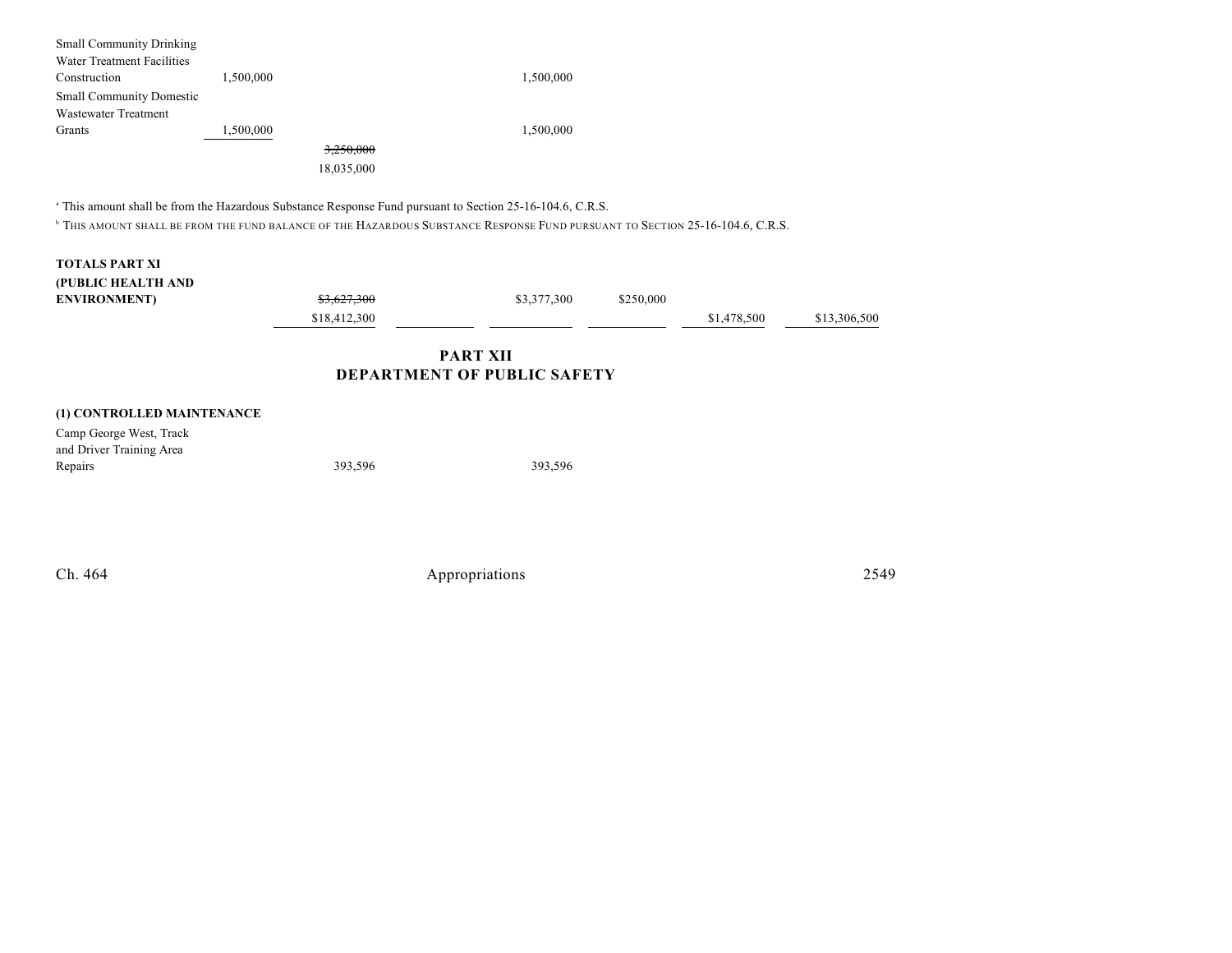| Ch. 464                                                                                                                 |                           |                    | Appropriations                        |                                       |                             |                             | 2550                           |  |  |
|-------------------------------------------------------------------------------------------------------------------------|---------------------------|--------------------|---------------------------------------|---------------------------------------|-----------------------------|-----------------------------|--------------------------------|--|--|
|                                                                                                                         |                           | APPROPRIATION FROM |                                       |                                       |                             |                             |                                |  |  |
|                                                                                                                         | ITEM &<br><b>SUBTOTAL</b> | <b>TOTAL</b>       | <b>CAPITAL</b><br><b>CONSTRUCTION</b> | <b>CAPITAL</b><br><b>CONSTRUCTION</b> | <b>CASH</b><br><b>FUNDS</b> | <b>CASH</b><br><b>FUNDS</b> | <b>FEDERAL</b><br><b>FUNDS</b> |  |  |
|                                                                                                                         |                           |                    | <b>FUND</b>                           | <b>FUND</b><br><b>EXEMPT</b>          |                             | <b>EXEMPT</b>               |                                |  |  |
|                                                                                                                         | \$                        | \$                 | \$                                    | \$<br>\$                              |                             | \$<br>\$                    |                                |  |  |
| (2) CAPITAL CONSTRUCTION                                                                                                |                           |                    |                                       |                                       |                             |                             |                                |  |  |
| Alamosa Troop Office,                                                                                                   |                           |                    |                                       |                                       |                             |                             |                                |  |  |
| Regional Communications                                                                                                 |                           |                    |                                       |                                       |                             |                             |                                |  |  |
| Center                                                                                                                  | 1,938,484                 |                    |                                       | 1,896,602                             |                             | $41,882$ <sup>a</sup>       |                                |  |  |
| Colorado Crime Information                                                                                              |                           |                    |                                       |                                       |                             |                             |                                |  |  |
| Center, Message Switch                                                                                                  |                           |                    |                                       |                                       |                             |                             |                                |  |  |
| Replacement                                                                                                             | 200,000                   |                    |                                       | 200,000                               |                             |                             |                                |  |  |
|                                                                                                                         |                           | 2,138,484          |                                       |                                       |                             |                             |                                |  |  |
|                                                                                                                         |                           |                    |                                       |                                       |                             |                             |                                |  |  |
| <sup>a</sup> This amount shall be from the Highway Users Tax Fund, pursuant to Section 43-4-201 (3) (a) (I) (B), C.R.S. |                           |                    |                                       |                                       |                             |                             |                                |  |  |
|                                                                                                                         |                           |                    |                                       |                                       |                             |                             |                                |  |  |
| <b>TOTALS PART XII</b>                                                                                                  |                           |                    |                                       |                                       |                             |                             |                                |  |  |
| (PUBLIC SAFETY)                                                                                                         |                           | \$2,532,080        |                                       | \$2,490,198                           |                             | \$41,882                    |                                |  |  |

**PART XIII DEPARTMENT OF REVENUE**

| (1) CONTROLLED MAINTENANCE |         |         |
|----------------------------|---------|---------|
| Pierce Street, Replace     |         |         |
| Deteriorated Roof          | 573.580 | 573.580 |
|                            |         |         |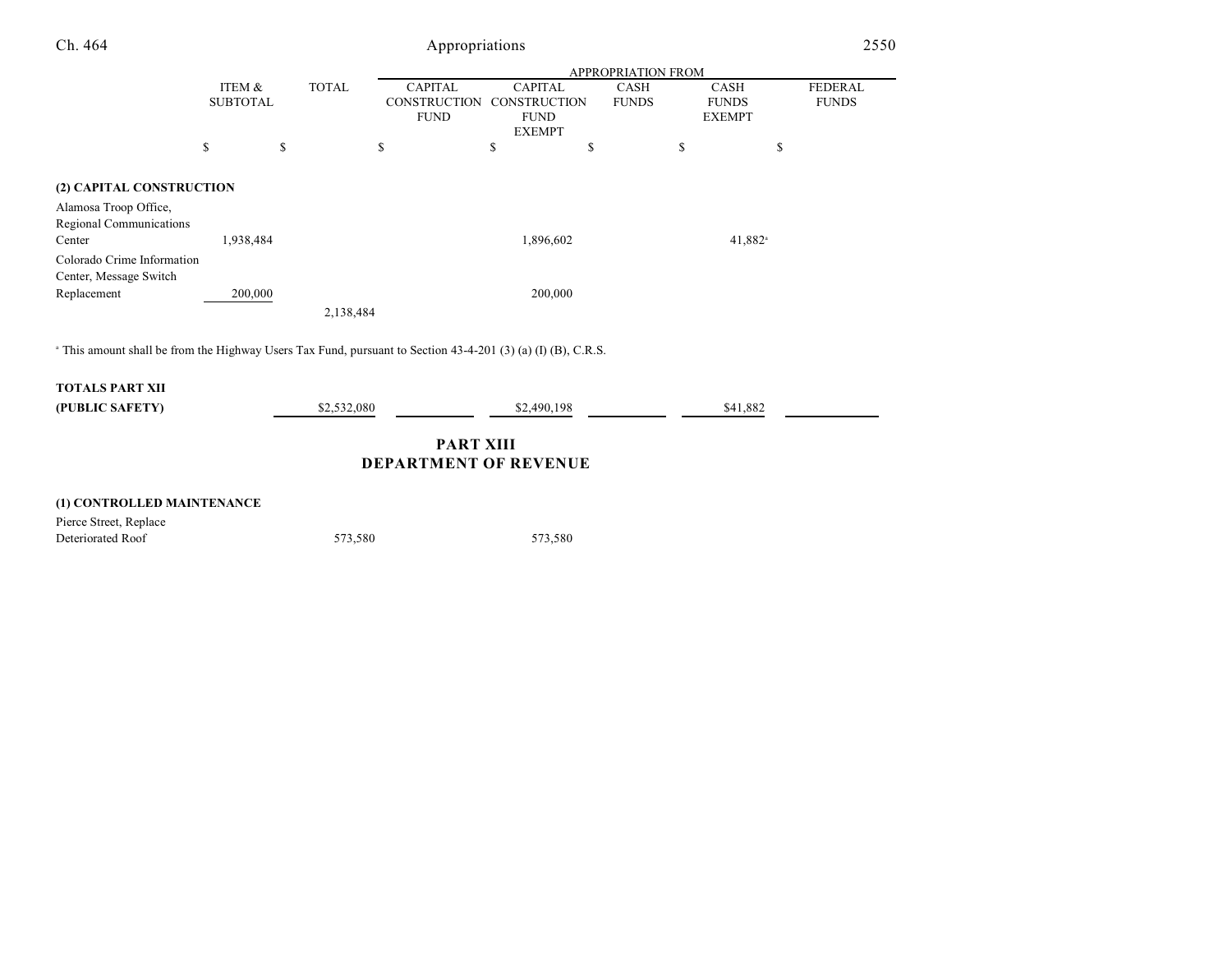### **(2) CAPITAL CONSTRUCTION**

| Revenue Integrated Tax       |           |           |           |                     |
|------------------------------|-----------|-----------|-----------|---------------------|
| Architecture                 |           | 8,077,488 | 8,077,488 |                     |
|                              | 8,077,488 |           |           |                     |
| <b>CENTRAL CITY BUILDING</b> |           |           |           |                     |
| REPAIRS                      | 65.813    |           |           | 65,813 <sup>a</sup> |
| MONUMENT PORT OF ENTRY,      |           |           |           |                     |
| <b>SCALE PIT REPAIR</b>      | 191,400   |           |           | $191,400^{\circ}$   |
|                              |           | 8,334,701 |           |                     |

<sup>a</sup> This amount shall be from the Limited Gaming Fund, created in Section 12-47.1-701 C.R.S.

 $^{\circ}$  This amount shall be from the Highway Users Tax Fund, pursuant to Section 43-4-201 (3) (a) (I) (B), C.R.S.

# **TOTALS PART XIII**

| (REVENUE) | <del>\$8,651,068</del> | \$8,651,068 |              |  |
|-----------|------------------------|-------------|--------------|--|
|           | \$8,908,281            |             | 0.25721<br>. |  |

# **PART XIV DEPARTMENT OF TRANSPORTATION**

| (1) CAPITAL CONSTRUCTION |              |                |      |
|--------------------------|--------------|----------------|------|
| Highway Construction     |              |                |      |
| Projects                 | 15,000,000   | 15,000,000     |      |
| <b>TOTALS PART XIV</b>   |              |                |      |
| (TRANSPORTATION)         | \$15,000,000 | \$15,000,000   |      |
|                          |              |                |      |
|                          |              |                |      |
| Ch. 464                  |              | Appropriations | 2551 |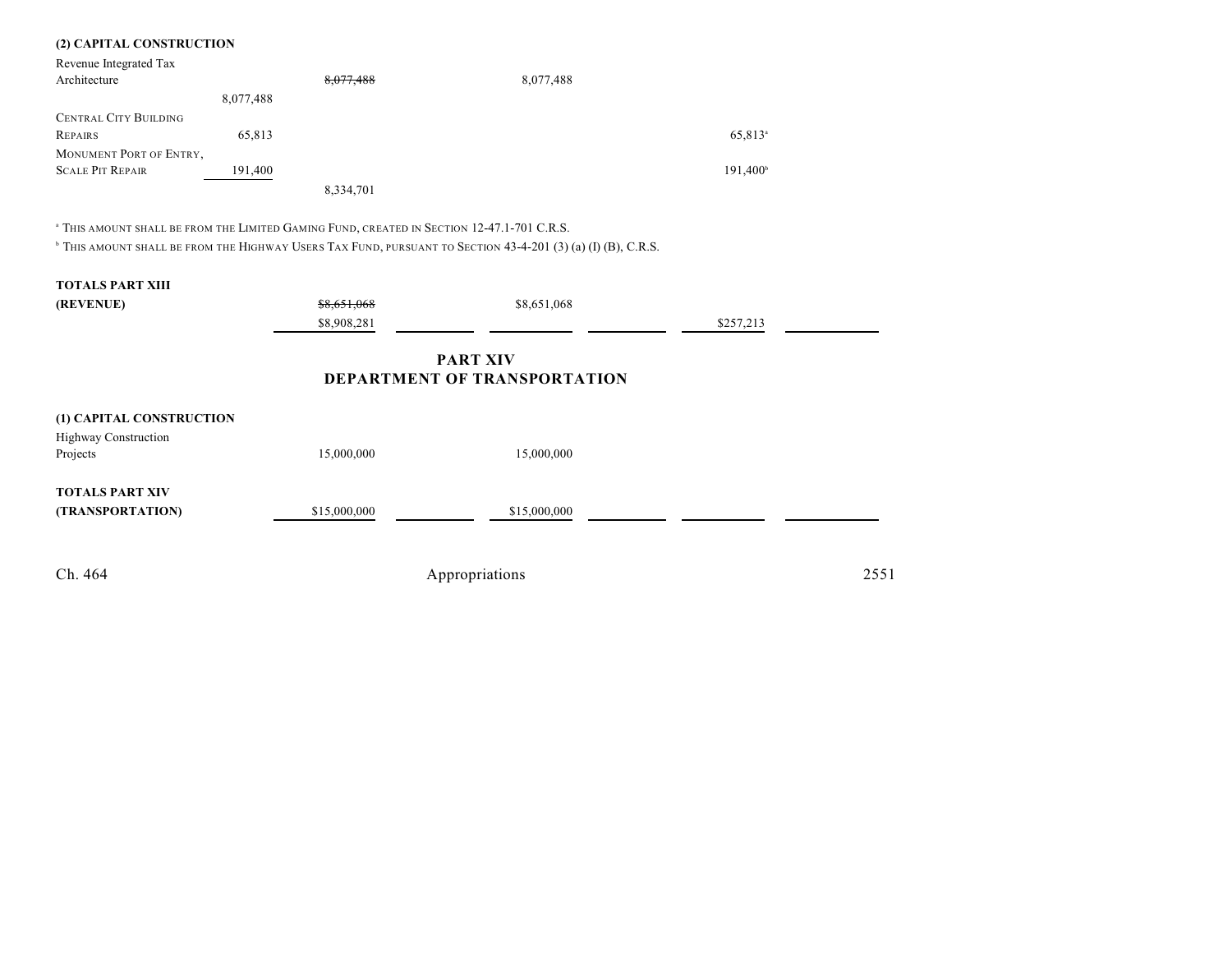| Ch. 464                |                 |               | Appropriations      |                |                    |                            |        | 2552           |
|------------------------|-----------------|---------------|---------------------|----------------|--------------------|----------------------------|--------|----------------|
|                        |                 |               |                     |                | APPROPRIATION FROM |                            |        |                |
|                        | ITEM &          | <b>TOTAL</b>  | <b>CAPITAL</b>      | <b>CAPITAL</b> | <b>CASH</b>        | <b>CASH</b>                |        | <b>FEDERAL</b> |
|                        | <b>SUBTOTAL</b> |               | <b>CONSTRUCTION</b> | CONSTRUCTION   | <b>FUNDS</b>       | <b>FUNDS</b>               |        | <b>FUNDS</b>   |
|                        |                 |               | <b>FUND</b>         | <b>FUND</b>    |                    | <b>EXEMPT</b>              |        |                |
|                        |                 |               |                     | <b>EXEMPT</b>  |                    |                            |        |                |
|                        | J.              | \$            |                     | D              | ¢<br>D             | \$                         | ¢<br>D |                |
| <b>GRAND TOTALS</b>    |                 |               |                     |                |                    |                            |        |                |
| (CAPITAL CONSTRUCTION) |                 | \$371,587,770 |                     | \$124,492,385  | \$4,850,000        | \$230,302,047*             |        | \$11,943,338   |
|                        |                 | \$443,647,530 |                     | \$120,508,329  | \$6,963,802        | \$289,759,311 <sup>a</sup> |        | \$26,416,088   |

<sup>a</sup> Of this amount, \$805,214 contains a (T) notation, and  $\frac{441,882}{2}$  \$233,282 shall be from the Highway Users Tax Fund, pursuant to Section 43-4-201 (3) (a) (I) (B), C.R.S.

**FOOTNOTES** -- The following statements are referenced to the numbered footnotes throughout section 3.

- 1 Capital Construction, Department of Corrections, Capital Construction, Correctional Industries, Minor Construction Projects -- The Department of Corrections is requested to submit an annual report to the Capital Development and Joint Budget Committees detailing expenditures made from this appropriation.
- 1a Capital Construction, Department of Higher Education, University of Colorado at Colorado Springs, Capital Construction, Science/Engineering Buildings -- It isthe intent of the General Assembly that the State Controller restrict these funds pending notification by the Capital Development Committee and the Joint Budget Committee that the Department of Higher Education, Colorado Commission on Higher Education has approved the program plan amendment for the project.
- 1b CAPITAL CONSTRUCTION, DEPARTMENT OF LABOR AND EMPLOYMENT, CAPITAL CONSTRUCTION, FRISCO WORKFORCE CENTER ROOF REPLACEMENT --THE APPROPRIATION FOR THIS LINE ITEM REFLECTS THE ENTIRE ESTIMATED COST OF REPLACING THE ROOF OF THE FRISCO WORKFORCE CENTER. IN THE EVENT THAT THE DEPARTMENT OF LABOR AND EMPLOYMENT RECEIVES INSURANCE FUNDS RELATED TO THE REPLACEMENT OF THIS ROOF, IT IS THE INTENT OF THE GENERAL ASSEMBLY THAT THE APPROPRIATION FOR THIS LINE ITEM BE REDUCED BY A COMMENSURATE AMOUNT.